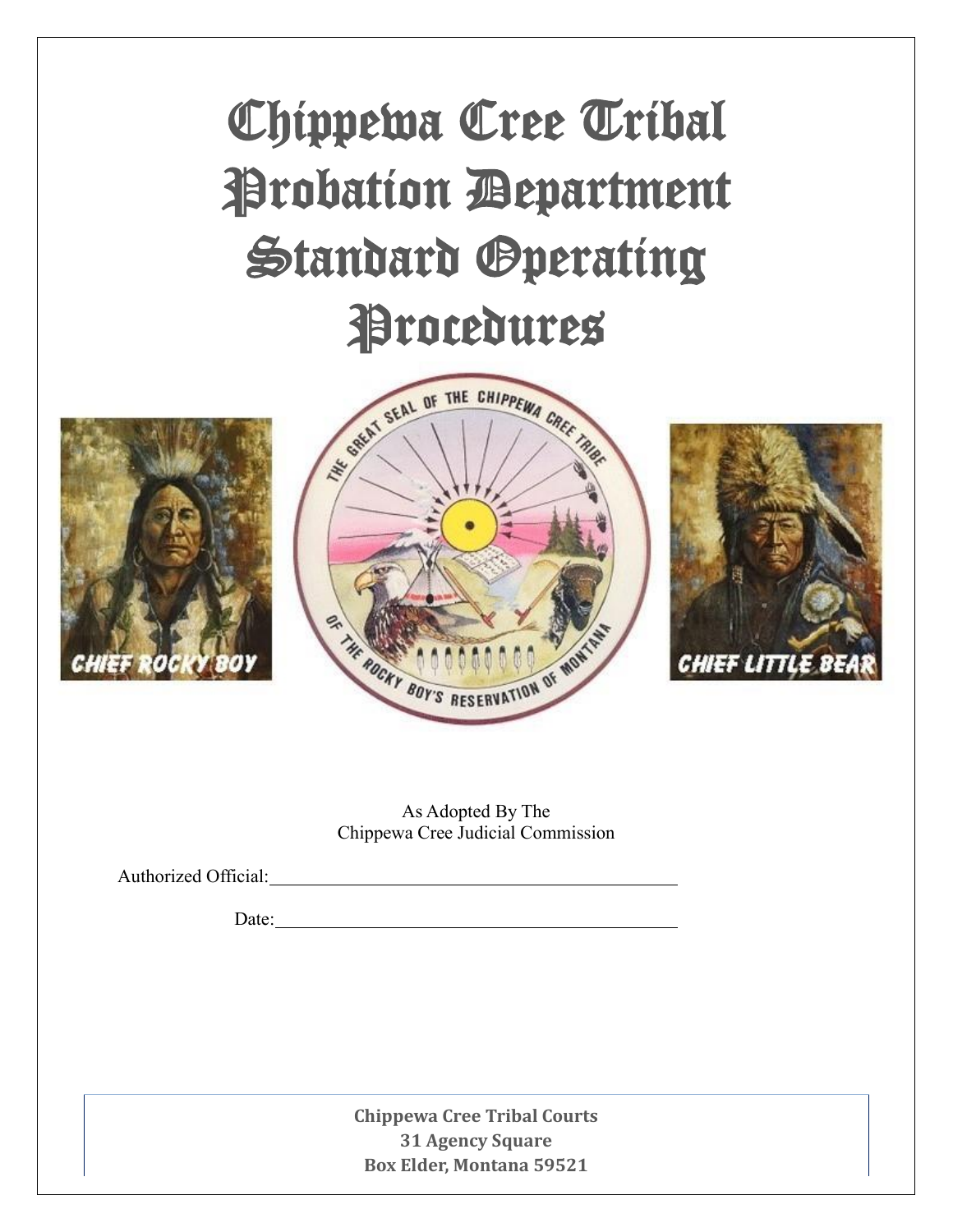

#### Introduction-Responsibilities of Personnel

It is recognized that personnel are serving in this specialized division within the Judicial Branch of tribal government need additional guidance and clarification regarding their duties and responsibilities. For the reason, Standard Operating Procedures are authorized and provided to all personnel within this division.

The Standard Operating Procedures/Manual shall not contradict or change any directives found in the Chippewa Cree Tribal Law and Order Code, Chippewa Cree Policies and Procedures or Chippewa Cree Constitution and Bylaws but will provide additional detail and operational guidelines for division personnel in order to ensure optimum efficiency, effectiveness, and safety for these personnel.

Policies, rules and regulations contained in this manual will apply to all probation, security officers and bailiff personnel under the Judicial Branch. It shall be the duty of all personnel to familiarize themselves with the contents of this manual. All personnel will be held accountable for compliance with these standards.

### Authority

By virtue of the Authority vested in the governing board, namely the Judicial Commission-Chippewa Cree Tribe-Judicial Branch, hereby prescribe and adopt this Standard Operating Procedure manual for use by all probation personnel.

 $\overline{a}$ 

Judicial Commission Chairman Date

CCT Court Administrator Date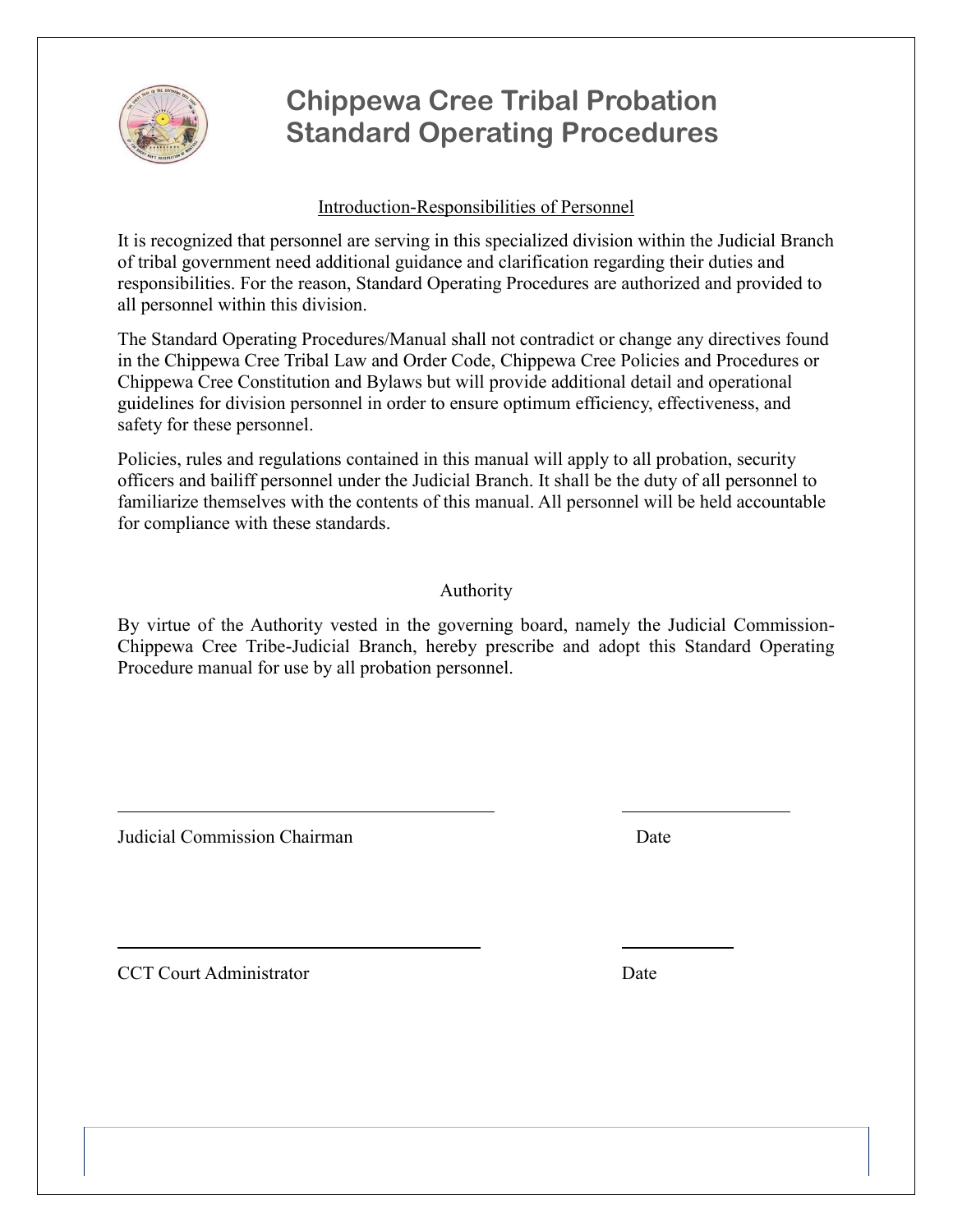

### **Contents**

| Perimeter Security & Checks 1.1.800<br>30                                       |    |
|---------------------------------------------------------------------------------|----|
| Offender Drug & Alcohol Testing Program 1.1.900                                 | 32 |
| Case Record Auditing 2.2.100                                                    | 37 |
| Pre-Sentence Investigation (PSI) and Report/Post-Sentence Investigation 2.2.200 | 38 |
| Testifying in Court 2.2.300                                                     | 40 |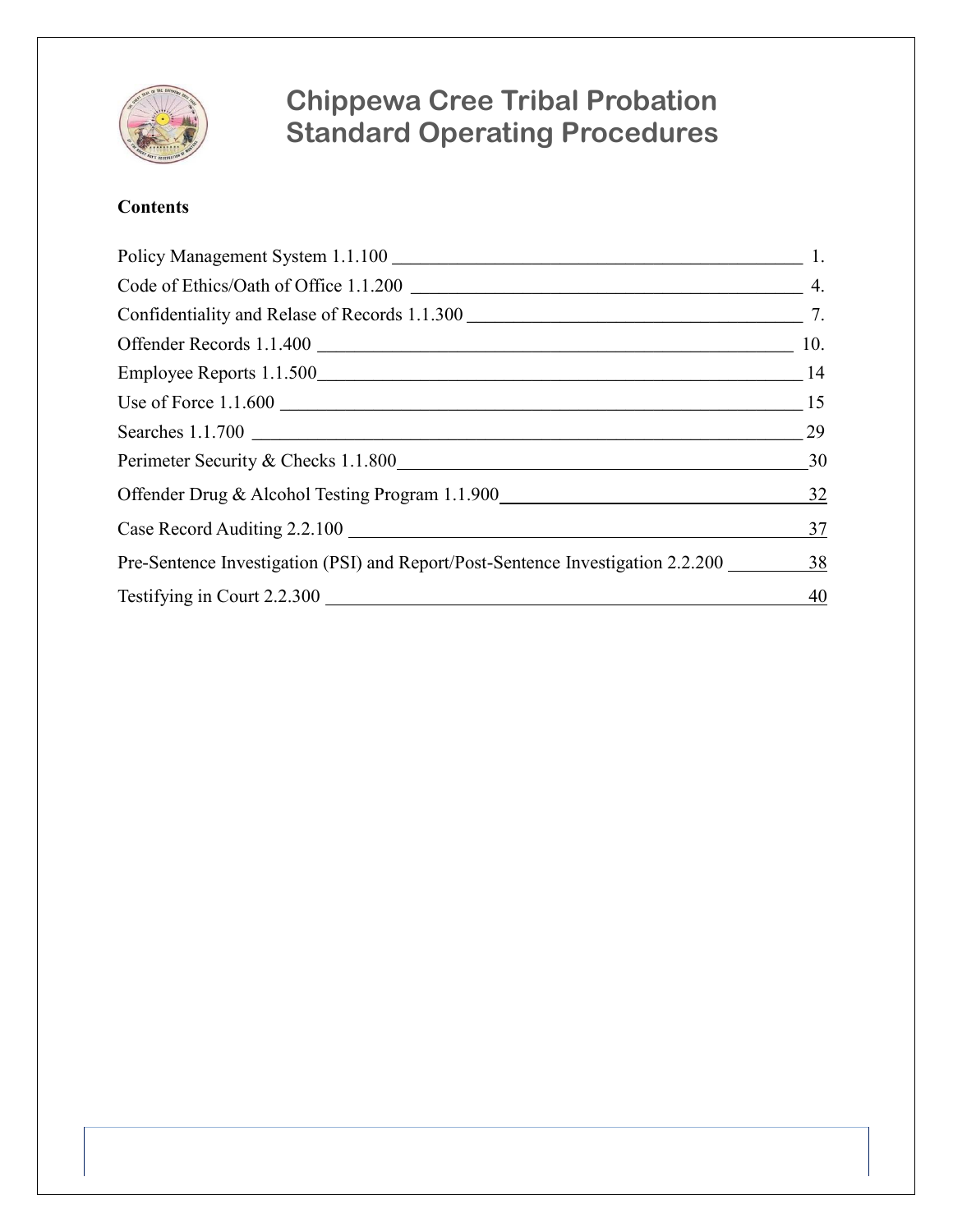

*Procedure Management System 1.1.100 Effective Date: Revision Date (s): Signature/ Title: /s/*

#### Division Directive:

The Chippewa Cree Tribal Probation Department will develop a standard operating procedures manual which outlines and identifies applicable policies, procedures and protocol related to the duties and responsibilities of Division employees and programs. The manual will be implemented upon mutual agreement between the Chippewa Cree Judicial Commission.

#### **I.** Definitions:

Probation Division: The Division includes the Supervisory Probation Officer, Adult Probation Officer, Juvenile Probation Officer, Adult and Juvenile Healing to Wellness Program Staff, Security Officer and Bailiff for the Chippewa Cree Tribal Court.

Effective Date: The original date of procedure implementation. A revision date supersedes the original effective date.

Management: Probation employees with management or supervisor responsibilities and duties including, but not limited to, the Court Administrator, Supervisory Probation Officer.

Policy: For the purposes of this procedure, a department, a division or other tribal agency policy.

Procedure Manual: An electronic or hard copy manual containing directives or procedures that direct the operations of the probation department.

Revision Date: The date a policy/procedure was officially revised. The revision date indicates the effective date of changes in policy/procedure. A revised policy/procedure supersedes all previous revisions.

SOP-Standard Operating Procedure- An internal probation department or division document written in compliance with Department policies, CCT Law and Order Code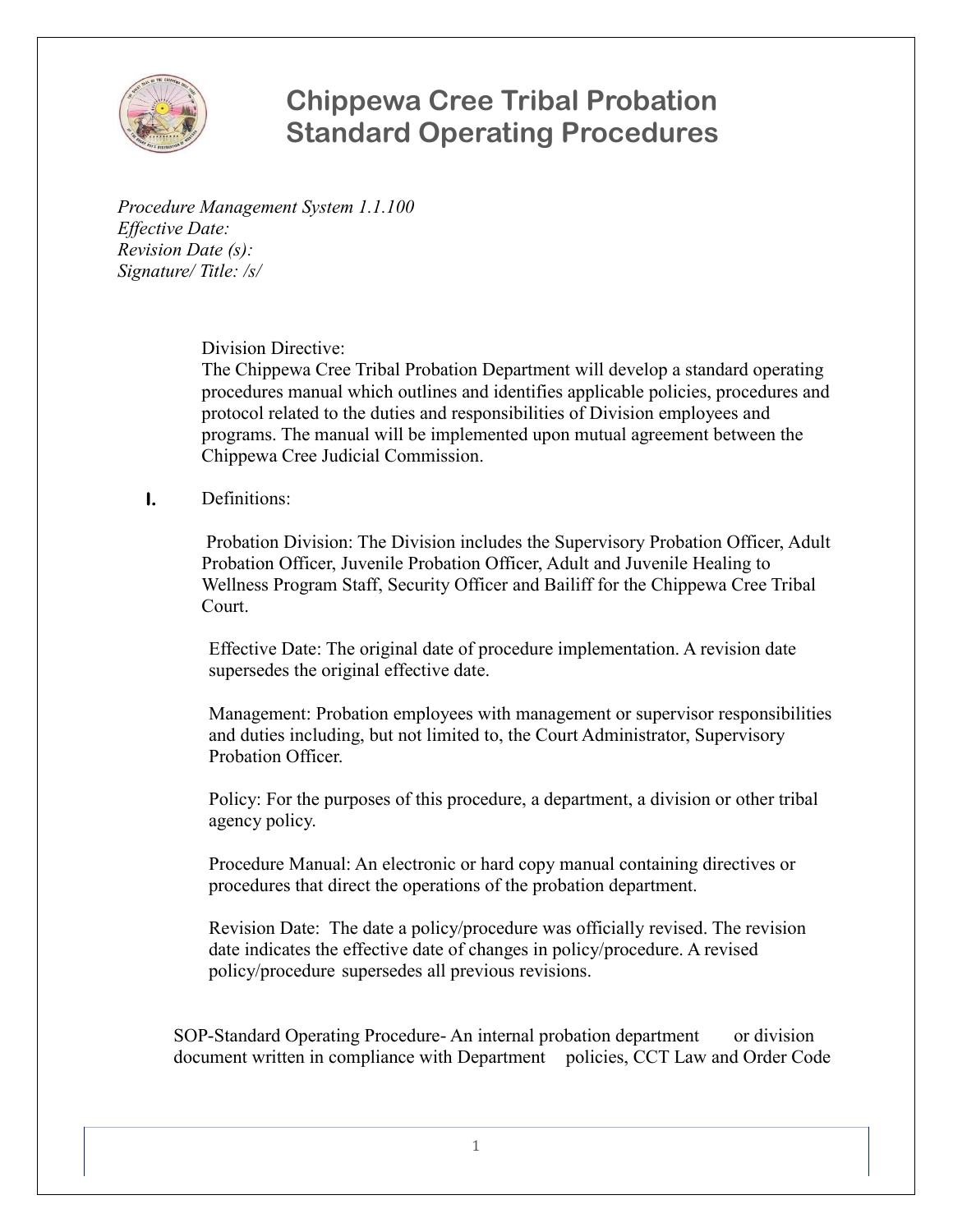

statutes/resolutions, court rulings, or other governing agencies, providing direction on implementing a policy, required action or program.

#### **II.** Procedures:

- A. The Court Administrator/ Supervisory Probation Officer will maintain a hard copy of the Division's SOP Manual. These SOP's specifically address how operational aspects of the Division are implemented. All procedures will be made available to division staff. All unrestricted procedures will be available to the general public with permission of the Court Administrator or designee.
	- 1. Organization:

The Probation Department SOP manual will be divided into chapters by topic. The title and numbering system used will be consistent with department policies.

2. Restricted Procedures:

To ensure the safety and security of the department, some procedures may be designated as restricted from general procedure distribution. These procedures must include "RESTRICTED" in red print immediately following the procedure number. At no time may offenders or the general public be given access to restricted procedures. The Court Administrator will establish a list for the distribution of these procedures and further distribution shall be on a need-to-know basis.

If printed, all pages must be clearly marked by watermark as restricted and retained in a secure location.

B. Annual SOP Review:

The Court Administrator or designee shall be responsible for ensuring annual reviews of procedures are completed in compliance with department/ tribal policy, if any. Procedures may be reviewed by staff at any time as directed by the Administrator and/or Judicial Commission.

C. SOP Comment:

Comments or questions regarding the applicability or utility of a policy/procedure/form may be submitted to the Court Administrator or designee.

D. Revision of New/Revised SOP.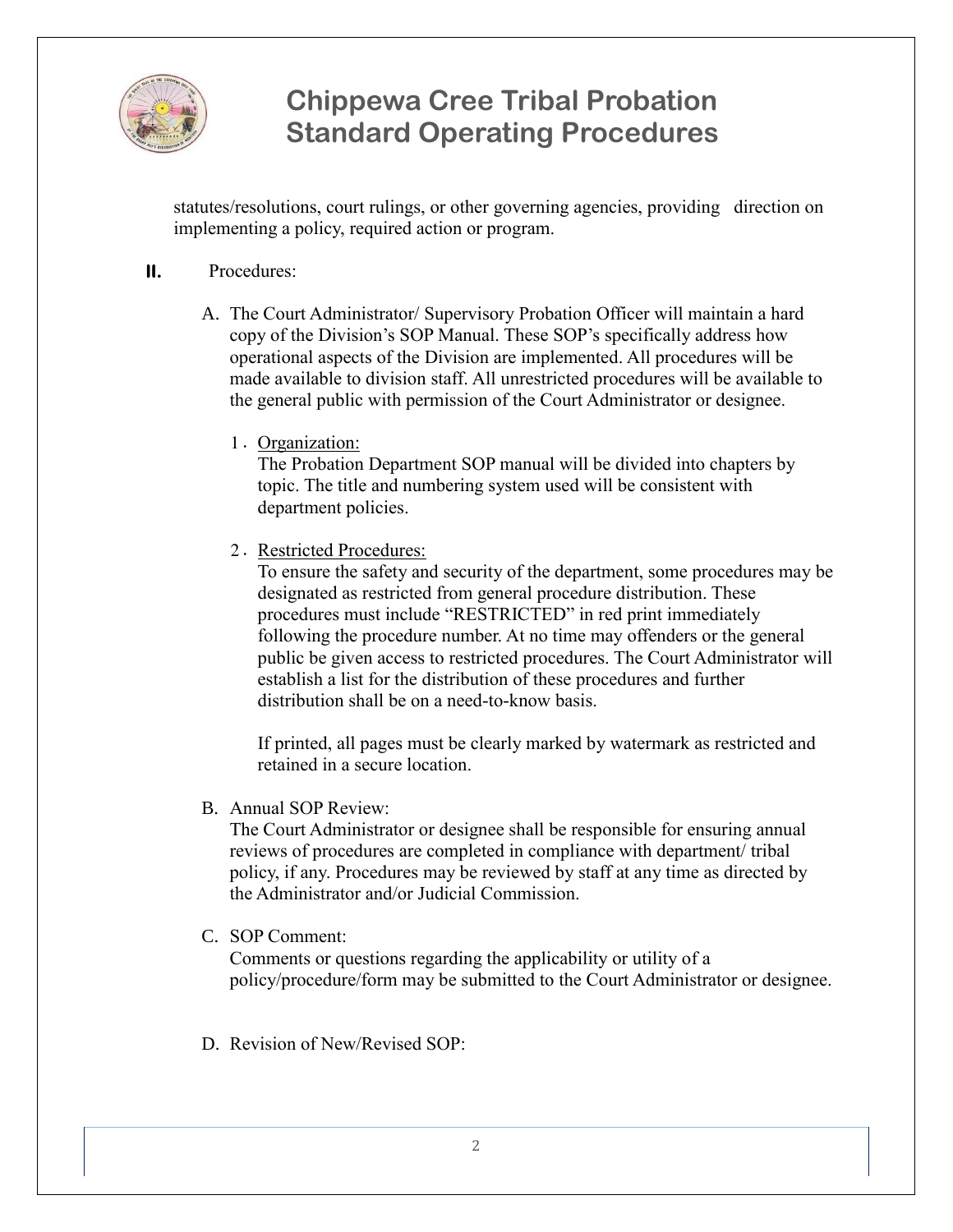

- 1. Until a specific SOP is developed for a specific contract item or area, staff will follow the previously established language of policy and procedure for operating and compliance monitoring purposes. Once the new SOP has been developed, reviewed, and agreed upon, the previous contract language, policy and procedure will be null and void.
- 2. Revision of a procedure will result in the entire procedure being reissued, reflecting the revision date. Revision of a form associated with a procedure will not necessitate reissuing the procedure. Any preceding procedure or form, related instruction, letter, directive, or memorandum covering the same content is thereby rescinded.
- 3. The Court Administrator/Judicial Commission or designee will determine which individual (s) will conduct a review of the proposed/revised procedure and distribute it accordingly. This will include division staff, supervisory, and subject matters within the department. This person (s) will have twenty (20) business days to review the procedure and provide comment. The proposed procedure may be distributed to select employees for review and comment within the time period. An extension may be granted by the Judicial Commission.
- 4. When the review and editing process is completed, the final procedure is reviewed, signed and distributed within ten (10) days by the Judicial Commission or designee. Procedures which have been revised can be discarded by all manual holders except those originals maintained in the department.
- E. Employee Orientation:

New and current employees to the division and its program will either review or provide self-training on SOPs and appropriate for their duties within (30) calendar days of employment. Orientation will include familiarizing new/current employees with the location of, and methods of access to, department/division policies and procedures. Management will provide or arrange policy, procedure or form training based on the employee's positon, duties and responsibilities.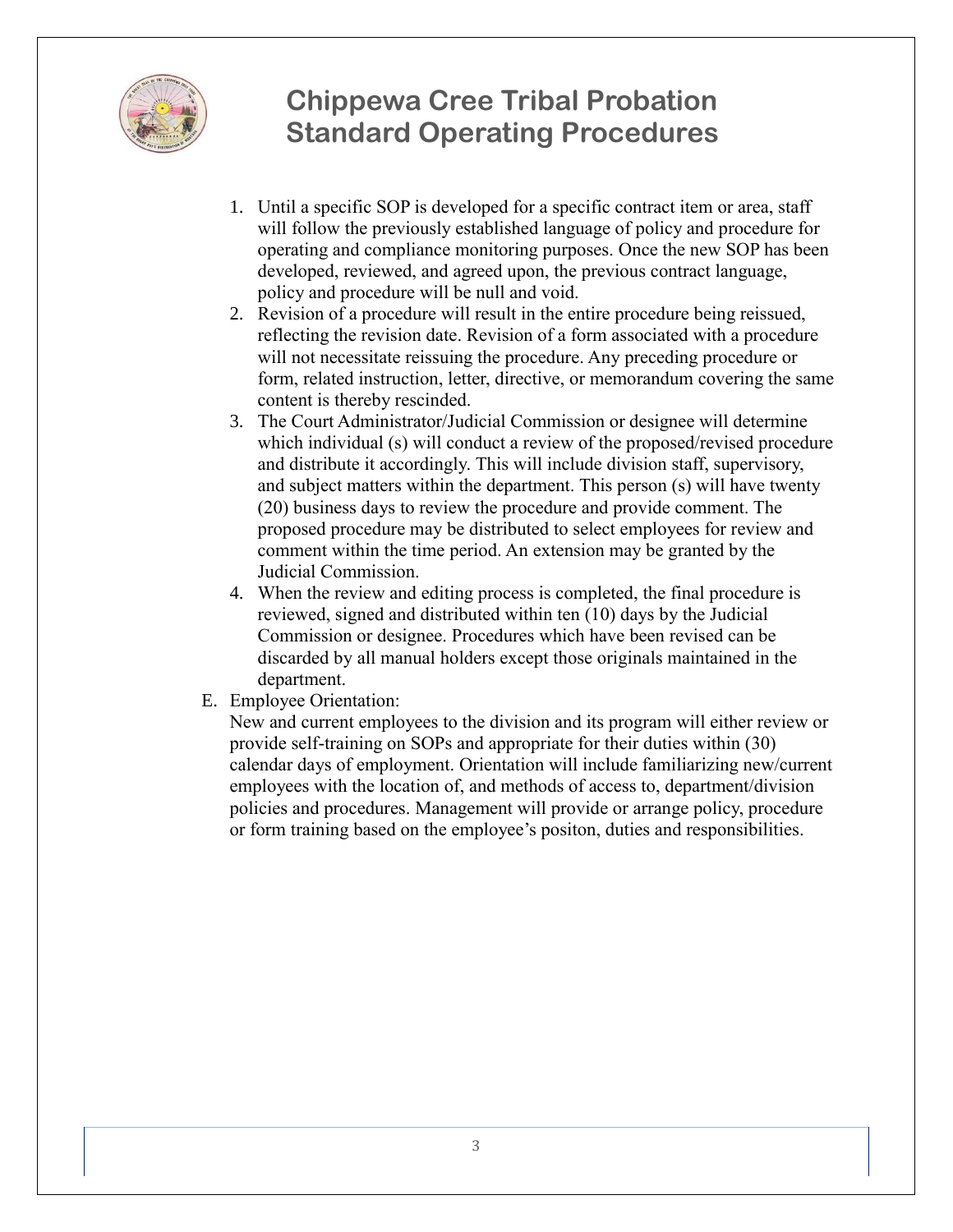

*Code of Ethics/Oath of Office 1.1.200 Effective Date: Revision Date (s): Signature/ Title: /s/*

**Policy** 

All division employees must conduct themselves in a professional manner and not engage in illegal or unethical behavior. All employees must sign a Code of Ethics and a Code of Conduct to acknowledge receipt and understanding. All employees will sign an Oath of Office, which can be signed/administered by a Chippewa Cree Tribal Judge or designee.

Supervisor (s) must ensure an initial and annual Code of Ethics and Code of Conduct is signed annually and kept in personnel file.

Rules and Procedures Code of Ethics- Code of Conduct

- A. Employees are expected to demonstrate the highest standards of personal conduct.
	- 1. Division staff is charged with the responsibility for the supervision of offenders. Cognizant of this public trust, the staff must understand that any individual or collective compromise of their integrity or self-respect can damage the ability of the department to accomplish its mission. The best insurance against loss of public confidence is adherence to the highest standards of personal conduct.
	- 2. With these principles in mind, staff members will report to their immediate supervisor at the earliest possible opportunity, any adverse contact they have with law enforcement. Adverse contacts include but are not limited to traffic citation (s), domestic disturbance where police are called, and may also include contacts with law enforcement such as being a witness to a crime or a victim of a crime.
	- 3. Staff members will advise their immediate supervisor of any familial or personal relationships regarding any persons on probation. Whenever possible, authorizations regarding the person on probation will be made or approved by another probation officer of equal or higher rank.
- B. Employees are expected to demonstrate the highest standards of professional conduct.
	- 1. Progress as a profession depends not only on public trust but on professional competency. Therefore, staff will strive for excellence in job performance which advances the cause of the profession by gaining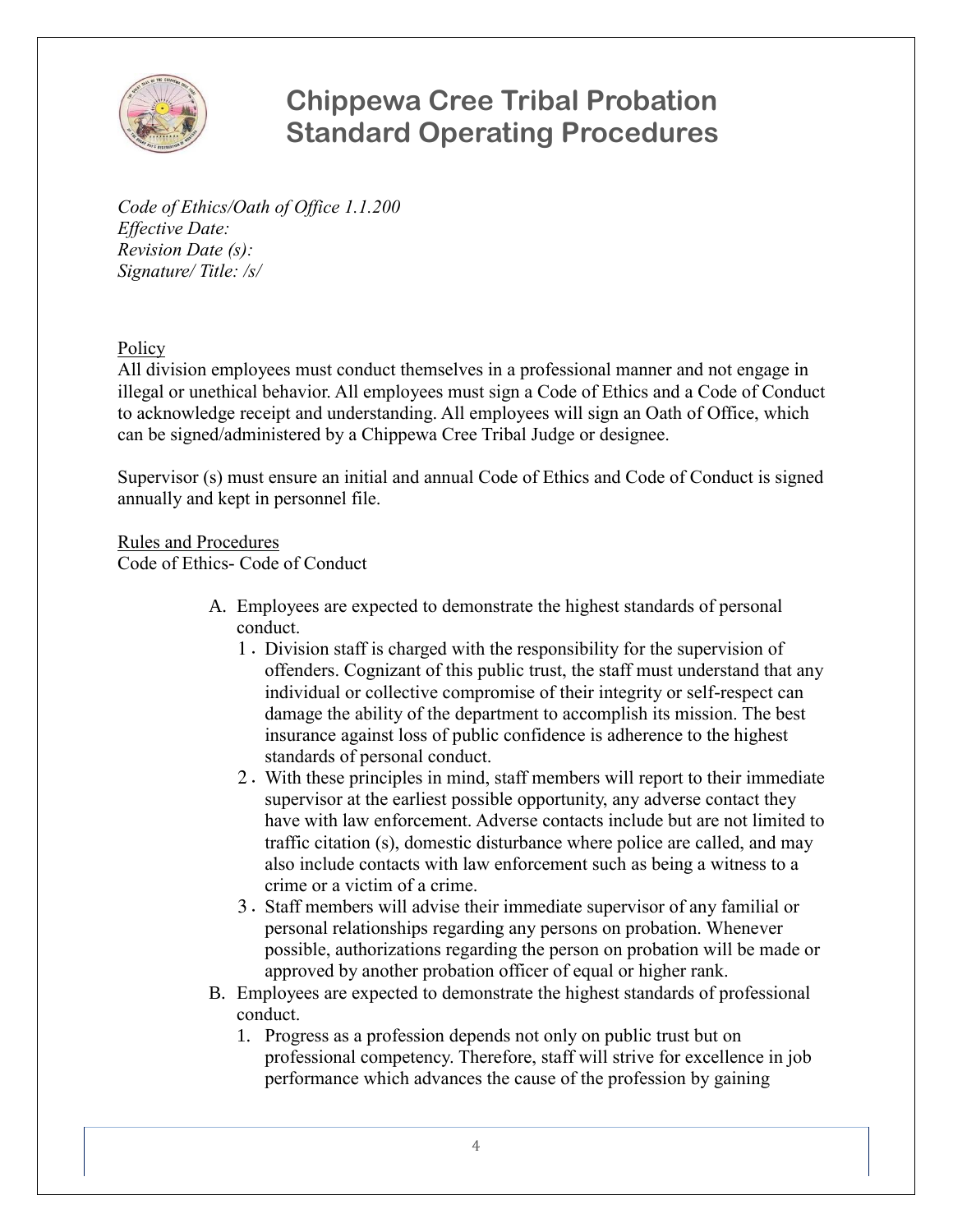

increased public respect in order to further the best interest of offenders. Staff will support and encourage programs which develop knowledge, skills, and abilities directly relevant to probation services. The staff will demand regular and periodic feedback regarding their job performance and career goals.

- 2. The staff will understand that the important component of probation services is the relationship between staff and offenders. Staff will emphasize training and skill acquisition in the area of interpersonal communication.
- 3. The staff will be concerned with providing the highest quality of care.
- 4. Staff will refrain from performing their duties in a meddlesome or overbearing manner. Neither will they permit personal feelings, prejudices, animosities, or friendships to influence their decisions. The staff will implement probation programs without fear or favor, without malice or preferential treatment. The staff will refrain from violent or hostile responses toward offenders and from employing unnecessary force.
- C. Employees are expected to avoid any interest or activity which is in conflict with or which produces personal gain through the execution of their official duties.
	- 1. Staff will refrain from any task which in conflict or could be viewed as in conflict of job responsibilities. Staff will also refrain from activities or interest's related to partisan politics when they create a conflict of interest, produce personal gain, or occur at the work place and interfere with official duties.
	- 2. The only gains staff will seek from public employment are salaries, legitimate fringe benefits, respect, and recognition for their work. Personal gain may also include the satisfaction of doing a good job, helping offenders and their families, and achieving career goals. Public property, funds, and power will not be directed toward personal or political gain.
	- 3. Staff must understand that in the relationship between staff and offenders, dependency and vulnerability are frequently present. Offenders often use this relationship as a method of acquiring staff approval and as a means to bolster their self-esteem. Therefore, staff will value the human worth of these offenders by steadfastly refusing to behave in a manner which satisfies the staff member's personal needs at the expense of the offender.
- D. Employees are expected to safeguard the confidentiality of offenders.
	- 1. Staff will adhere to federal law regarding issues of confidentiality for offenders. Staff will refrain from identifying offenders and discussing critical problems, privileged information and incidents in situations outside the official work setting.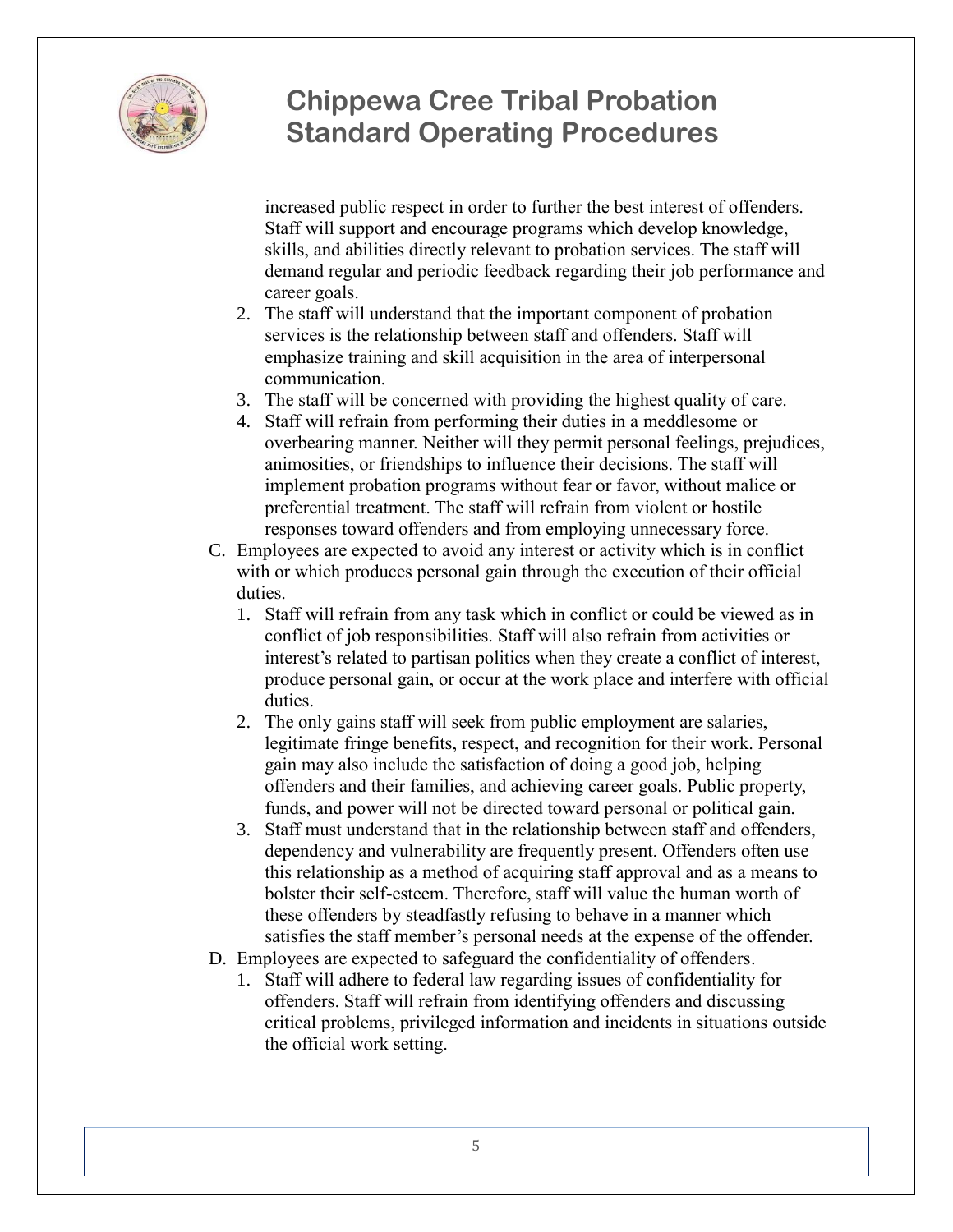

- 2. When necessary, audio recording, videotaping, and still camera pictures may be taken and used for official purposes only. Voice or video recordings and still pictures (including cell phone camera pictures) by staff for any type of personal use is prohibited. When used for official purposes, the camera, cellphone etc. is subject to review and retention by department for evidentiary purposes, etc.
- E. Employees are expected to suppose the legal and ethical rights of offenders.
	- 1. Staff will work to define and articulate policy and procedure which specifies the legal and human rights of offenders. Staff will refuse to remain silent when these rights are violated, and they will speak on behalf of the affected offender.
	- 2. While supporting the legal rights of offenders, staff will not make any comments, suggestions, or recommendations to offenders that might be construed to be legal advice or assistance.
- F. Employees are expected to eliminate all forms of unethical and illegal behavior.
	- 1. As a component of the criminal justice system, staff is committed to legal and ethical standards of behavior. Therefore, illegal and unethical behavior shall be reported. Sensitive to the department between effective probation programs and harmonious working relationships between staff, staff is committed to ethical standards over and above issues of friendship, efficiency, and loyalty to one's agency/department.
	- 2. Staff will not tolerate and will actively work to remove from the profession those who condone or engage in discrimination, theft, or any form of child abuse, i.e.-physical, mental, or sexual abuse.

#### Code of Conduct

- A. I will faithfully abide by all laws, rules, regulations and customs governing the performance of my duties and I will commit no act that violates these laws or regulations, or the spirit or intent of such laws and regulations, while on or off duty.
- B. In my personal and official activities, I will never knowingly violate any Tribal, State or Federal laws or regulations.
- C. While a Judicial Branch employee, I will accept no outside employment (other than in the armed forces of the United States) without the prior approval required by the Chippewa Cree Tribe.
- D. As a Judicial Branch employee, I will release information pertaining to my official duties orally or in writing, and only in accordance with law and announced policy.
- E. I will not solicit or accept, directly or indirectly, any gift, gratuity, favor, entertainment or other thing of monetary value except in the context of obvious family or personal relationships where the circumstances make it clear that it is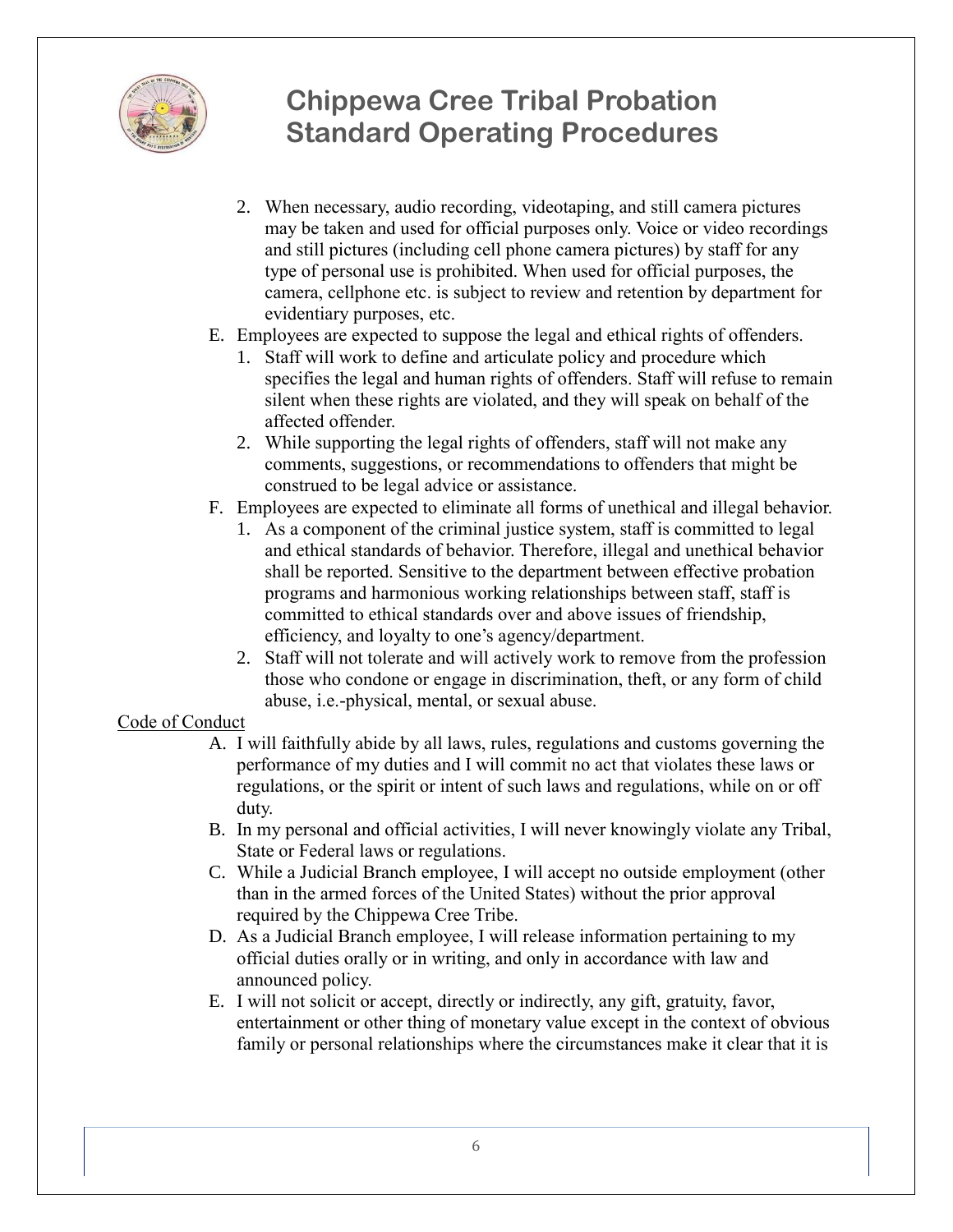

that relationship, rather than my position as a Judicial Branch employee, that is the motivating factor.

F. I understand that violation of this code may be just cause for disciplinary action including discharge from my position as a judicial branch employee in accordance to the Chippewa Cree Tribal Policies and Procedures.

*Confidentiality and Release of Records 1.1.300 Effective Date: Revision Date (s): Signature/ Title: /s/*

#### **Policy**

The Probation Division will provide information regarding the status of a past or current offender and its contents, in response to the legitimate information needs of authorized agencies, in compliance with the Freedom of Information Act and the Privacy Act. These Acts are not applicable to Juvenile records.

#### Rules and Procedures

**General** 

- A. Transfer of Records
	- 1. A copy of an undated offender file for any person (s) transferred from one program to another will be transferred simultaneously or, at the latest, within (72) hours after the offender is transferred. The copy will contain all pertinent and necessary information regarding the offender. Pertinent information includes but not limited to:
		- a. Classification
		- b. Medical
		- c. Risk Behavior
		- d. Court Orders
		- e. CDC and Mental Health Evaluations
	- 2. The administration will use a consent form/release of information that complies with applicable federal and state regulations. The offender will sign a release-of-information as required by statute or regulation, and a copy of the release form will be maintained in the offenders file.
	- 3. If an offender refuses to sign a release of information the court having jurisdiction over that offender will be contacted. The court may exercise its authority and order release of information.
- B. Compliance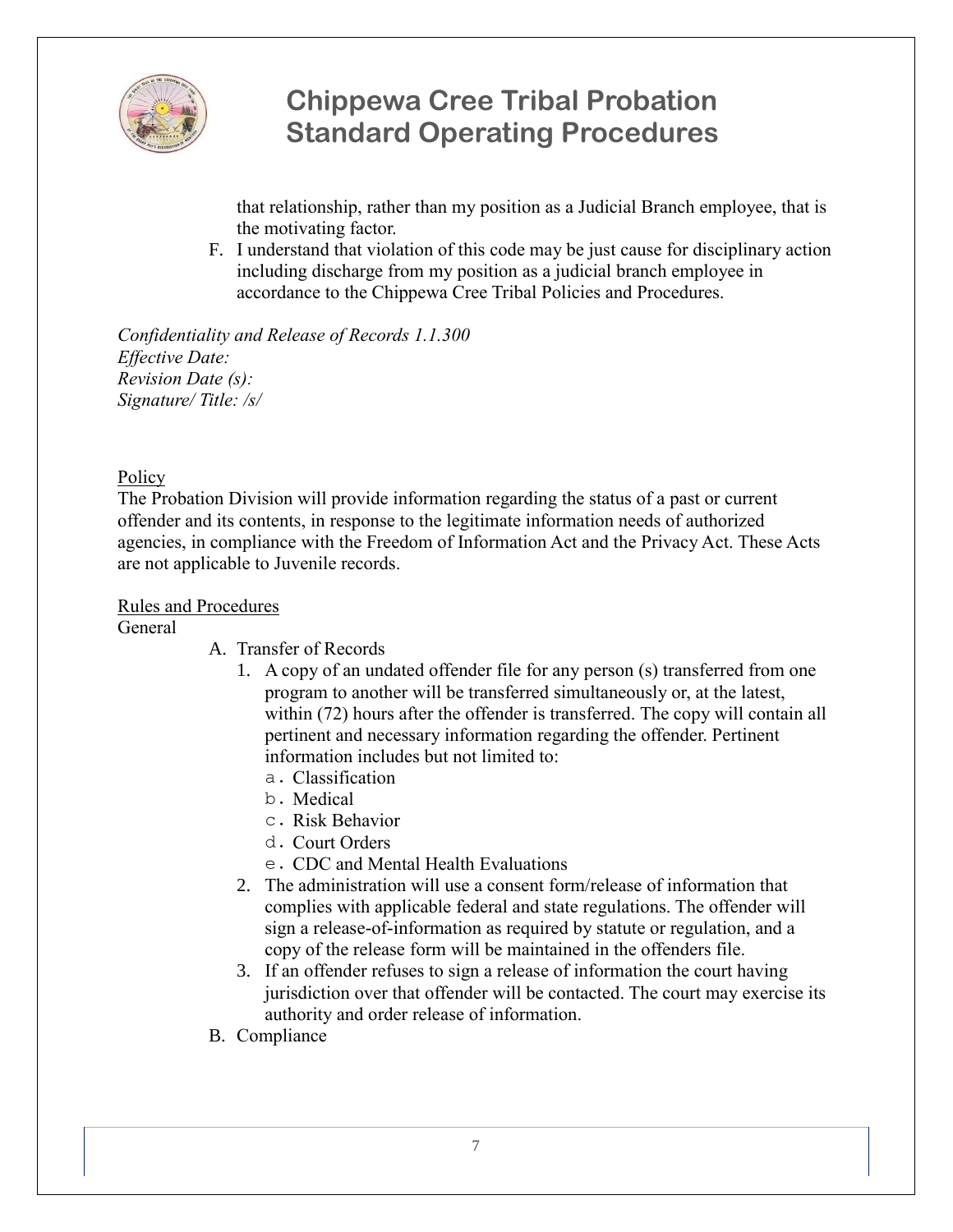

The division/department shall comply with 5 U.S.C. 552 (the Freedom of Information Act), 5 U.S.C. 552(a) (the Privacy Act of 1974) as amended prior to the release of privileged information.

- C. Release of Information and Consent Offenders shall sign a release of information form in compliance with 5 U.S.C. 552(a) (the Privacy Act of 1974) as amended prior to the release of privileged information. The division/department shall keep a copy of the signed release or court order as cited above in the offenders file.
- D. Information may be requested for either investigative purposes, behavioral health reports, medical/psychiatric and/or educational purposes.
- E. The identity of offenders on probation will be protected by the Department.
- F. Records will be secured, at least in a locked fire rated cabinet, and preferably in a locked fire rated cabinet, which is located in a locked room. Records and filing cabinets will be marked "Confidential". Records security must meet criteria outlined by the Chippewa Cree Policies and Procedure Manual.
- G. Confidential information may be subpoenaed.
- H. The division/department will maintain a list of agencies/persons, such as health care professionals, who can access health care records, who may receive confidential information without a subpoena or a signed release of information and the type of information they may access, after establishing a Memorandum of Agreement.
- I. Agencies to which the department would most commonly provide offender information to includes but not limited to;
	- 1. F.B.I. Investigator
	- 2. B.I.A./Tribal Law Enforcement/Criminal Investigation Division
	- 3. Prosecutor's Office
	- 4. Public Defender Office
	- 5. Tribal Courts
- J. No original documents may be sent or given out. Copies must always be made of any documents being sent and originals must remain in the court files. Generally, only information regarding expiration and whether offender is on probation with department will be given out.
- K. Requests for records will be in writing or agency letterhead and must be approved by the Court Administrator or designee.
- L. The Freedom of Information Act can be found online at [www.usdoj.gov](http://www.usdoj.gov/)
- M. The Privacy Act can be found online at [www.usdoj.gov](http://www.usdoj.gov/)

Release of Information

A. Division staff will adhere to the Freedom of Information Act and Privacy Act.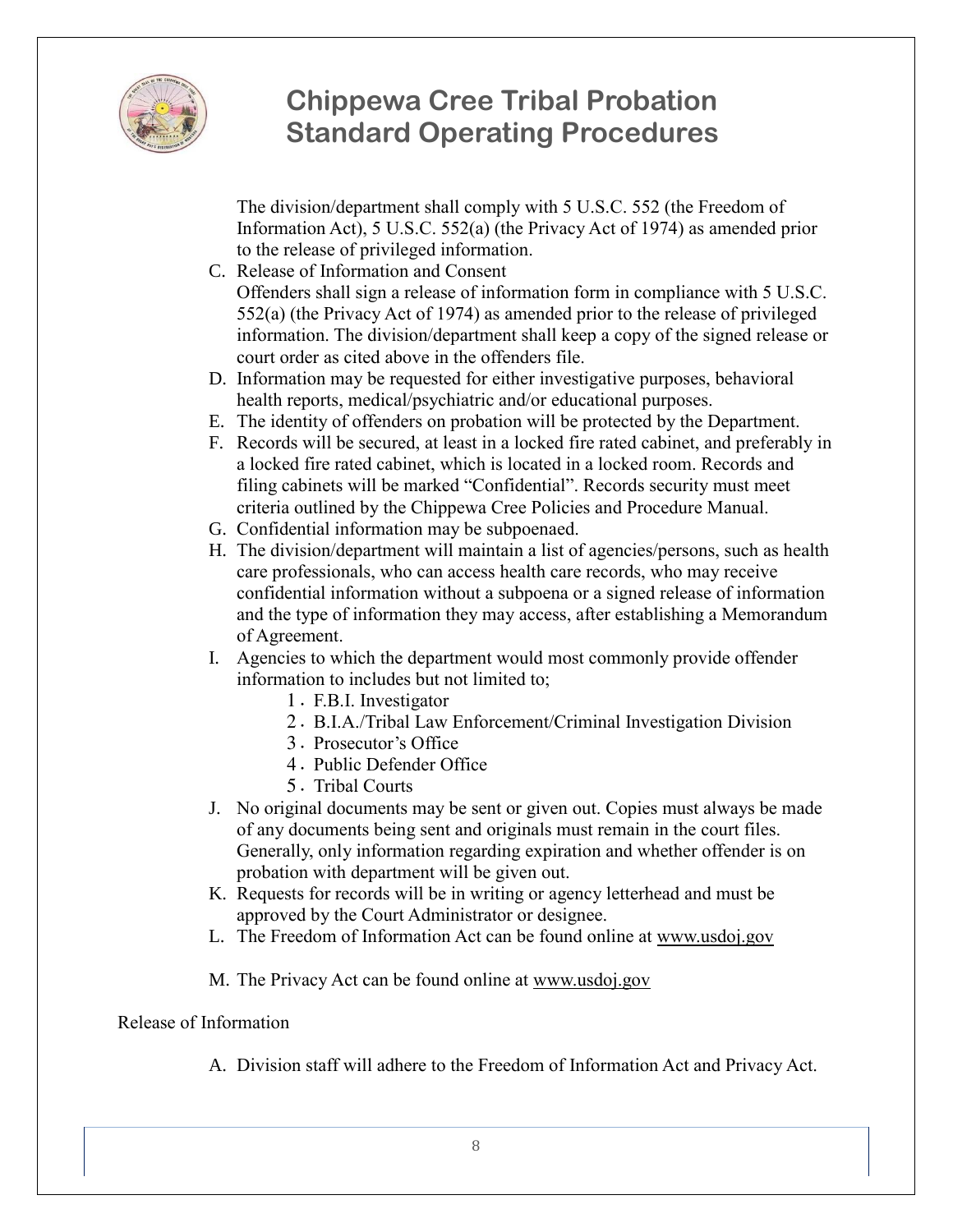

- B. When an individual requests that the department release information or an offender requests that confidential information about him/her be released, the Court Administrator or designee will instruct the requesting individual to complete a Release of Information form.
- C. If the offender refuses to sign the form, the Court Administrator or designee will notify the requesting individual and explain that the information cannot be released at this time without necessary consent.
- D. The Court Administrator or designee will advise the requester that he/she may complete a Release of Information form to request the information and that the request is subject to approval and the information will be censored for content and any privileged information will be blacked out. The Court Administrator or designee will provide the form if requested.
- E. If the offender signed the form, the Court Administrator or designee will make copies of the requested records and place a copy of the Release of Information form in the file from which the information is released.
- F. The Court Administrator or designee will file the original Release of Information form in the offender's file.
- G. The Court Administrator or designee will forward the copies of the records to the requesting individual.
- H. If the offender has not signed the Release of Information form and the department/agency requesting the information is listed as agency not requiring a subpoena or Release of Information form to obtain information, the division/department staff will consult with the Court Administrator to authorize the release of information.
- I. If the division/department reviews a subpoena for information, the Court Administrator will discuss the subpoena with the Judicial Commission prior to providing a copy of the requested information to the individual.
- J. The Court Administrator or designee will ensure that a copy of the subpoena is placed in the record from which the information was taken and that a separate file is maintained for the original subpoena.

Written Requests for Release of Information

- A. Individuals must request information in writing on the letterhead of the agency from which the request is originating, or the department signed Memorandum of Agreement.
- B. Division staff will direct all inquiries from members of the public related to release of information, pertaining to offender records to the Court Administrator or designee.
- C. If the requestor needs more information, the Court Administrator will inform him/her that he/she needs to complete a Release of Information form.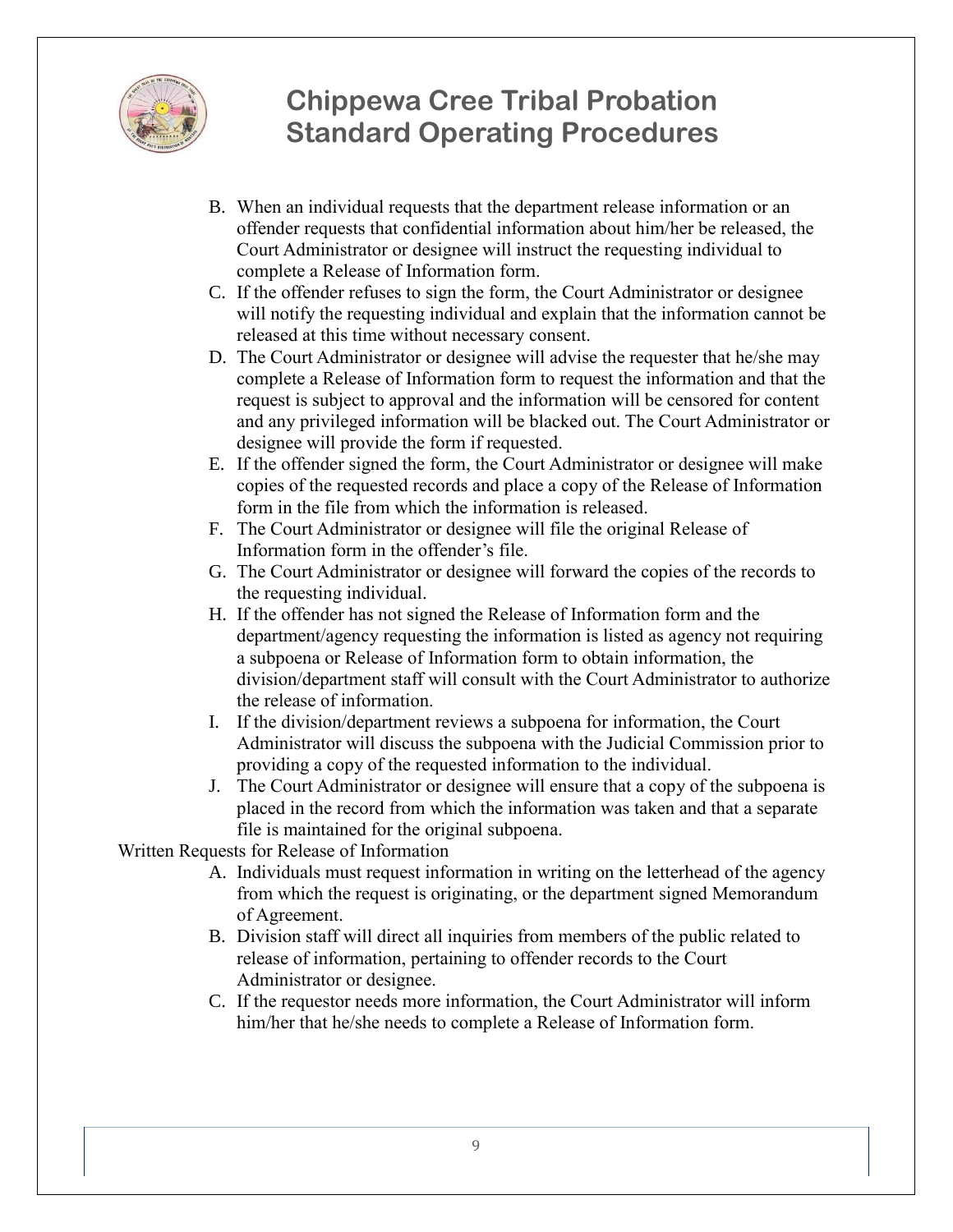

*Offender Records 1.1.400 Effective Date: Revision Date (s): Signature/ Title: /s/*

**Policy** 

The Division will create and maintain an offender file for each offender in order to preserve and utilize information relevant to each case, to assist staff in performing their job duty and to ensure accurate records management.

#### Rules and Procedures

#### Adult and Juvenile Records

- A. A master record file, also referred to as a court file is maintained for each adult and juvenile offender. Probation Files will contain all information regarding the offender and must include at the minimum, the following:
	- 1. Signed Informal/Formal contract agreement of probation client and parent (s)/ guardian (s) acknowledgement.
	- 2. Custody Order, if any.
	- 3. Copy of CDIB.
	- 4. Copy of Medicaid Card.
	- 5. Court Order to Probation Department with conditions, if any.
	- 6. Signed Release of Information Form.
	- 7. Education Plan, if required.
	- 8. Progress reports from attending school system of youth.
- A. Continued-
	- 9. Case History/Social History, court generated background information.
	- 10. Any record of program participation, including release programs such as treatment facilities.
- B. Medical Information will be contained with offender folder for this division, if necessary. All medical information in the folder will be marked "Confidential" and will include but limited to the following:
	- 1. CDC Evaluation
	- 2. Mental Health Evaluation
	- 3. Appointment slips from WSHC or RBHB.
	- 4. Medical Records transferred from another agency.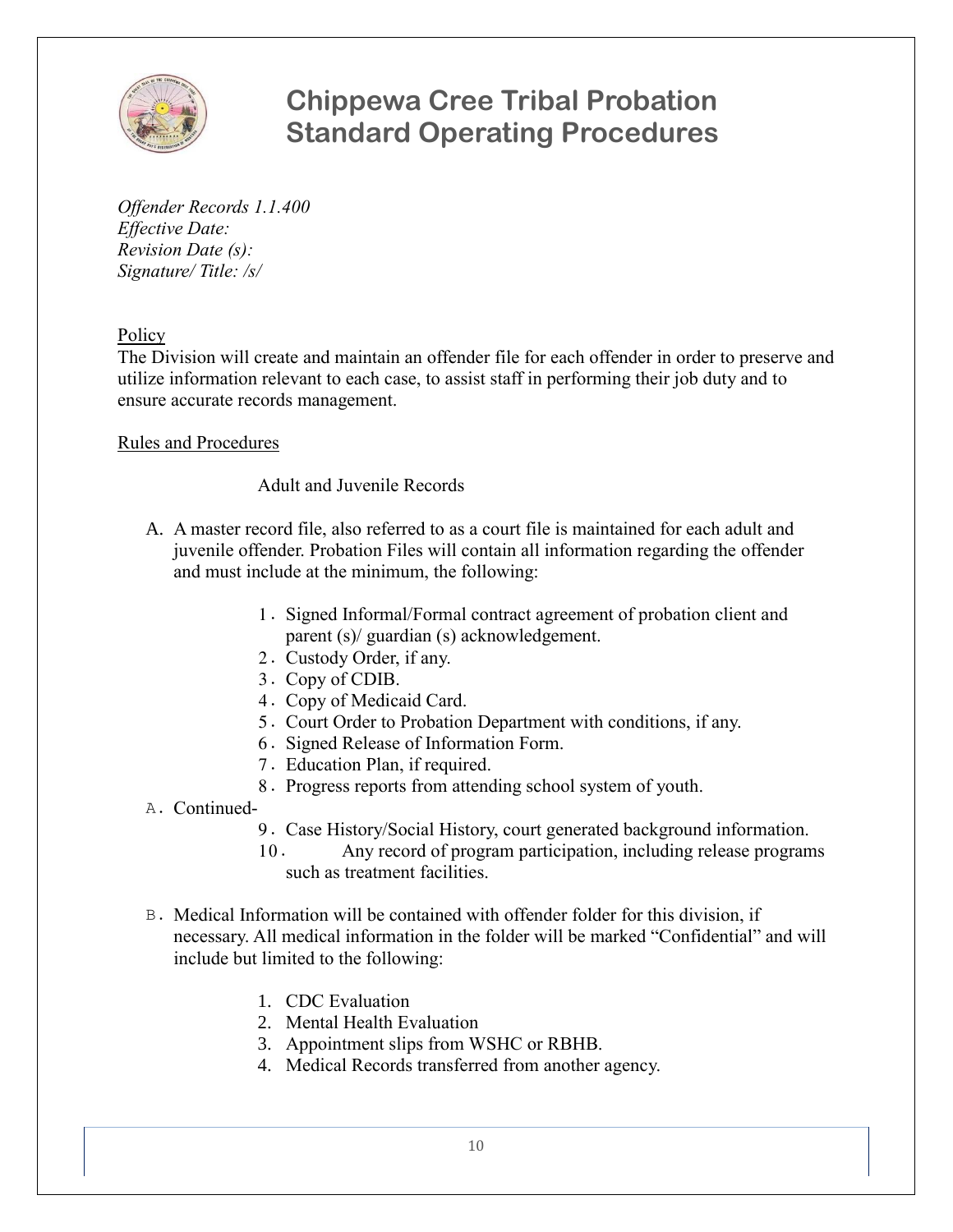

C. Offenders will be allowed reasonable access to information in their records. Access is only limited due to safety or security concerns for the offender, other offenders, or the department.

#### Compliance with Information Act

The division/department shall comply with 5 U.S.C. 552 (the Freedom of Information Act). 5 U.S.C. 552(a) (the Privacy Act of 1974), as amended, 43 CFR 2.79(a), or comparable Tribal regulation/resolution.

#### Records Management

- A. The division/department shall have a system for the management, dissemination, retrieval, storage, archiving and (when appropriate) destruction of information and records. The system will be consistent to the Chippewa Cree Tribal Law and Order Code and Chippewa Cree Constitution and Bylaws.
- B. The FULLCOURT computerized records management system will be used when available and required.

#### Separation of Record Contents

The division/department shall identify and separate contents of juvenile records according to an established format which, at a minimum, shall separate privileged from public information and juvenile records from those of adult offenders.

#### Access to Information

The Court Administrator or designee shall clearly define, personnel who have access to juvenile and adult records.

#### Establishment of Adult/Juvenile File

- A. After a new adult/juvenile has been referred to the department, staff will confirm that the adult/juvenile has been adjudicated via court order.
- B. Staff will obtain a new six part file folder from supply and write the adult's/juvenile's name (last name, first name, middle initial) and the adult's/juvenile's court case number on the file folder tab.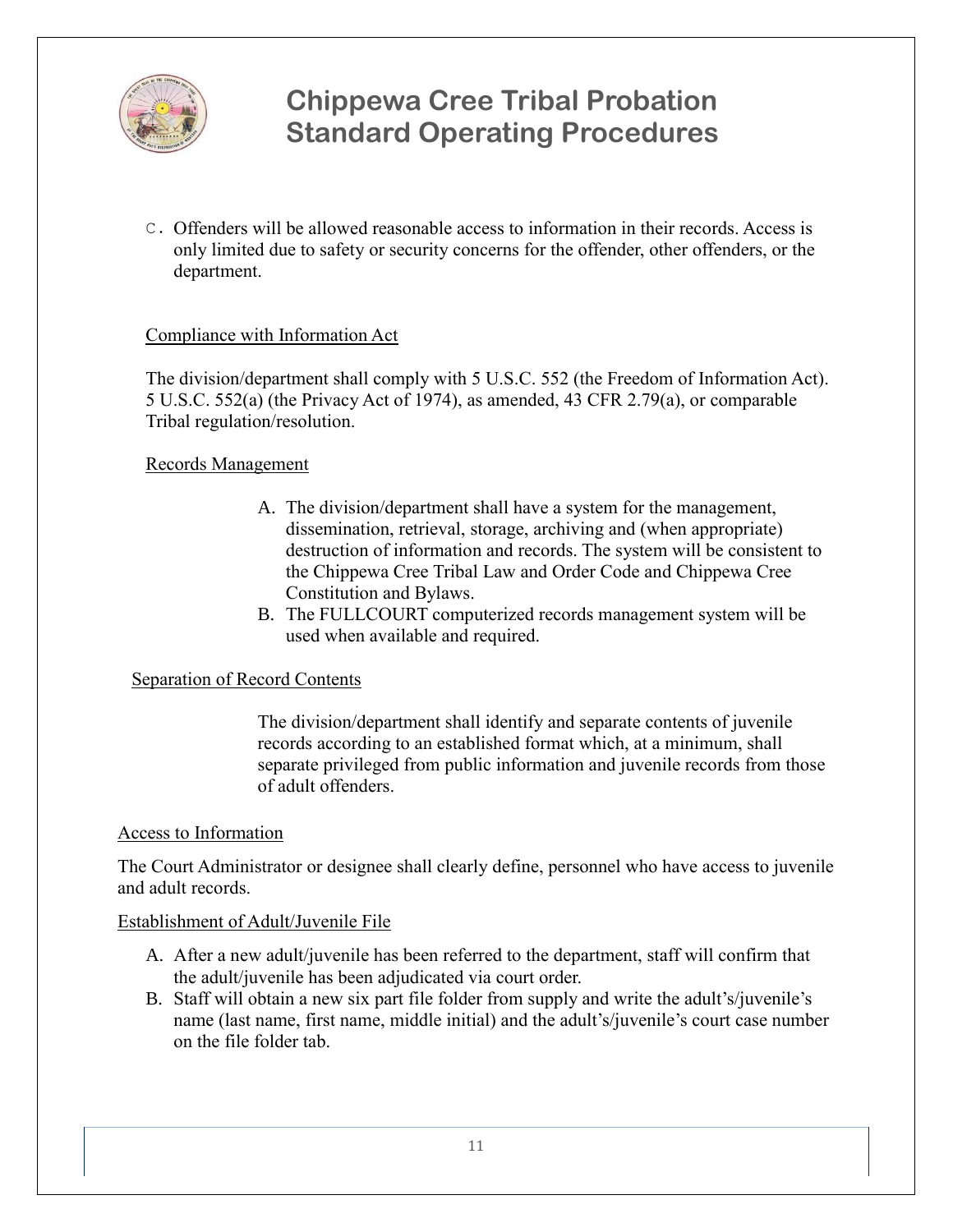

- C. Staff will file all paperwork in the appropriate sections of the file folders with the most recent information on top and complete the table of contents.
- D. Staff will file the offender file and medical information in a locked file cabinet in appropriate office of said staff member.

#### Accessing Offender Files

- A. When authorized staff needs to access an active or inactive offender file, he/she will request that the Supervisor or designee obtain the requested file.
- B. The supervisor will obtain the requested file and ask the staff member to complete the Records Check-Out Form maintained in a binder at the file cabinet.
- C. The staff member will complete the Records Check-Out Form and the supervisor will ensure that it is completed properly.
- D. The staff member will return the file by the end of day by requesting that the supervisor re-file the checked out file. The staff member will complete the Records Check-Out Form.
- E. If Adult/Juvenile information is requested that is privileged for non-law enforcement/court system purposes, staff must have a signed Release of Information or confirm that the requestor has a signed Release of Information form.
- F. The staff member releasing the information will file the Release of Information Form in the adult's/juvenile's file.

#### Closing the Adult/Juvenile Files-After Completion

- A. Upon completion, the supervisor or designee will close the adult's/juvenile's offender files by:
	- 1. Adding the paperwork to the file folder in the appropriate location, including completion letter to the offender.
- B. Staff member will request that the supervisor or designee place the adult's/juvenile's file in Records with the inactive files in order and/or unlock Records cabinet so he/she may file it.

#### Adding to the Adult/Juvenile File-

- A. When an adult/juvenile is referred to the division/department and have been on the probation before, the staff member will use the FULLCOURT system to verify he/she has been on the probation previously. New information/paperwork will be added to the existing file.
- B. The staff member will file the paperwork in the offender file and place the file with the active files in cabinet.

#### Modifying Records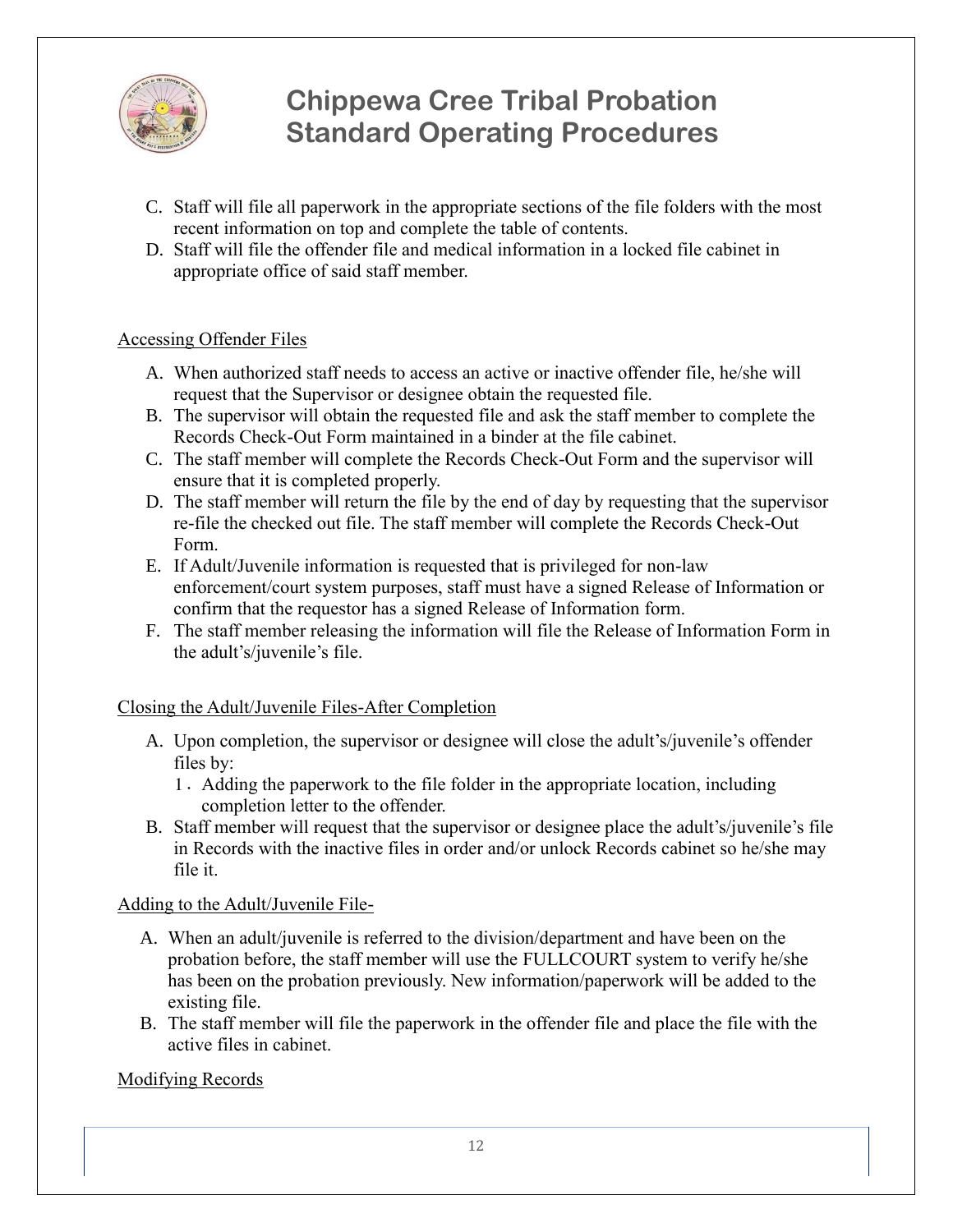

- A. If a staff member discovers a mistake in an adult/juvenile offender file, he/she will verbally notify the Supervisor and explain the mistake and, if known, how it occurred.
- B. The Supervisor will document the report with an explanation for the mistake.
- C. The supervisor will file a copy of the letter in the offender file and forward a copy to the Court Administrator. The mistake will be corrected, if applicable.
- D. Any time a staff member obtains pertinent information regarding an adult/juvenile, he/she will record the information on the appropriate form or memorandum, including the date.
- E. If a staff member discovers a mistake in an adult/juvenile offender file, he/she will verbally notify the Supervisor and explain the mistake and, if known, how it occurred.
- F. The Supervisor will document the report with an explanation for the mistake.
- G. The supervisor will file a copy of the letter in the offender file and forward a copy to the Court Administrator. The mistake will be corrected, if applicable.
- H. Any time a staff member obtains pertinent information regarding an adult/juvenile, he/she will record the information on the appropriate form or memorandum, including the date.
- I. If a staff member discovers a mistake in an adult/juvenile offender file, he/she will verbally notify the Supervisor and explain the mistake and, if known, how it occurred.
- J. The Supervisor will document the report with an explanation for the mistake.
- K. The supervisor will file a copy of the letter in the offender file and forward a copy to the Court Administrator. The mistake will be corrected, if applicable.
- L. Any time a staff member obtains pertinent information regarding an adult/juvenile, he/she will record the information on the appropriate form or memorandum, including the date.

### Transferring Records

- A. When transferring an adult/juvenile to another jurisdiction, the staff member will copy information documenting the adult's/juvenile's conduct, unusual circumstances, care instructions, court order, if applicable.
- B. The staff member will contact the parent (s)/ guardian (s) for notification of offender (if juvenile) is sent to another jurisdiction/county, namely Bureau of Indian Affairs-Northern Cheyenne Youth Services or Cascade Juvenile Detention Center.
- C. Staff member will sign records release, make a copy for the agency, and file the original in offender file.

### Sealing/ Expunging Records

- A. When the division/department receives notice from the Tribal Court to seal or expunge a record, he/she will gather all of the adult's/juvenile's records.
- B. If needed, the division/department will place all the records in one file folder, nothing in the files in which the information originated.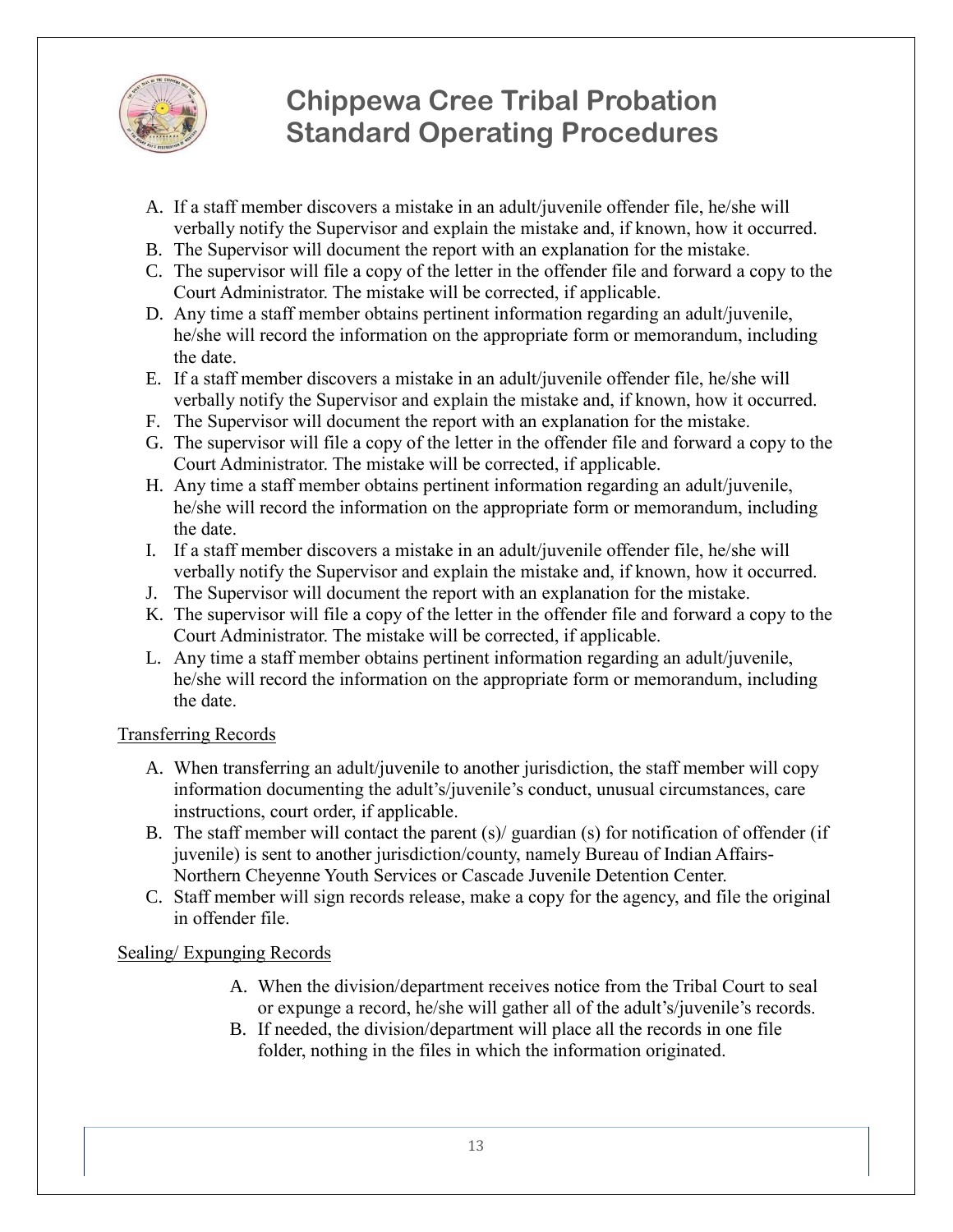

- C. The division/department will note whether the file is "sealed" or "expunged" and the date the order was received from the Tribal Court on the outside of the file folder.
- D. The division/department will place the written seal/expungement order inside the file.
- E. The division/department will file the record in his office in a file location specifically for sealed or expunged records.

### Records Retention

All records will be retained per the Tribal government Records Management Plan.

*Employee Reports 1.1.500 Effective Date: Revision Date (s): Signature/ Title: /s/*

#### **Policy**

All divisions/departments maintain a system of reports that keep management informed of the status of the department and allows a review of the effectiveness of current practices.

#### Documentation Requirement

After notification has been made by the initial employee, the following shall be completed:

- 1. The staff member at the division/department who is initially and immediately involved in observing and responding to an incident shall complete a report prior to the end of day in which the incident occurred. The report shall be referenced when completing the report.
- 2. If more than one staff member is involved in, or witnesses the incident, the Court Administrator or Supervisor available will retrieve all written reports from staff. All staff involved will complete individual reports outlining the incident and the extent of their involvement. All supporting documentation, to include photos and outside agency reports etc., will be submitted as attachments to the report prior to the end of day.
- 3. The Court Administrator or designee will review the report (s) to ensure all areas of the report are accurate and complete prior to submission to the Judicial Commission.
- 4. The Court Administrator will review the report (s) for completeness, accuracy, follow up, and corrective action prior to being forwarded onto the Judicial Commission. This will be completed five (5) business days after the incident is reported. The Judicial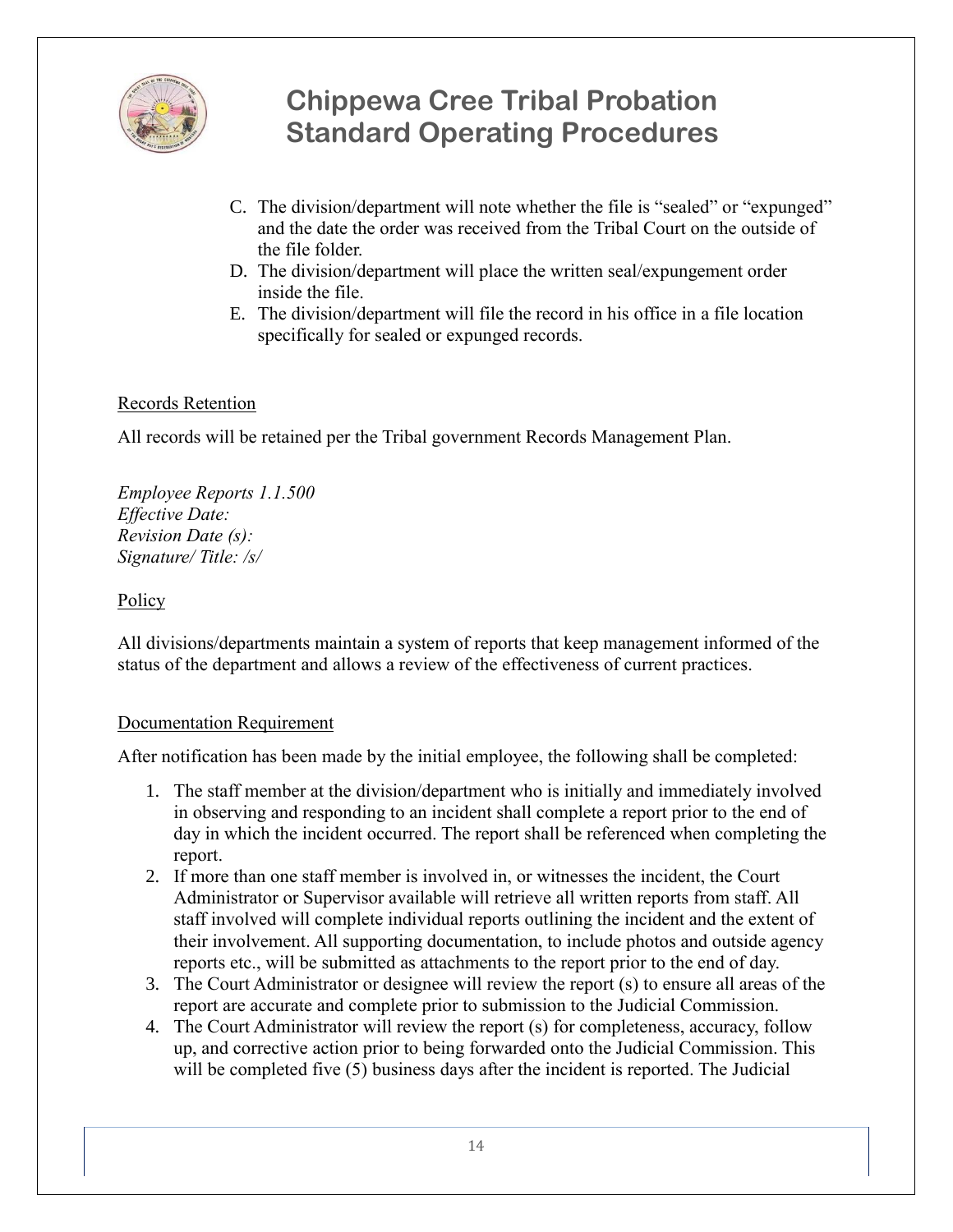

Commission shall ensure any modifications made to the report are coordinated with the input of the initial reporting staff member (s).

- 5. The Court Administrator or designee will review the report, and if necessary return it to the Judicial Commission for clarification, more information or modification. The corrected report shall be returned the same day, if time allows. The Court Administrator or designee will be notified by Judicial Commission board member (s), if the report cannot be completed in a timely manner.
- 6. Upon receipt of a complete and accurate report, the Court Administrator will forward to the Judicial Commission, if required, who will then brief the Court Administrator through the Chain of Command within five (5) business days after the incident occurred.

Incidents requiring a written narrative by staff include but are not limited to:

- 1. Use of Force
- 2. Hot Pursuit (Flea of Defendant)
- 3. Any Court disturbance in and out of the building
- 4. Telephonic/In-Person threat or intimidation from the public
- 5. Conflict with co-worker (s) resulting in verbal, physical and emotional distress.

All employees under this division/department shall submit a monthly report, which details the day to day operation/activities from employees, which will be submitted to the monthly Judicial Commission meetings for review and/or question. Note: Employees who fail to submit a monthly report will be subject to Disciplinary action according to the Chippewa Cree Tribal Policy and Procedure manual.

*Use of Force 1.1.600 Effective Date: Revision Date (s): Signature/ Title: /s/*

#### "RESTRICTED"

### POLICY

Based on the Fourth Amendment's "reasonableness" standard, Tribal/Federal classified employee (s) under the Judicial branch are authorized to use the amount of force that is objectively reasonable in light of the facts and circumstances known to the employee at the time force is used. Employee (s) may use force which is reasonable, necessary, and appropriate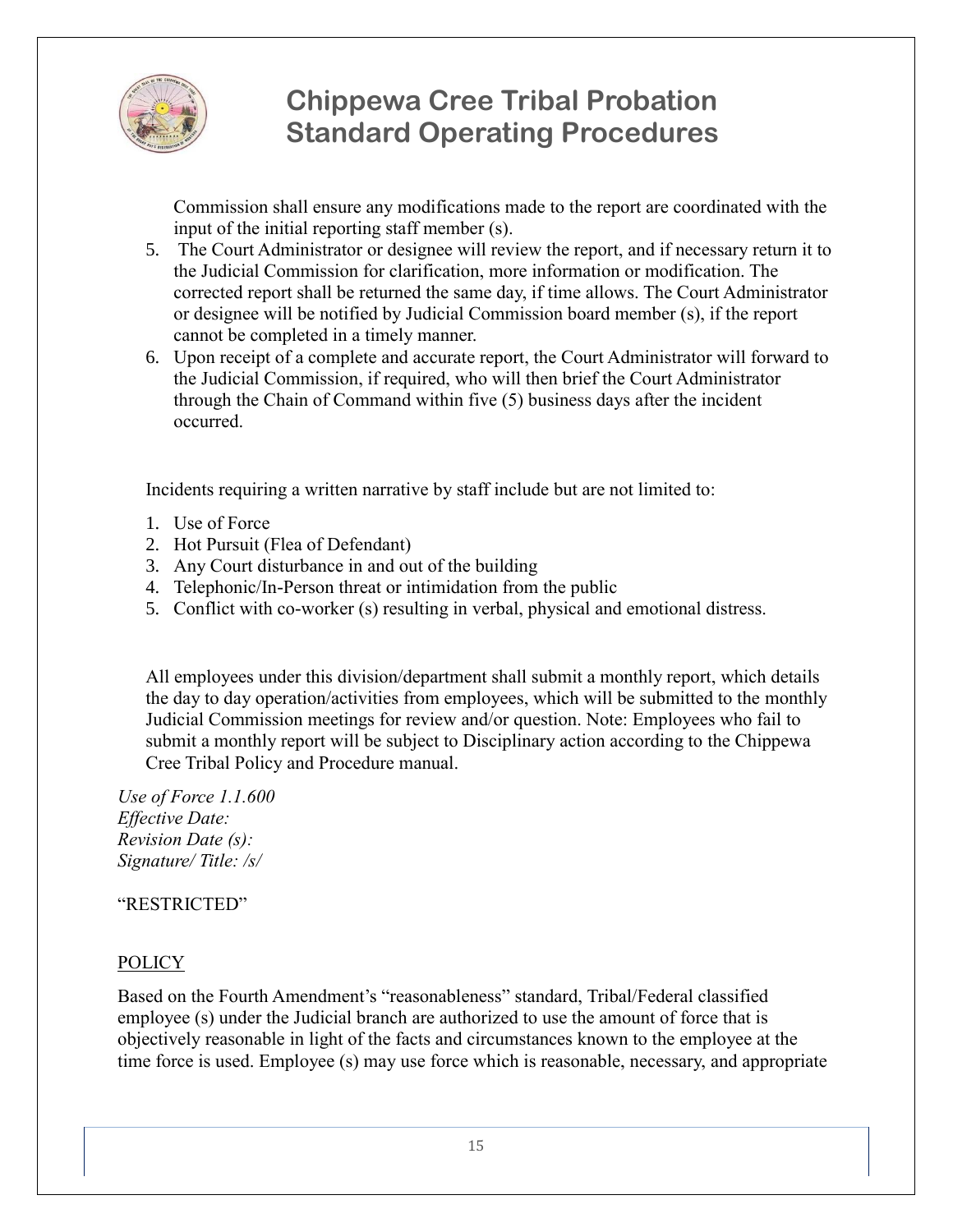

to lawfully and properly neutralize an unlawful assault against classified employee (s) or other persons, to restore order, to overcome resistance by a person being taken into custody, to affect an arrest, to prevent injury to oneself or other persons, prevent destruction of property, and to prevent escape.

#### Rules and Procedures

#### General Information

- A. Rationale for Use of Force
	- 1. Classified Employee's/Officers may be confronted with situations where control must be exercised to affect arrests, overcome physical resistance, neutralize assaults, restore order, prevent injury to oneself or others; prevent destruction of property, and to prevent escape. Control may be achieved through persuasion, verbal warnings, implied or threatened use of force, or by the use of physical force. There are varying degrees of physical force that may be used depending on the dynamics of the situation.
	- 2. Employees/Officers must understand that the use of force in law enforcement/judicial branch is not a defensive act but that of offense. It is critical for the officer (s)/ employee (s) to be proactive and react to the threat of violence and not the actual violence itself. In force utilization, the employee/officer should take immediate action to stop or control a subject's action or non-compliance thus employing an offensive tactic to gain control or compliance.
- B. Objectively Reasonable Force
- 1. Tribal Judicial branch policies shall be consistent with the United States Supreme Court decision in Graham vs. Connor as a guideline for reasonable force. Note: *Policies and Procedures must also fall in consistency with the Chippewa Cree Constitution and Bylaws, Chippewa Cree Law and Order Code.*
- 2. The amount and type of force that would be considered rational and logical to an "objective" officer on the scene, supported by facts and circumstances known to an officer at the time force was used.
- 3. The "objective reasonableness" standard is the standard that directs all use of force applications by an employee/officer. The standard of objectively reasonable set forth in the Fourth Amendment does not require that employees/officers choose the least intrusive level of force, only a reasonable one.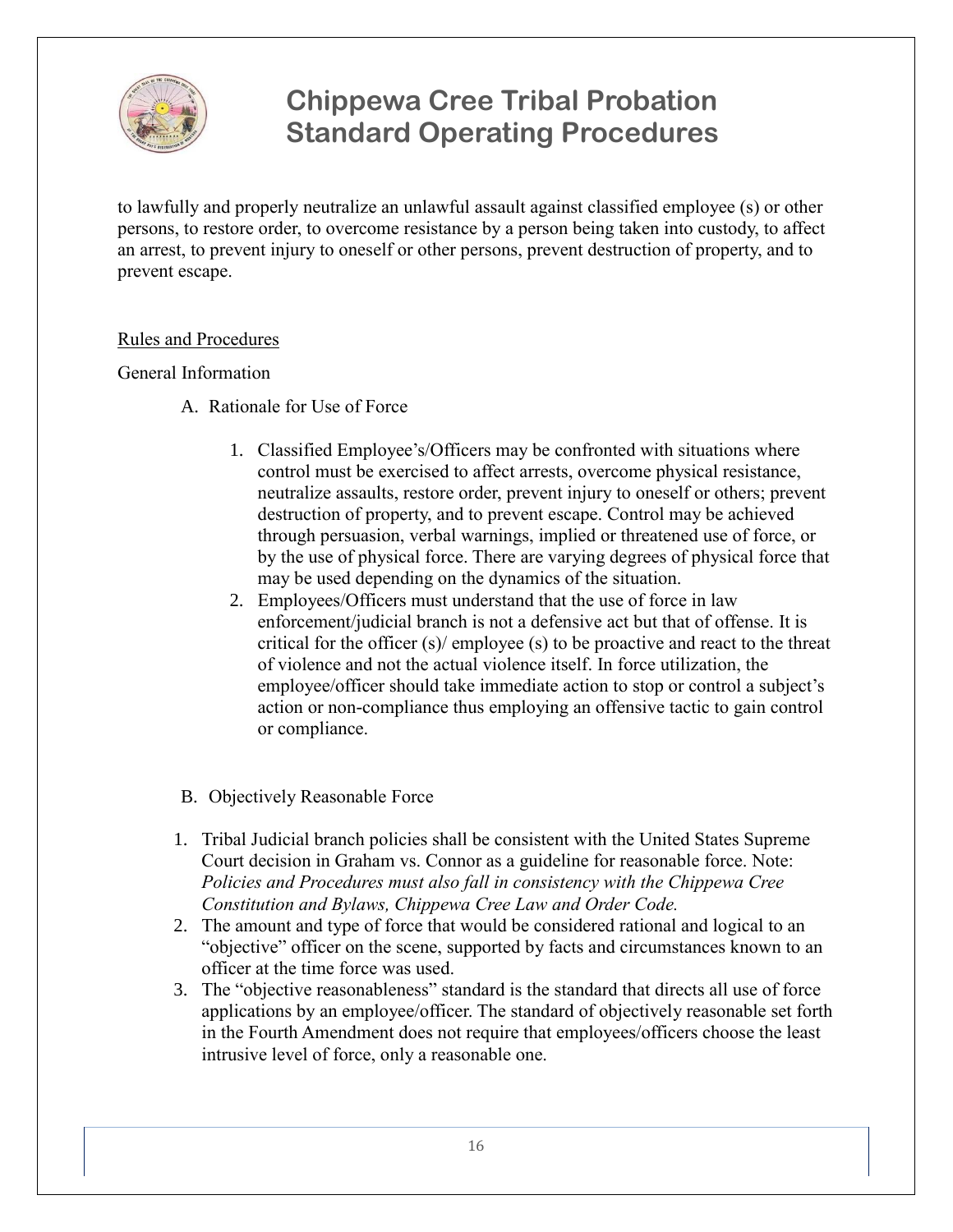

4. The "reasonableness" of a particular use of force must be judged from the perspective of the "the reasonable employee/officer" on the scene, rather than with the 20/20 vision of hindsight.

### Tribal Government-Judicial branch Authorization to Use Force

### **A.** Deadly Force

- 1. A classified employee/officer may use deadly force to protect himself or others from what is reasonably believed to be an immediate threat of death or serious physical injury.
- 2. A classified employee/officer may use deadly force to effect a capture or prevent an escape if the officer reasonably believes the suspect has committed a felony involving the use or threatened use of deadly force and the classified employee/officer has probable cause to believe the suspect poses a significant threat of death or serious bodily injury to the employee/officer or others, if not immediately apprehended.
- **B.** Other Use of Force
	- 1. The use of force may be used by a classified employee/officer in a manner in which results in the employee/officer choosing the force option, which is in the officer's judgement, has the best chance of controlling the situation or reaching the desired legal objective, and immediately employing that option without attempting lesser levels of force.
	- 2. Each situation is unique and classified employees/officers are responsible for using the level of force that is necessary, reasonable, and appropriate to reach the intended legal objective.
	- 3. Classified employees/officers are authorized to use force to restore/maintain order, prevent injury to persons or self, destruction of property, and to prevent escape.

### **C.** Additional Criteria

- **1.** Classified employees/Officers are not authorized to fire warning shots.
- **2.** Classified employees/Officers will not discharge a firearm when it appears likely that an innocent person may be injured/
- **3.** Classified employees/Officers will not discharge a firearm from a moving vehicle. Classified employees/Officers will not fire upon a moving vehicle unless the occupant (s) of the vehicle are using, or attempting to use, deadly force against the officer or others.
- **4.** Classified employees/Officers are authorized to shoot and kill an animal for:
	- a. Self Defense of the officer or another, or
	- b. When the animal is so badly injured that humanity requires its relief from further suffering.
	- c. Except for general maintenance, storage, or authorized training, classified employees/officers will not draw or exhibit their firearms unless circumstances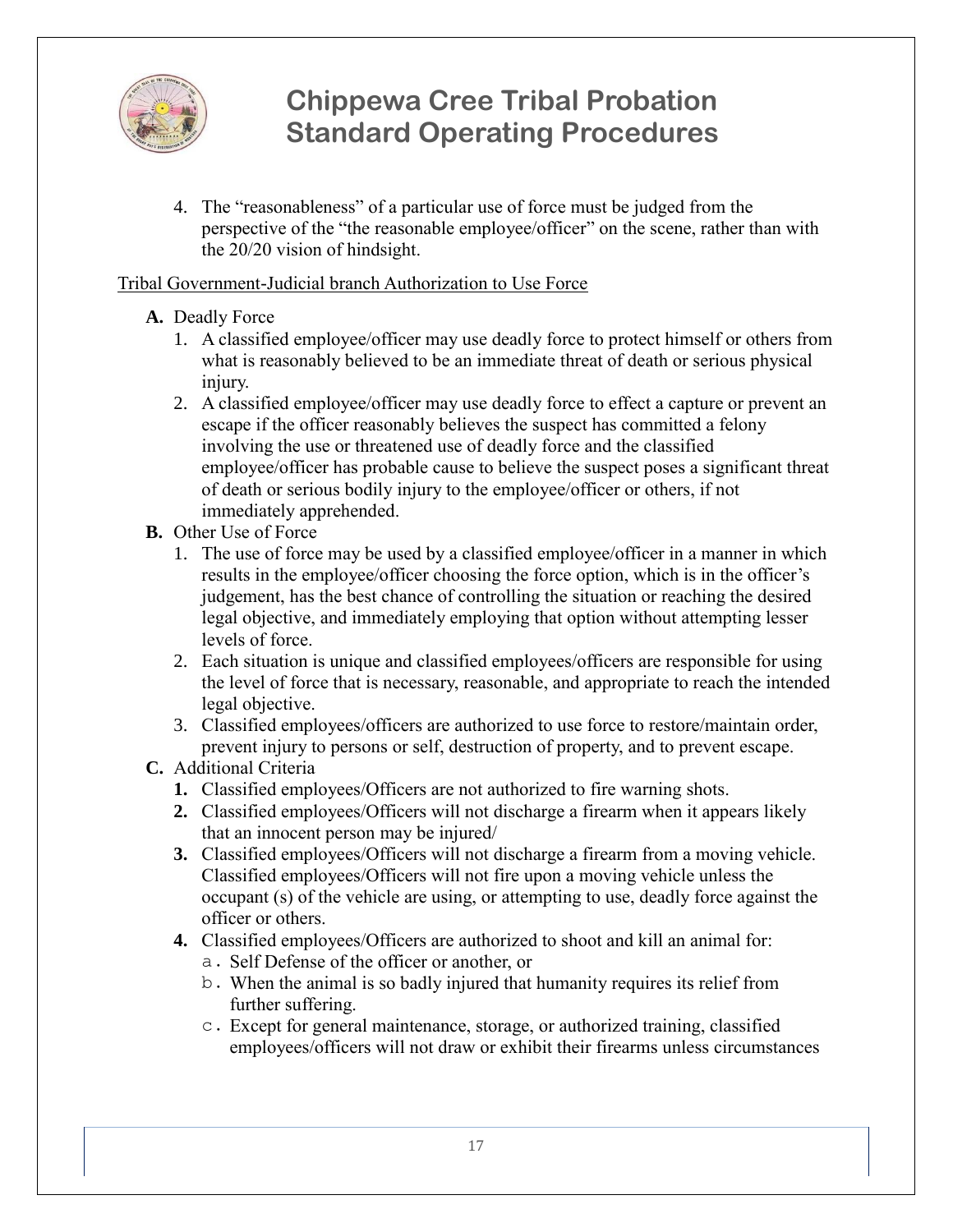

create strong reasonable cause to believe that it may be necessary to lawfully use the weapon in conformance with other sections of this directive.

**D.** Excessive Force

The substantiated use of excessive force in any situation is not authorized, regardless of the provocation or action of the offender, and will result in disciplinary action, termination, and/or criminal prosecution.

#### Use of Force Elements

- A. There are three elements the U.S. Supreme Court has identified as critical in the determination of the "objective reasonableness" of force utilization. This standard asks whether the officer's actions are objectively reasonable in light of the facts and circumstances confronting the officer and not whether the officer's subjective intent or motive was evil or good.
- B. These elements are the reasonable officer's perception of the situation (Officer Perception) and the officer's perception of the suspect's actions (Subject Action) which would determine the officer's selected force response (Officer Response)/
- C. It is important to recognize that "reasonableness" under the Fourth Amendment is not capable of precise definition or mechanical application. Any action by a suspect can lead to a range of reasonable responses based on the totality of the circumstances.

### Classified Employee/Officer Perceptions

A. Ability/Capability

The ability-capability of a subject to carry out threatened action. The subject must have the ability/capability to carry out the action or threat. There does not need to be any verbalization with an action to show ability or capability but the officer/classified employee must however perceive the person insinuating the action or threat is capable. The mere presence of a weapon does not necessarily constitute intent but can definitely indicate a subject's ability/capability.

B. Opportunity

Indicates that the action or threat perceived by the classified employee/officer is imminent or in the here and now, but not necessarily instantaneous. The subject must be in a position in which he/she can use his/her ability/capability to carry out the act or threat. The classified employee/officer's decision that an assailant has the opportunity is based on the officer's perception of the assailant's positioning, proximity, and availability.

C. Intent

This is the mental state initiating an overt act (words or deeds) in the furtherance of a threat or action. Intent is initiating an overt act in furtherance of a crime or threat.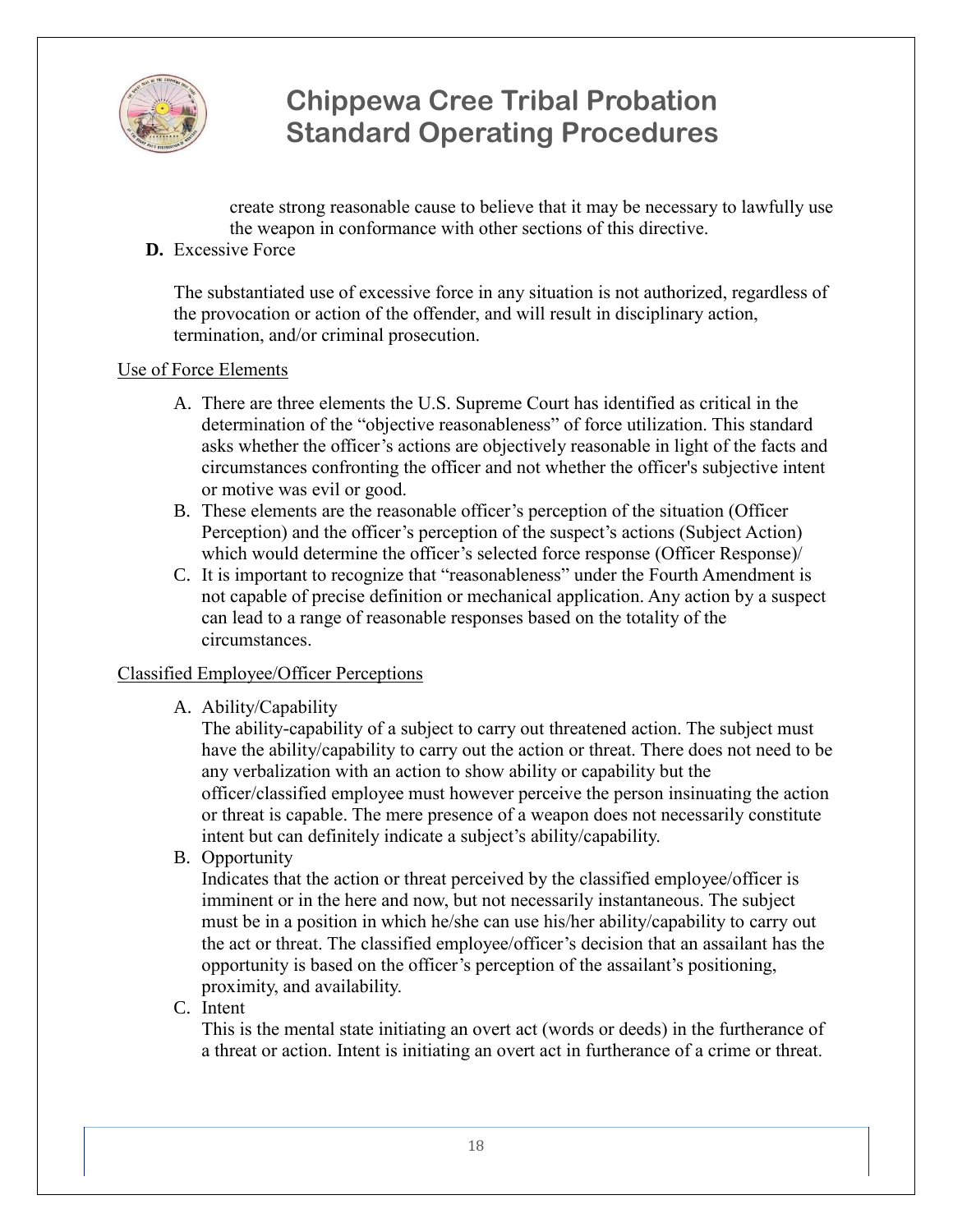

#### Subject Actions

A. Compliant (Cooperative)

This level represents the vast majority of officer/subject encounters. The likelihood of a physical response by the subject is minimal.

B. Resistant (Passive)

The subject exhibits the preliminary level of noncompliance which requires some degree of physical contact by the classified employee/officer in order to obtain compliance. The subject offers no physical or mechanical enhancement towards the resistance effort other than to stand motionless or remain seated.

C. Resistant (Active)

At this level, the scope and intensity of the subject's resistance has increased. The subject is exhibiting physical or mechanical defiance to the officer's control. The subject is using physical energy to establish defiance although directed away from the officer/classified employee.

D. Assaultive (Physical Injury)

The classified employee/officer has the perception of an attack or the potential for such an attack on the officer or others. The classified employee/officer makes the reasonable assessment that such actions by the subject would not result in death or serious physical injury to the employee/officer or others.

E. Assaultive (Serious Physical Injury/Death)

The highest level of noncompliance is the least encountered but poses the most serious threat to officer safety. The officer's objectively reasonable assessment is that such assaultive actions by the subject could result in death or serious physical injury to the classified employee/officer or others.

### Officer Responses

- A. Cooperative Control
	- 1. This level includes methods to preserve officer safety and survival including: officer presence, verbal commands, restraint applications, positioning strategies, etc. It is important to recognize that cooperative controls can be used at all levels in addition to other identified tools.
	- 2. Classified employees/Officers will conduct contacts with citizens in a manner that inspires respect and generates cooperation and approval. The manner and form in which a classified employee/officer speaks to individuals can be effective means of exerting low level of force to control the situation.
	- 3. Verbal force may be in the form of advice, warning, persuasion, commands, or threats of higher levels of force. Verbal force can be progressive in nature, depending on the circumstances, by changing the type of words or altering the tone or volume of the voice when giving instructions, commands, or direction.
	- 4. Properly used, verbal force may negate the need for officers to resort to other forms of physical control or force.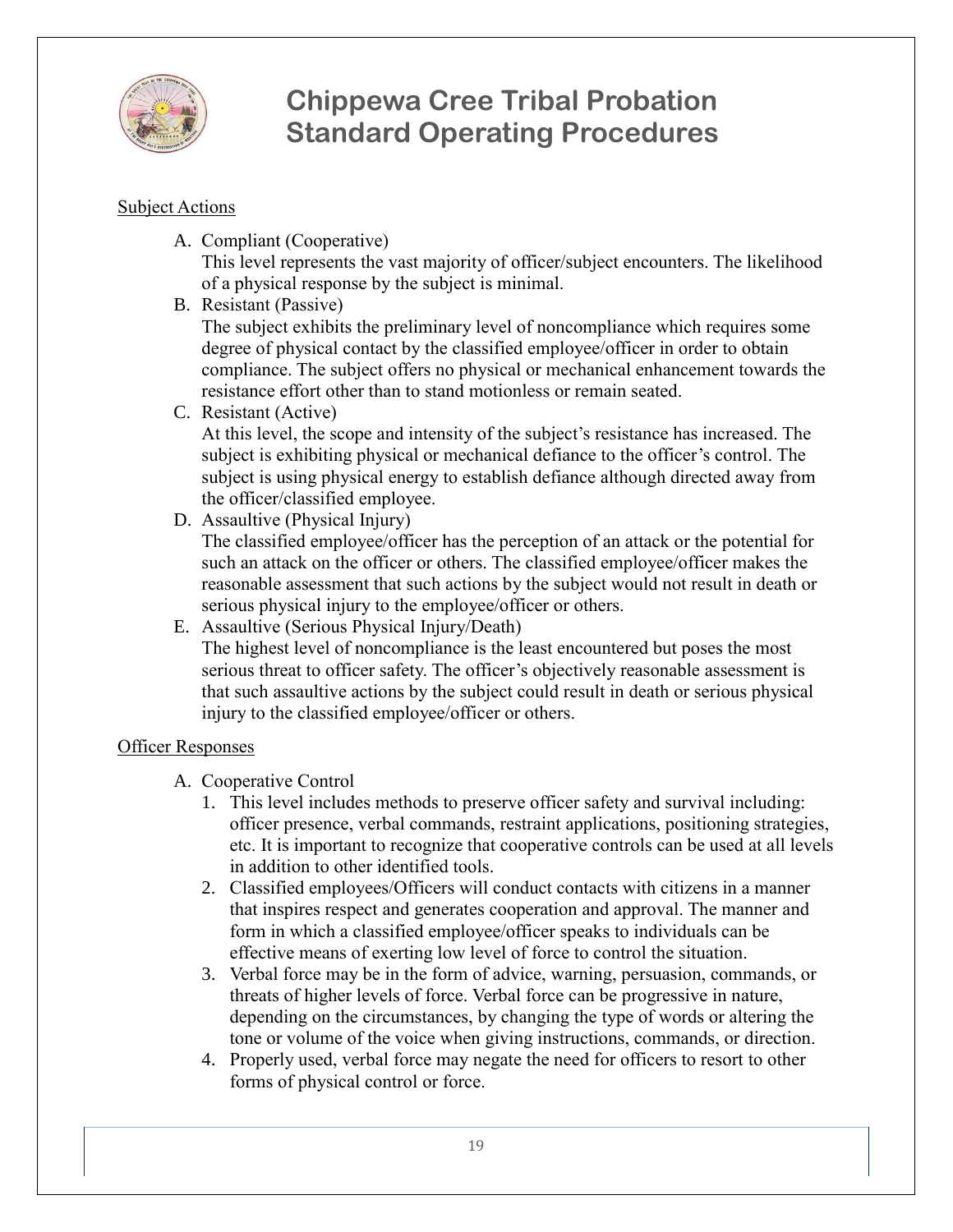

- B. Contact Control
	- 1. When confronted with a subject demonstrating resistant behavior, the officer uses physical tactics to gain control and compliance. These tactics can be psychologically manipulative as well as physical, and can include additional verbal persuasion skills, relative positioning strategies, touch pressure points, and escort positions.
	- 2. The majority of arrests made by classified employees/officers require only this level of force. The arrestee will be handcuffed, searched, and transported by Law Enforcement. *If applicable.*
	- 3. In these situations there is neither resistance, nor the need to use force. Other than some form of physical maneuvering, or guidance, as the arrestee is escorted from one location to another.
- C. Compliance Techniques
	- 1. When the subject becomes actively resistant, the classified employee/officer may use physical control tactics. These tactics should be sufficient force to overcome the active resistance of the subject and the officer should remain vigilant for more aggressive behavior from the subject.
	- 2. When a classified employee/officer is faced with an individual who refuses to be placed in custody or follow verbal commands or instructions, the employee/officer may use authorized control and compliance techniques and holds which, in the employee/officer's judgement, have the best chance of success. These techniques and holds may include deployment of an authorized chemical spray, i.e. OC spray or mace; use of control holds, pain compliance or pressure point techniques; or other authorized compliance and control tactics.
	- 3. Classified employees/Officers will use only those holds and pressure points, or compression type, tactics and techniques, that they have received training in and demonstrated proficiency.
	- 4. When physical force, threats of force or compliance techniques are judged to be, or have been, ineffective, classified employees/officers may need to use chemical agents, i.e., Capstan or Mace. Chemical agents will be deployed in a manner consistent with the manufacturer's instructions and warnings. Classified employees/officers will receive training in the use and deployment of chemical agents prior to receiving authorization to carry chemical agents.
	- 5. Electronic Control Devices. Refer to "Use of Electronic Control Devices".
- D. Defensive Tactics
	- 1. At this level, the subject attempts or achieves an assault on the employee/officer or another person. The classified employee/officer is justified in using defensive/offensive tactics designed to stop the subject's non-lethal assault on the employee/officer or others, regain control, and assure continued compliance.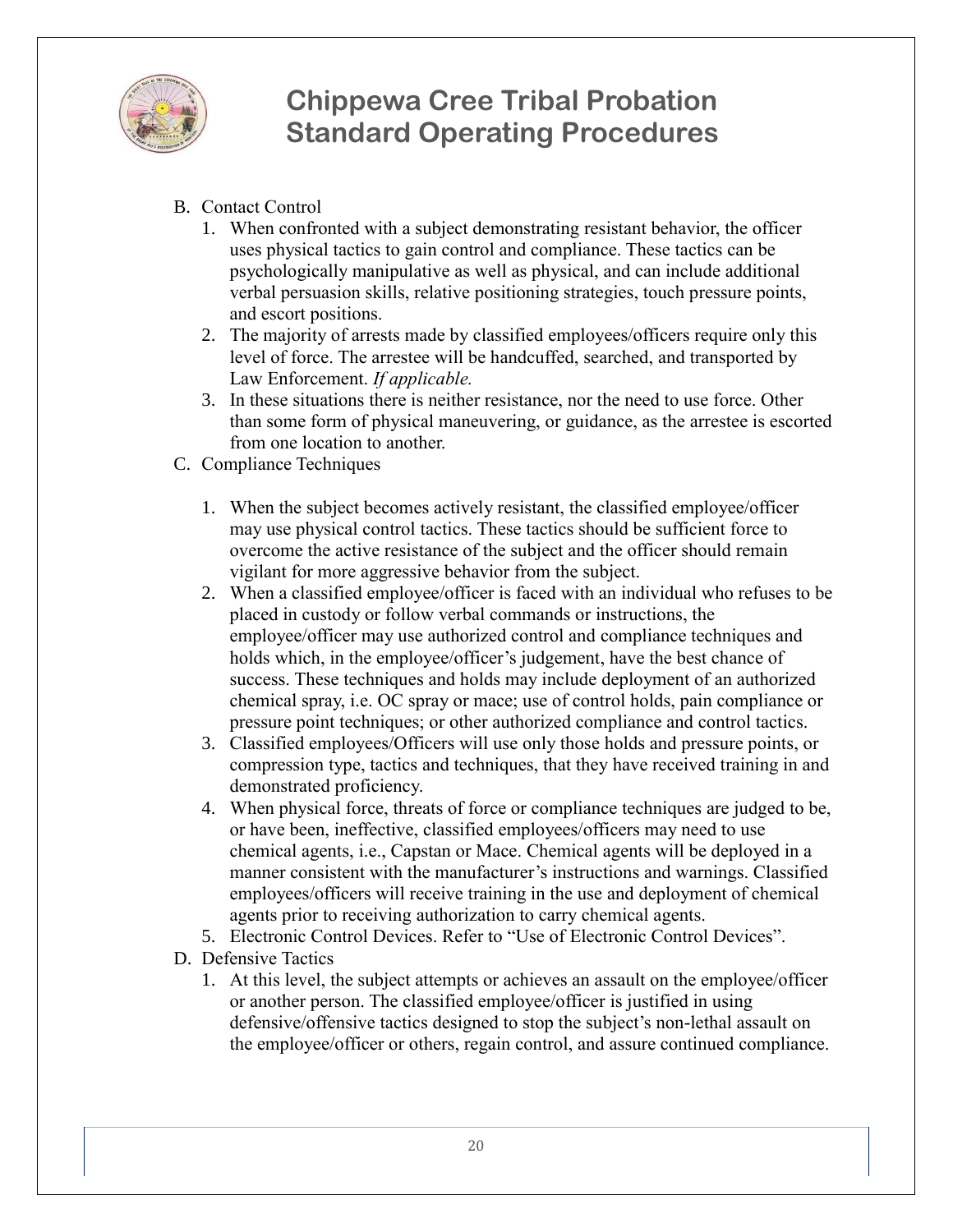

- 2. Personal Weapons- This level of unarmed force involves the use of personal weapons (i.e. fist, hand, elbow, foot, knee, etc.) The use of personal weapons can be used by classified employees/officers to defend themselves against assault, or as a method of using physical force to gain control of the situation, when other levels of force are inappropriate or ineffective.
- 3. Baton- Classified Employees/Officers will carry the agency authorized baton:
	- a. Uniformed Officers will carry the authorized baton while on duty and out in the field.
	- b. Officers will use batons only in accordance with current departmental training standards approved by the Indian Police Academy/Montana Law Enforcement Academy.
	- c. The use of baton is restricted to overcoming physical confrontations, or as a means of self-defense, in situations where other forms of force would be, or have been, inappropriate or ineffective.
	- d. Prior to being authorized to carry the baton, classified employees/officers are required to successfully complete a training course taught by certified instructors. Re-certification in the use of baton will occur semiannually.
	- e. When carried, the baton will be secured in a manner consistent with established uniform standards.
	- f. Use of other types of striking devices (i.e. saps, riot stick, bats, num-chucks etc.) is strictly prohibited.
- E. Deadly Force
	- a. When the classified employee/officer perceives that the subject of such force poses the potential for death or serious physical injury to the officer or to another person, immediate officer response must be used to stop the threat. These tactics could include the use of a firearm, baton, or any other available item, including personal weapons. If the use of deadly force is justified the implement used is of no consequence.
	- b. Classified employees/Officers will fire their weapons in a manner intended to stop and incapacitate an assailant from completing a potentially deadly use of force. For maximum stopping effectiveness, and minimal danger to innocent bystanders, officers shoot at "center body mass" of the threat presented.

#### Medical Assistance and Transfer of Custody

- A. Following any reportable use of force, as soon as reasonably practical, classified employees/officers will determine if anyone was injured and render medical aid consistent with training and request Emergency Medical Service (EMS) if necessary/
- B. Prior to transferring custody of a subject that force was used upon; Judicial Branch employees/officers shall verbally notify the receiving agency or employee of:
	- 1. The type of force used.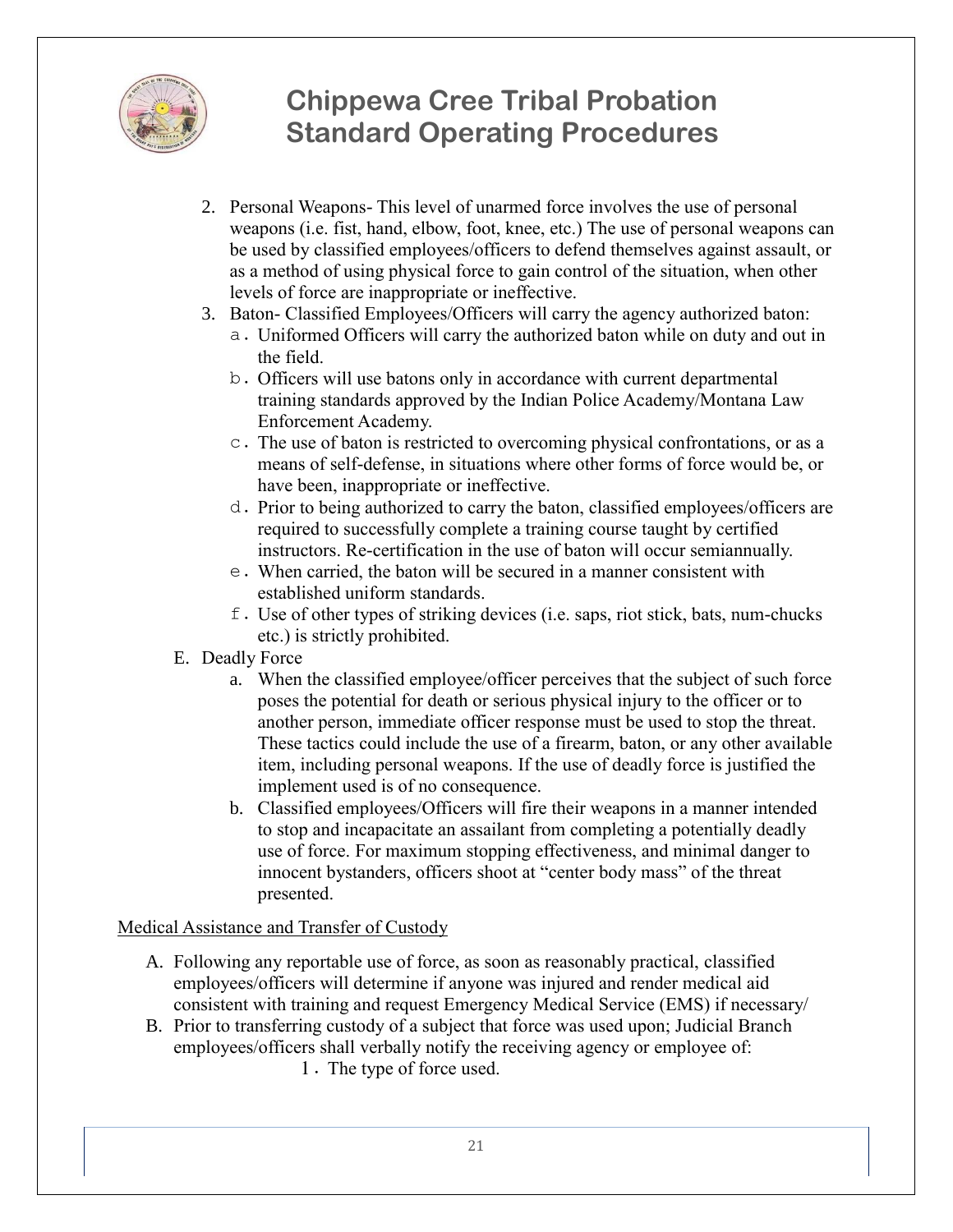

- 2. Any injuries sustained (real or alleged) and,
- 3. Any medical aid/EMS rendered.

### Use of Force Training

All division/department Supervisor (s) and Court Administrator will ensure that all classified employees/officers are issued this order and are thoroughly trained in its content prior to being authorized to carry a firearm or other immediate weapon. Each classified employee/officer will receive semiannual re-training on the Judicial branch Use of Force Policy.

### Use of Force Reporting

- A. A Supervisor or Administrator will be immediately notified and the supervisor will ensure that a written use of force report is completed and forwarded through the chain of command in the following situations:
	- 1. When a service firearm is discharged for other than training/qualification or authorized practice purposes.
	- 2. When an employee/officer takes an action that results in, or is alleged to have resulted in, injury or death of another person.
	- 3. When a subject complains that an injury has been inflicted.
	- 4. When an employee applies force through the use of lethal or less-than-lethal weapons.
- B. Administrative Leave
- 1. When an employee's use of force causes death or serious injury, the Court Administrator, Supervisor, or designee will place the employee on administrative leave pending completion of all internal investigative requirements. Once the investigation is complete and a determination is made concerning the disposition of the investigation, the Court Administrator, Supervisor, or designee will determine when the employee is ready to return to duty. The supervisor may require a "fitness for duty" evaluation by a mental health professional to aid him/her in this decision.
- 2. Judicial Commission may order both an administrative and criminal investigation into the incident.
- C. Administrative review of use of force incidents
	- 1. All reported use of force incidents will be reviewed by the Judicial Commission, Internal Affairs appointee, or Office of the Attorney General to determine whether: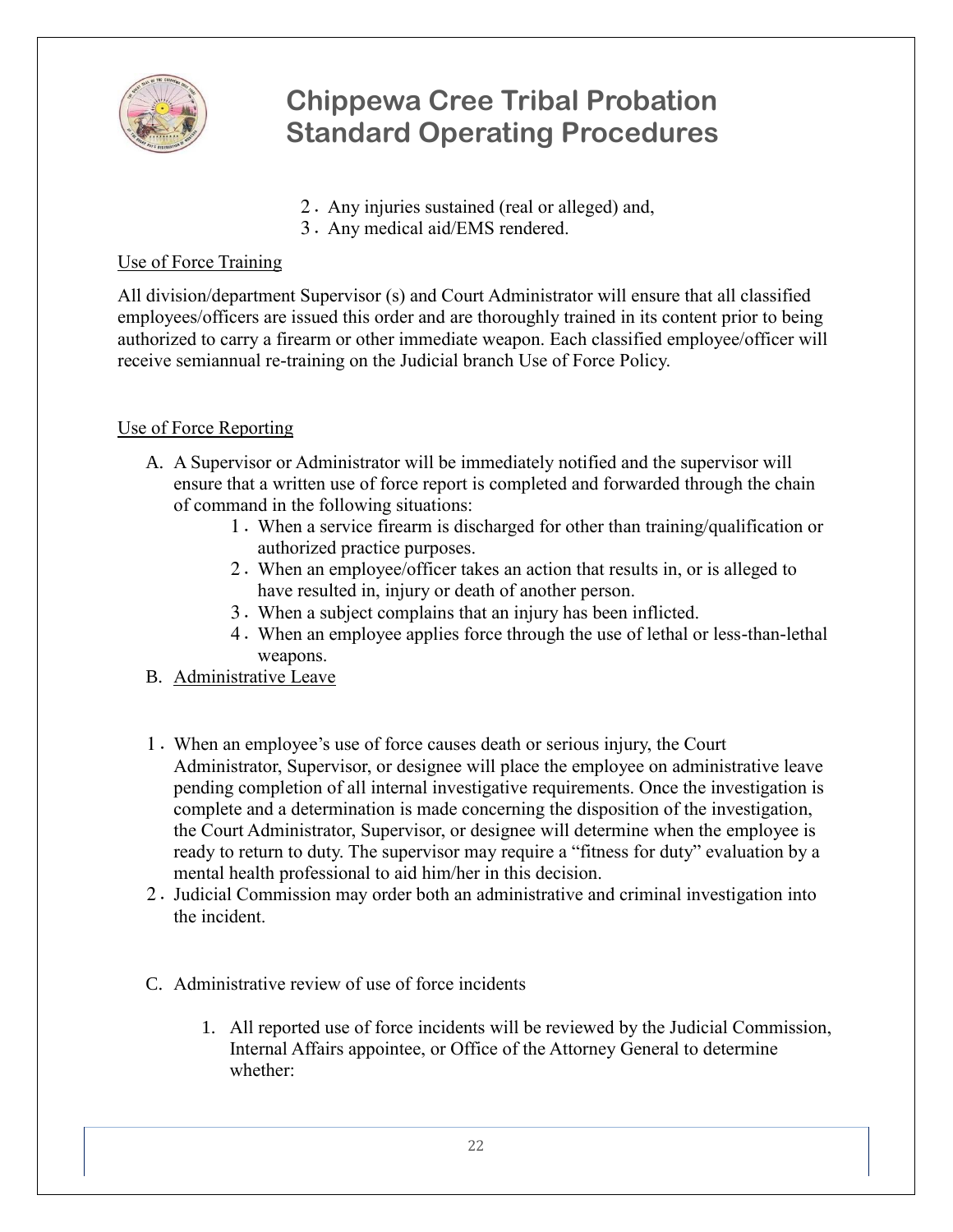

- a. Judicial Branch rules, policy, or operating procedures were violated.
- b. The relevant policy was clear and effective to cover the situation.
- c. Training is adequate.
- 2. All findings of policy violations or training deficiencies will be reported to the appropriate board for resolution and/or discipline.
- 3. All Use of Force incident reports will be retained by the Court Administrator to ascertain training and policy needs.
- 4. An Annual Summary Report of use of force incidents will be prepared by the Court Administrator and forwarded through the Chain of Command to the CCT Business Committee Chairman.
- D. The investigative reports of incidents of use of force which resulted in death or serious physical injury to any person as a result of the officer's actions will be forwarded to review to the Office of Attorney General to determine if criminal charges will be filed.

#### Use of Force in the building

#### **Policy**

The use of force by the judicial branch employees is clearly defined in this manual, 1.1.600 "Use of Force" which can be found in this manual. Additional rules and regulations applicable to facilities are provided in this directive. In no case, will this directive replace or supersede the Chippewa Cree Constitution and Bylaws and Chippewa Cree Law and Order Code, or Chippewa Cree Business Committee Action.

#### Rules and Regulations

Use of Force inside of Building

- A. All personnel will be thoroughly trained in all aspects of the use of force and will acknowledge such training in a sighed acknowledgment. All use of force will be documented in an appropriate form and/or incident report form.
- B. Written policy, procedure, and practice restrict the use of physical force to instances justifiable self-defense, protection of others, preventing self-harm, protection of property, prevention of escapes and to maintain or regain control and then only when it is objectively reasonable and in accordance with the appropriate statutory authority. In no event is physical force justifiable as punishment. A written report will be prepared following all uses of force and will be submitted to Supervisory/Administrative staff for review.

### Principles Governing the Use of Force in a Building

A. Whenever possible, staff shall first attempt to gain the person's voluntary cooperation before using force.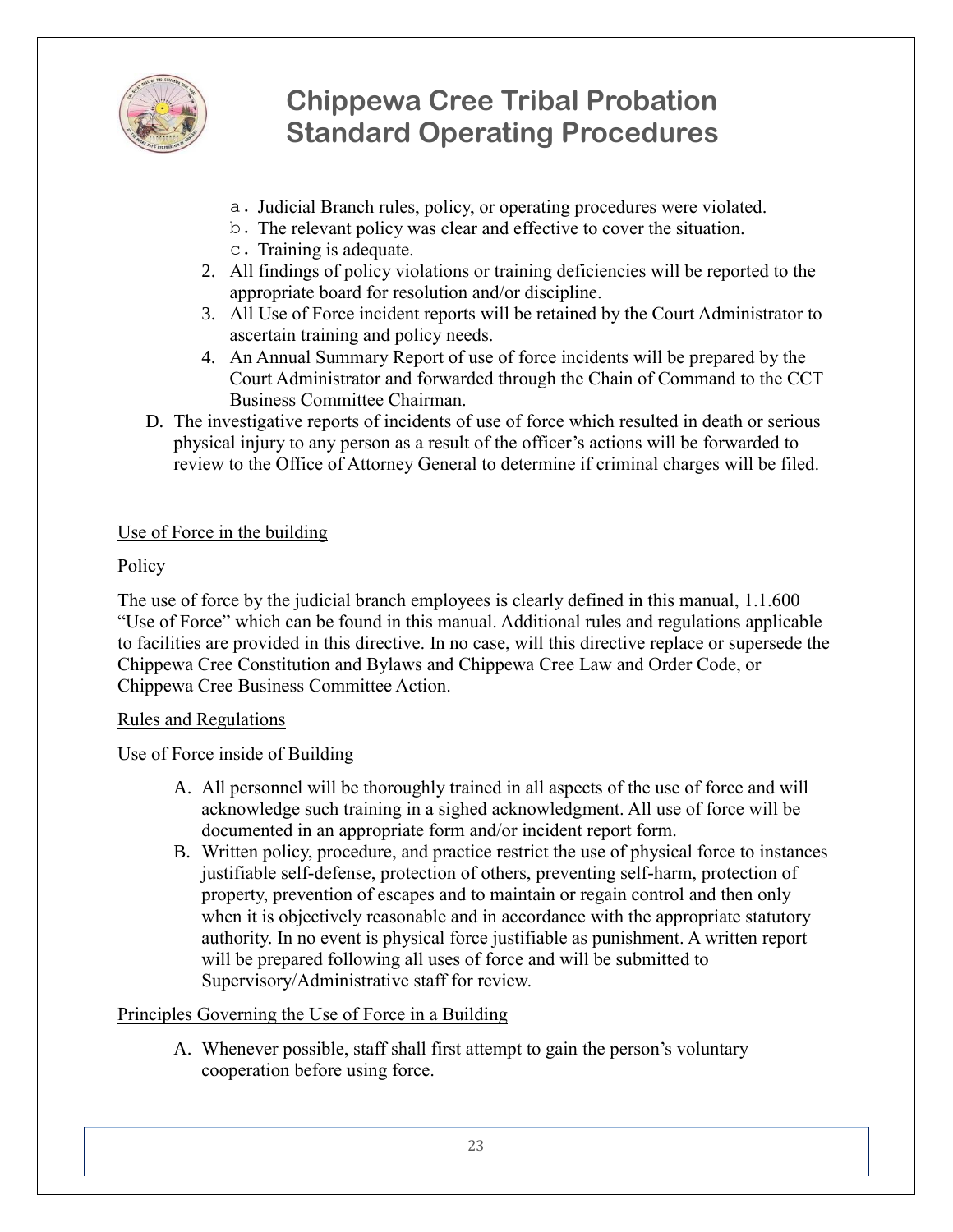

- B. Force may not be used to punish any persons.
- C. Hog tying and leaving a person (s) in a face down position after application of restraints is prohibited.
- D. Force may be warranted to include, but are not limited to:
	- 1. Defense or protection of self or others.
	- 2. Enforcement of institutional regulations.
	- 3. The prevention of a crime or apprehension of one who has committed a crime.

#### Incidents Requiring Use of Force

Staff are authorized to use force or apply physical restraints when it is necessary to gain control of person (s) whose actions meet any of the following:

- 1. Assaults on any individual;
- 2. Destroys government or Tribal property or attempts to;
- 3. Inflicts injury upon self or attempts to;
- 4. Attempt to escape;
- 5. Becomes violent or displays signs of imminent violence.

#### Immediate Use of Force

- A. Staff may immediately use force and/or apply restraints when the person (s) behavior constitutes an immediate, imminent threat to the staff, others, property, or to institution security and good order.
- B. In an immediate use of force situation, staff may respond with or without the presence or direction of a supervisor.

#### Use of Chemical Agents or Less-Lethal Weapons

- A. All personnel authorized to use chemical agents or less-lethal weapons will be trained, and when applicable, will maintain annual certification on the use of force of these devices, prior to being issues the devices.
- B. The division/department may authorize the use of chemical agents or less-lethal weapons when the situation is such that the person (s):
	- 1. Is armed and/or barricaded.
	- 2. Cannot be approached without danger to self or others.
	- 3. It is determined that a delay in bringing the situation under control would constitute a serious hazard to the staff, others, or would result in a major disturbance or serious property damage.

#### Use of Baton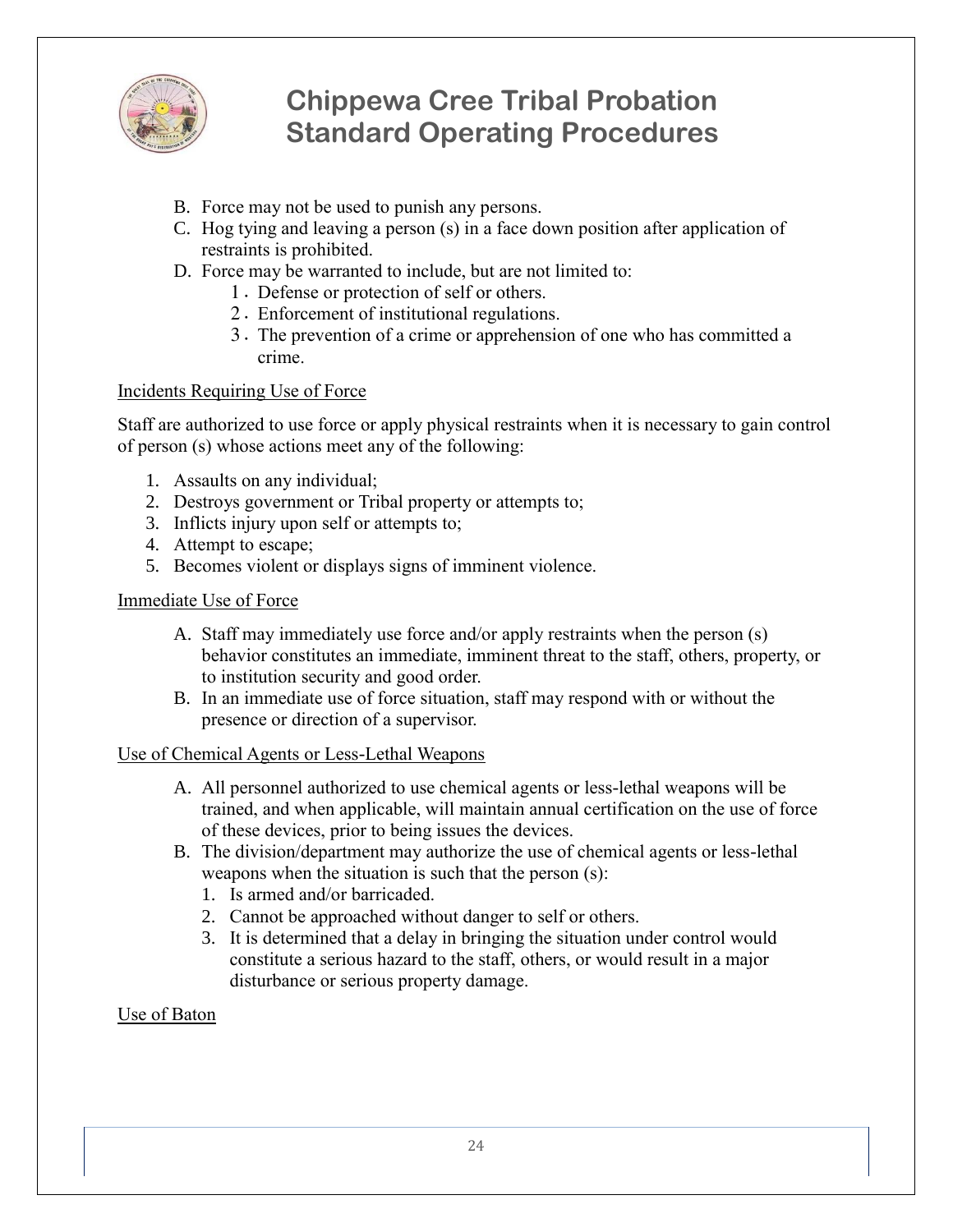

Only the Court Administrator has the authority to approve the use of a baton; however, in emergency situations staff may use a baton, but must do so in accordance with policy, based on their training. Untrained staff are not authorized to use and will not be issued a baton.

- 1. The use of the baton is restricted to major emergency situations or instances when a person (s) is armed and/or barricaded, and cannot be approached without definite danger to staff.
- 2. The baton is authorized for carry during outside patrol and for transports, or when deemed necessary by the Court Administrator.
- 3. Whenever a baton is utilized, the use must be reported in an Incident Report form.

#### Use of Chemical Agents

Only the Court Administrator has the authority to approve the use of chemical agents and Oleoresin Capsicum (OC). The decision to use a chemical agent will include what type i.e. fogger, stream, will be used. The decision will be based on the area/situation, and the need to minimize contamination of the building/facility. The usage protocols may be outlines in applicable Post Orders to guide staff in immediate response to emergency situations.

- 1. The Supervisor or designee may authorize the use of chemical agents and oleoresin capsicum in situations which require an immediate response to an emergency, when sufficient time does not exist to secure higher level approval. The Court Administrator shall be notified as soon as possible after such any use.
- 2. The use of chemical agents shall be restricted to instances such as when a person is armed and/or barricaded and cannot be approached without danger to personnel or self or delay in restoring order would result in a larger disturbance or loss of control. Sufficient chemical agents should be used to control the situation.
- 3. Dispensers will be secured in an armory and/or controlled area and will be carried by staff inside the building/facility's secure perimeter only when authorized by the Court Administrator in writing. Preceding the use of any chemical agent, staff will be equipped with working and well-maintained protective eyewear. In emergency situations where the use of chemical agents is necessary, those staff members unable to don protective eyewear because they wear glasses will only use the agent as a last resort to enter an area, unless a mask that accommodates glasses is available.
- 4. Chemical agent dispensers should be used only when they can be aimed at a single individual and not for area control which requires regular CS or Oleoresin Capsicum. The aerosol chemical dispenser should not be used at ranges closer than four feet and should not be dispensed in small rooms without ventilation, except in extreme cases. A decontamination location will be available for all staff involved with or may have come into contact with any chemical agent discharge. All staff shall be provided with training in the decontamination process.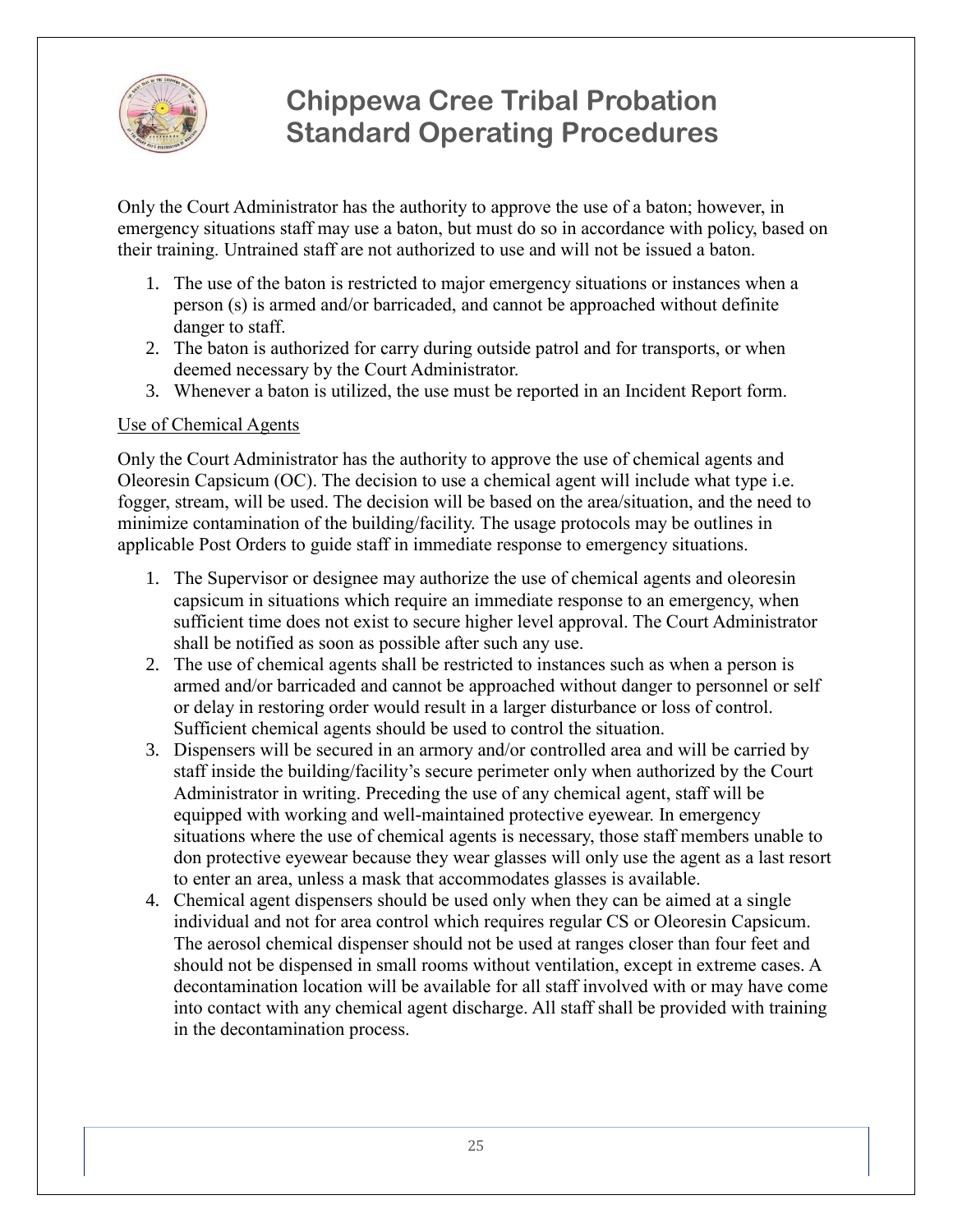

5. If it becomes necessary to use a chemical agent, all personnel and person (s) must be evacuated to avoid damage from prolonged inhalation, in all contaminated areas, unless contamination can be mechanically controlled within the building/facility.

#### Use of Oleoresin Capsicum

OC shall be discharged in a short burst, approximately two seconds at a range not closer than four feet. The OC stream should be dispensed to target the person's entire face to ensure full effect. If compliance is not achieved after the first burst, a second burst may be discharged.

- 1. Decontamination procedures include fresh air and water rinsing. A fan can be used if available. Within (15) minutes after OC has been applied, the person shall be allowed to wash with soap and water including all areas affected by the agent. The person must be examined immediately by a medical professional.
- 2. Area decontamination is by ventilation only.
- 3. Whenever a chemical agent is utilized, it must be reported via Incident Report.

#### Medical Attention in Use of Force Incidents

- **A.** In immediate use of force incidents, staff shall seek the assistance of a mental health or qualified health care provider, if available, upon gaining physical control of the person. When possible, staff shall seek such assistance at the onset of the violent behavior.
- **B.** After any use of force or forcible application of restraints, the person shall be examined by a qualified health care provider, if available. Any injuries will be noted and photographed and immediately treated. When Mental Health staff or qualified health care personnel determine that a person requires continuing care, and particularly when the person to be restrained is pregnant, the deciding staff shall assume responsibility for the person's care, to include possible admission to the hospital, or in the case of a pregnant person, restraining her in other than face down four-point restraints.
- **C.** If any staff involved in a use of force reports an injury, a qualified health care professional should provide immediate examination and initial emergency treatment.

#### Training in Use of Force

- **A.** In order to control any potential situation involving aggressive person's, all staff must be made aware of their responsibilities through ongoing training. At a minimum, training must cover:
	- 1. SOP Use of Force Policy.
	- 2. Use of Force in Building/Facility.
	- 3. Communication Techniques
	- 4. Cultural Diversity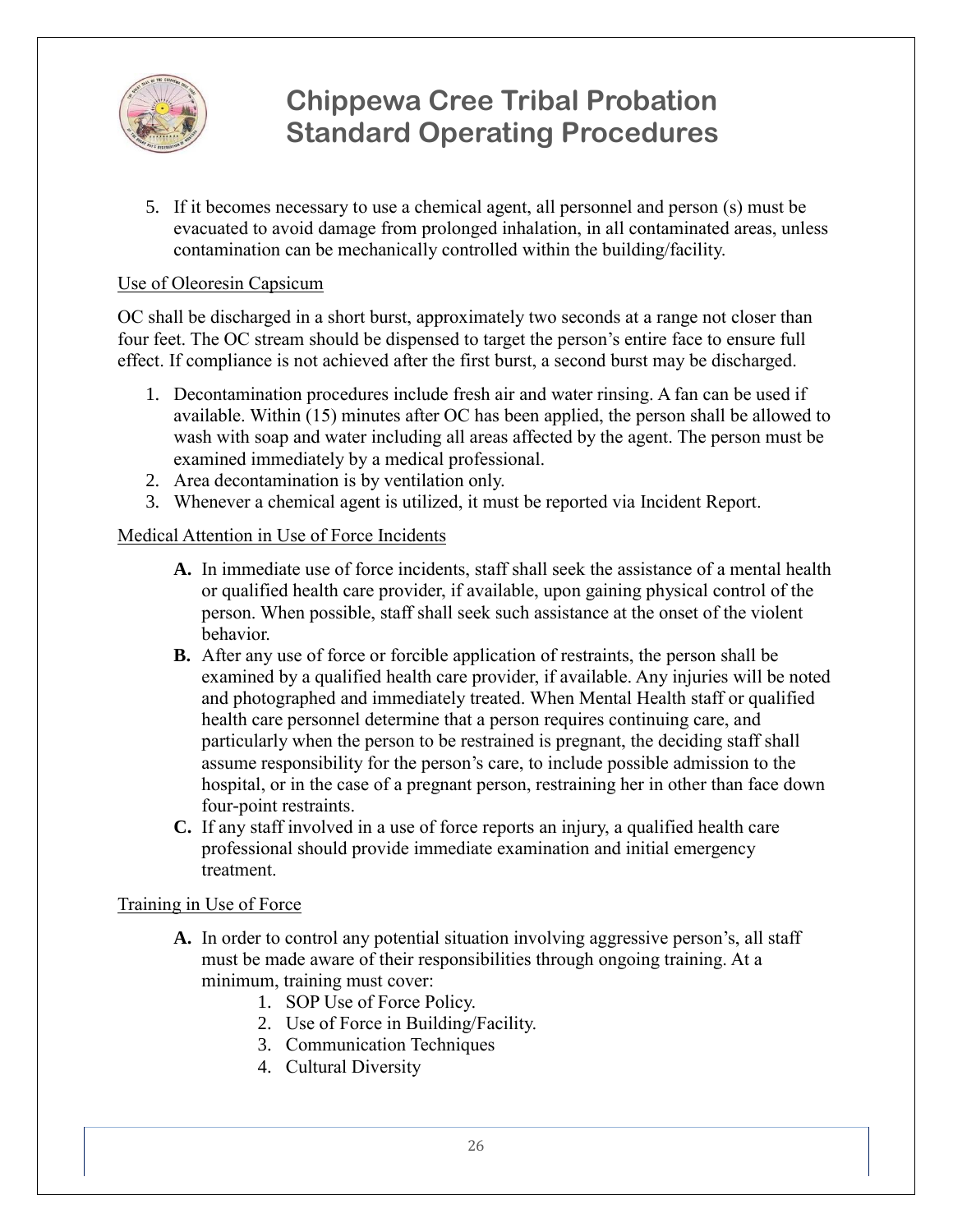

- 5. Dealing with the person with mental health concerns,
- 6. Confrontation avoidance procedures,
- 7. Application of restraints (progressive and hard),
- 8. Reporting procedures.

### **B.** Training Topics

A sufficient number of staff should be trained annually in both confrontation avoidance and control techniques. Each staff member participating in a use of force incident must have documented proof of annual training in these areas. Training should also include specific information pertaining to special situations.

**C.** Restraint Training

Staff should be thoroughly trained in the use of soft and hard restraints. Soft restraints can be cumbersome to apply on a person, if proper training is not provided. Soft restraints such as vinyl or leather restraints should be used prior to applying hard restraints, if available.

### Use of Force Documentation and Reporting

- A. Staff shall document all incidents involving the use of force, chemical agents, OC spray, application of progressive restraints, or less-lethal weapons on an Incident Report form. A copy of the report shall be placed in a Use of Force folder.
	- 1. This documentation will include, whenever practicable or available, audio/video recording of the incident and having it reviewed by the Court Administrator or designee. Reports and audio/video media/tapes of the incident must be reviewed, audited, and monitored by management/administration staff.
	- 2. Use of Force incidents must be reported and investigated both to protect staff from unfounded allegations and to eliminate the unwarranted use of force.
	- 3. All photographs taken of person (s) and/or staff injuries will be included with the Incident Report. Additional photographs may be appropriate should injuries become more visible.
- B. The confrontation avoidance process will be documented in writing for placement in the Use of Force folder, and will be audio/video recorded (if available and staff resources allow) to include an introduction of all staff participating in the confrontation avoidance group and the actual confrontation avoidance process.
	- 1. This audio/video recording (when available) and documentation will be made part of the investigation package for the After Action review process. Additionally, the Court Administrator shall forward each audio/video reporting (if available) of each incident where force is used to the Court Administrator, within four (4) working days of the incident unless requested earlier by the Court Administrator.
	- 2. The entire interaction shall be documented in writing and placed in the Use of Force folder.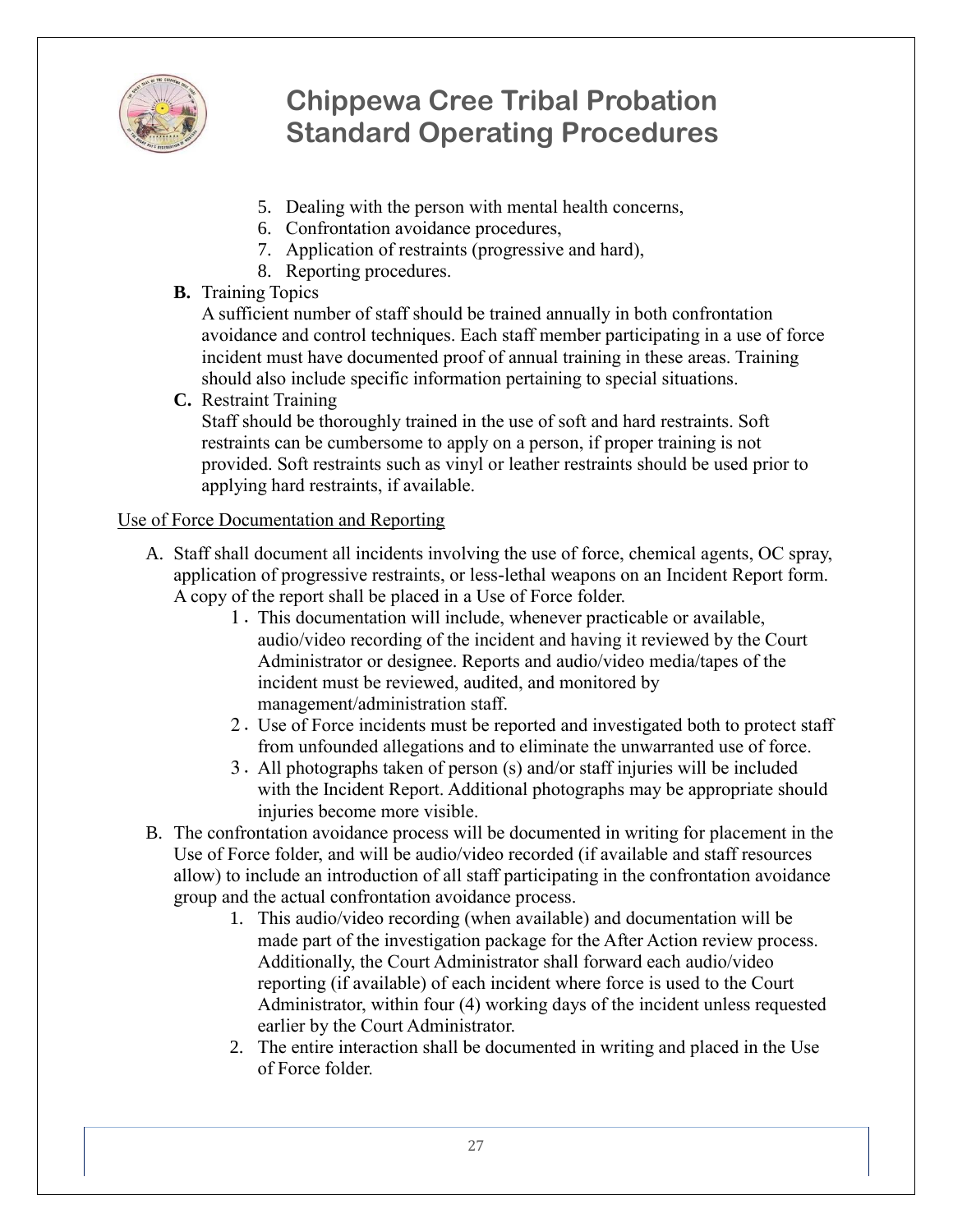

C. The Court Administrator shall ensure all documentation, including a copy of the audio/video recording, if produced, and a copy of the Incident Report is maintained. A Use of Force file shall be established, and documentation on each individual use of force incident will be separately filed within this file and maintained as evidence.

#### After-Action Review of Use of Force

- A. Following any incident involving the use of force, whether immediate or calculated, e.g. restraints, chemical agents, or less-lethal weapons, the Court Administrator and appropriate staff shall meet and review the incident no later than two (2) days after the incident. The review will assess the reasonableness of the actions taken (e.g., if the force used was appropriate and in proportion to the person's actions).
- B. They should gather relevant information to determine if policy was followed, and then initiate a standard After-Action Review Report. This report, along with the audio/video recording shall be forwarded to the Chairman of Judicial Commission, no later than (4) working days after the incident. Once received, an After-Action Review Team shall be designated by the Chairman of Judicial Commission.
- C. The team designated by the Chairman of Judicial Commission shall review the After-Action Review Report and audio/video recording. Upon review of these items, the After-Action Review Report, along with a memorandum outlining the findings. During the review of the audio/video recording, team members shall determine the following and include the findings in the report.
	- 1. Professionalism of the staff during the force event should be evident.
	- 2. Were staff actions during the use of force situation narrated by the supervisor or designee in charge of the situation? In addition, the supervisor or designee should be observing the action and speaking normally.
	- 3. Did the Disturbance Control Team members in the area use the amount of force reasonably necessary to subdue the person (s)? If the person was already restrained, voluntarily submits to placement of restraints, discontinues his or her violent behavior etc. It may have been necessary for the Disturbance Control Team to reduce the amount of force used.
	- 4. Did the Supervisor or designee in charge of the disturbance ensure that only the amount of force reasonably necessary was used, based on the nature of the situation? The Supervisor or designee must clearly monitor the actions of the person (s) and the team members. The supervisor ordinarily should not be actively involved in subduing the person (s), unless it is determined necessary to prevent staff or person injury.
	- 5. Was the application of restraints by staff appropriate, and was reasonable? If an excessive amount of time lapsed, and the person was not struggling with staff, it may be that staff were not adequately trained.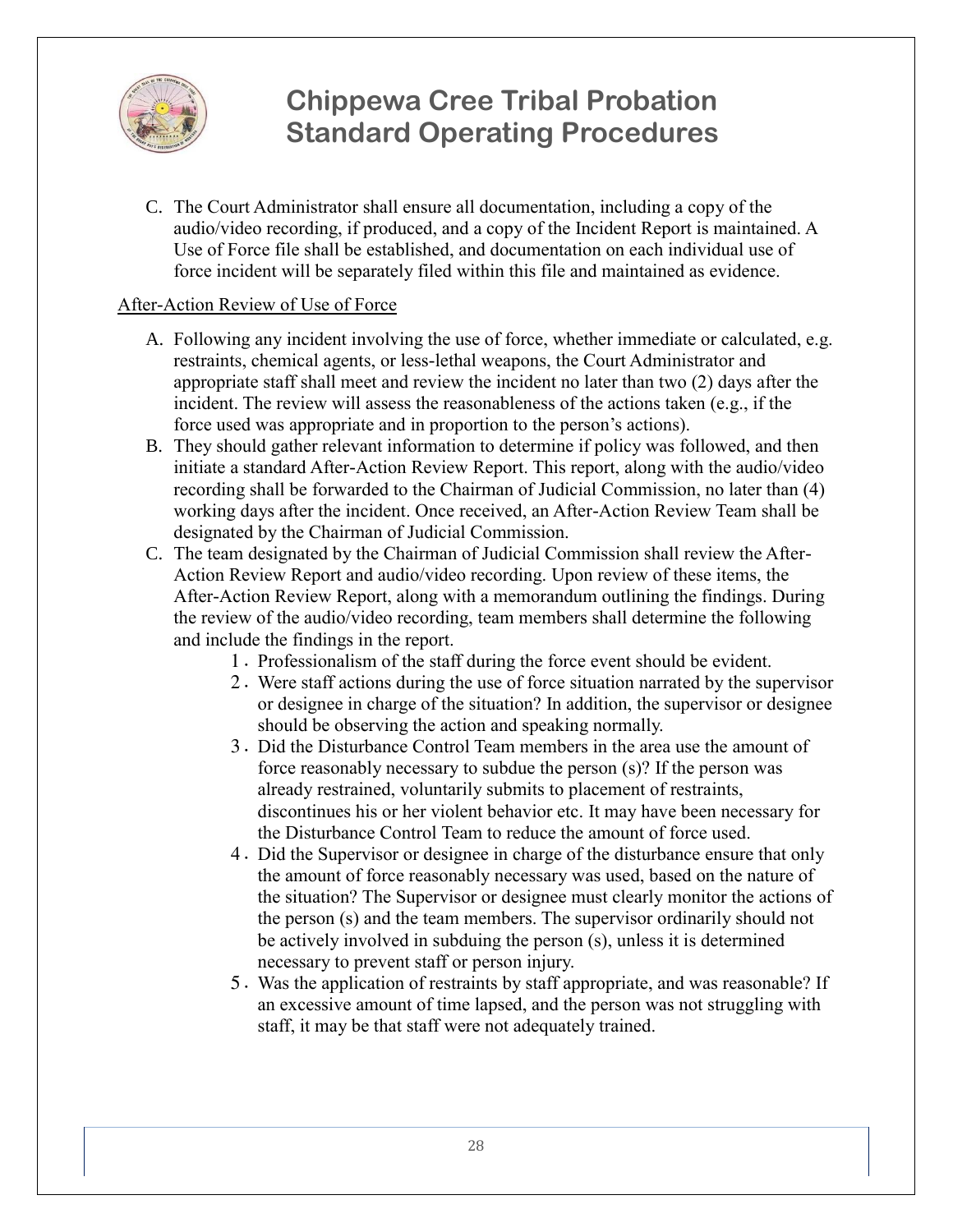

- 6. Did the audio/video recording run continuously during the entire process? If there are breaks or apparent missing sequences in the video, reviewers must question why and document the reasonableness of the explanation.
- 7. Did a health care provider, if available, promptly examine the person after the action? Were the findings noted by that person on the audio/video recording?
- 8. If a chemical agent or OC spray was used, was the method of use in accordance with policy? Staff should ensure use of these devices was appropriate.
- 9. Was the person given the opportunity to voluntarily submit to the placement of restraints prior to staff arrival? If he or she submitted, then staff action is ordinarily unnecessary.
- 10. Did any inappropriate conversations (derogatory, demeaning, taunting, etc.) occur between staff and the person (s), or between staff?
- D. The reviewers should also decide if the matter requires further investigation, and whether the incident should be referred to the Office of Attorney General. If deemed appropriate, the Chairman of Judicial Commission rationale for such an assessment shall be included. Copies of this report shall be forwarded to the Office of the Attorney General.

*Searches 1.1.700 Effective Date: Revision Date (s): Signature/ Title: /s/*

#### Searches

#### Policy

The Chippewa Cree Tribe Judicial branch controls the introduction of unwanted material into the facility and maintains security and order by searching persons whenever appropriate, preserving constitutional rights.

- A. Personal property items that are not illegal to possess but are items not permitted in the court room due to confidentiality and privacy regulations will be taken by staff until court proceedings have ended. These items include but are not limited to:
	- 1. Cellular Phones
	- 2. Mp3 players
	- 3. IPADS/related device
	- 4. Pocket Knives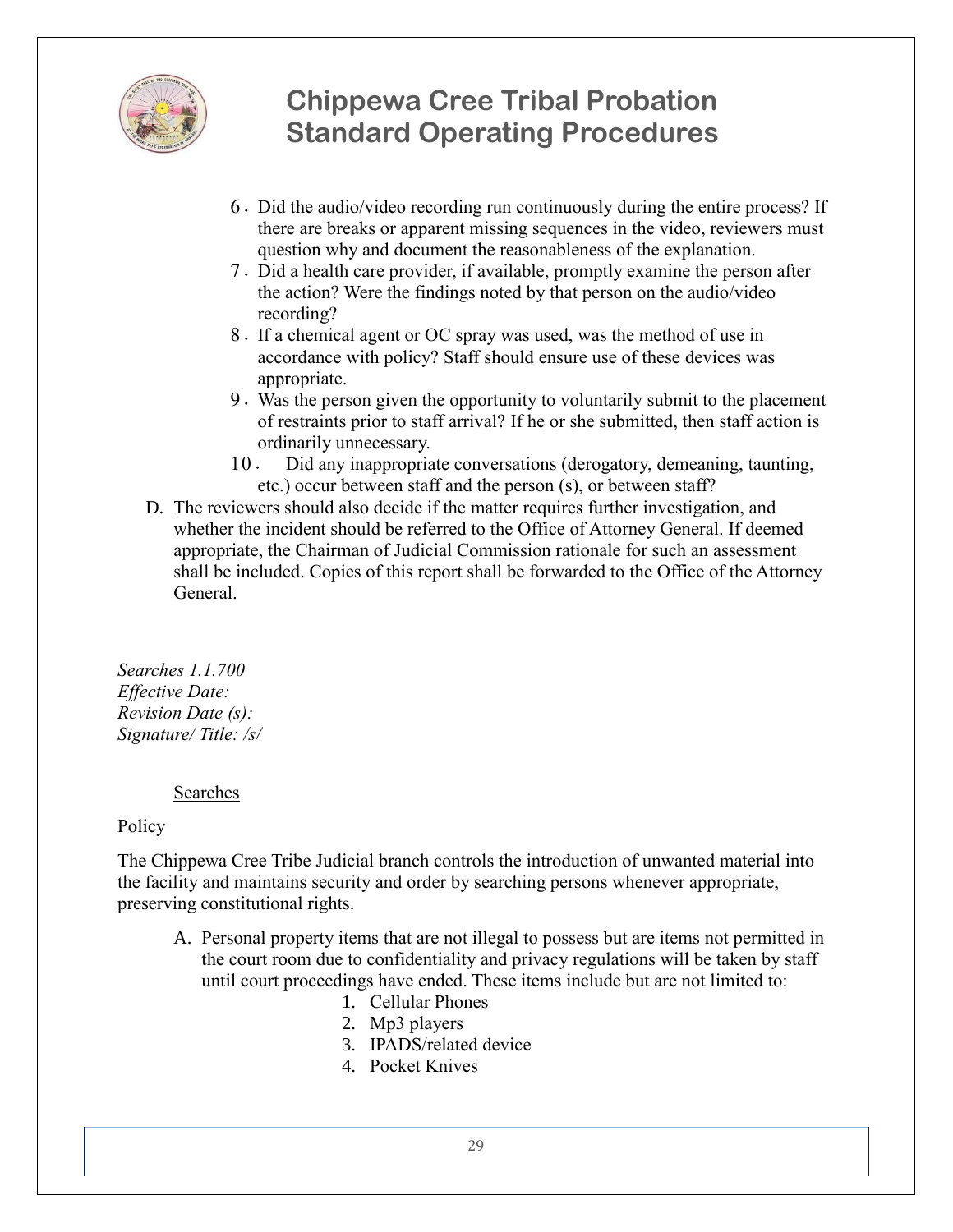

- 5. Matches/lighters
- 6. Food/Beverages
- 7. Tobacco Products

### Rules and Regulations

General

The Chippewa Cree Judicial branch-Judicial Commission authorizes division staff to conduct searches as outlined in this policy. All searches will be accomplished to ensure the safety and security of the facility/department, in a professional and respectful manner. All searches will be conducted with the least amount of disruption as possible. Property in searched areas will not be damaged or unduly disturbed whenever possible.

Personal Searches will only be conducted when deemed necessary by the Court Administrator.

### Use of Metal Detector

- A. The facility/department where metal detector's (walk through) for screening processes are used; personnel will be properly trained in their use. Training should include the face that metal detectors may be activated by metal (rebar) used for structural integrity in floors.
- B. A metal detector will be used to screen ALL incoming persons entering secure area (court room).
- C. When a search is required concluding a metal detector screening, the staff members will get prior approval from the supervisor or designee.
- D. Staff will properly document the details of the search and the findings.

*Perimeter Security & Checks 1.1.800 Effective Date: Revision Date (s): Signature/ Title: /s/*

#### Perimeter Security and Checks

### **Policy**

The Chippewa Cree Judicial Commission is committed to protecting the public, and maintaining a secure, safe, and orderly environment for persons, staff in the building/facility. Facility perimeter checks will be conducted in a timely manner. (Including the Annex Building)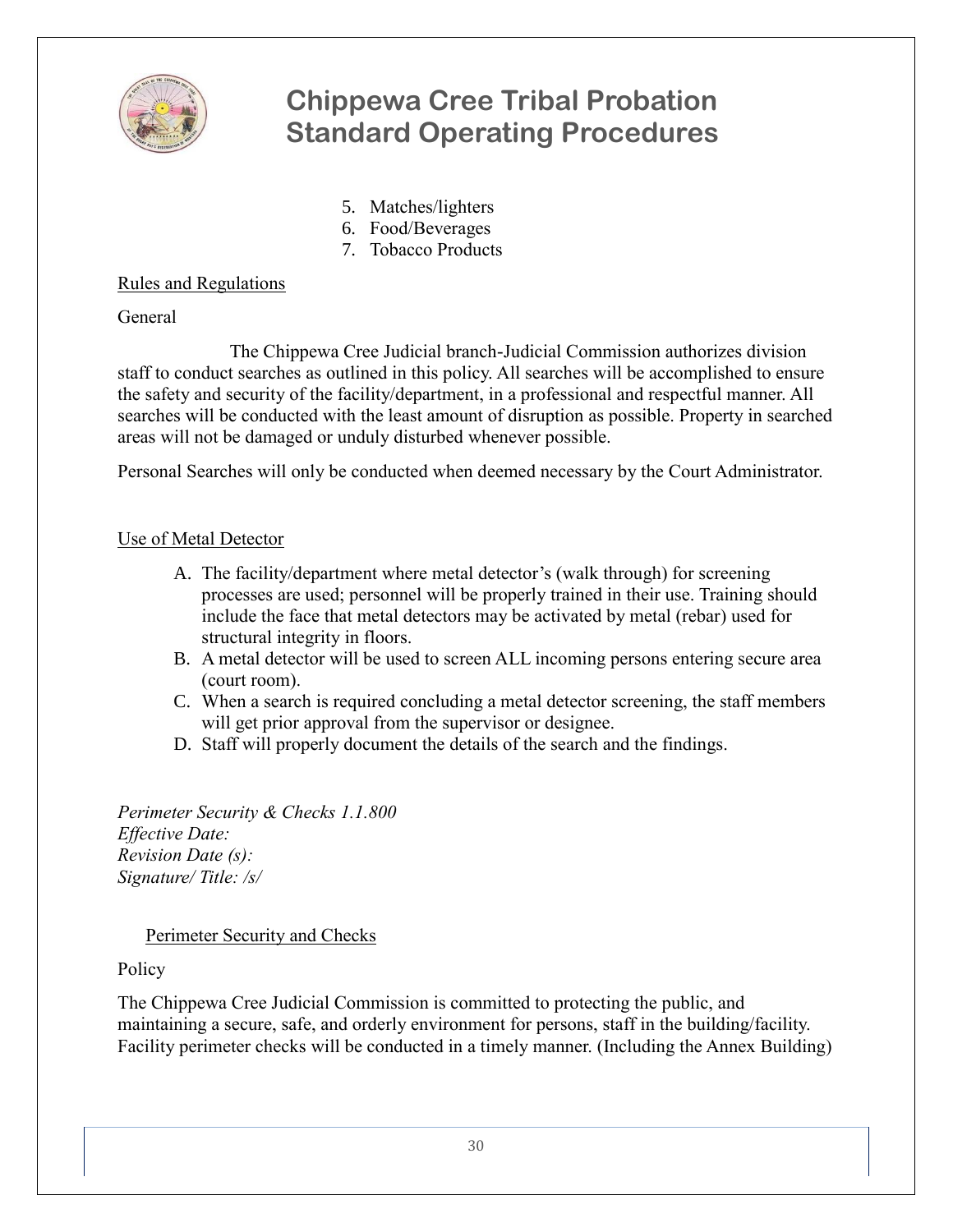

#### Definitions

Facility Perimeter-The entire area on the outside of the building/facility which encompasses the facility site. Included in the perimeter are all fences, outbuildings, and parking lots.

#### Rules and Procedures

#### General

- A. To provide a secure perimeter, perimeter checks shall be routinely accomplished.
- B. The building/facility is responsible for initiating a perimeter check procedure which includes the following requirements.

#### Perimeter Checks

- A. Perimeter check procedures will include the following:
	- 1. If and how equipment and appropriate attire will be obtained to conduct a perimeter check.
	- 2. Who will be notified that a perimeter check is being conducted and when it will be completed.
	- 3. How often perimeter checks will ordinarily be conducted (at a minimum one time per day) on a random basis.
	- 4. What a staff member conducting a perimeter check is looking for. The following, at a minimum, will be observed for and reported immediately. If warranted:
		- a. Breaches of Secure areas.
		- b. Natural wear on the physical plant
		- c. Vandalism
		- d. Intruders
		- e. Suspicious conditions/circumstances
		- f. Unusual activity
		- g. Unknown vehicles
		- h. Proper operation of all entrances/exits
	- 5. How a staff member responds to what is discovered during a perimeter check.
	- 6. Identification of what the perimeter check includes.
	- 7. Perimeter checks will be documented on the daily log, noting the day, time, and name of staff member conducting the check.
	- 8. If check cannot be completed, reason why will be noted on the daily log.
- B. The Perimeter Checklist will be attached to the Daily Log prior to the end of day.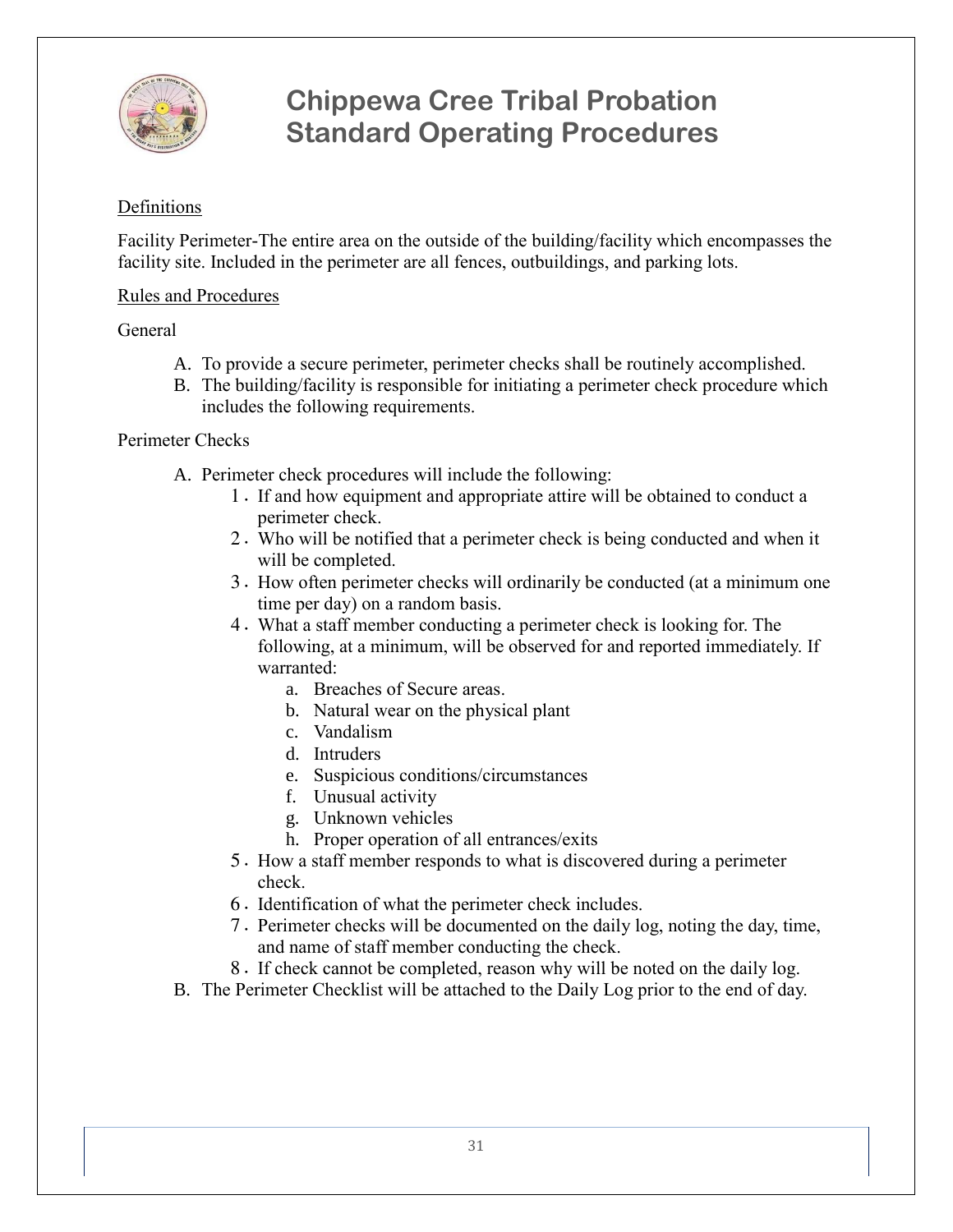

*Offender Drug & Alcohol Testing Program 1.1.900 Effective Date: Revision Date (s): Signature/ Title: /s/*

Purpose

The Probation Division programs will follow established policies and procedures for offender drug testing to promote a drug-free standard and offender accountability.

#### Definitions

Administrator- The official, regardless of local title (division or department administrator), ultimately responsible for the division, program, department and management.

Cause- Any indication that an offender may be using an unauthorized substance or any substance in an unauthorized manner. Such indication may be direct (observed by a staff person), hearsay (relayed through other individuals), circumstantial (perceived via reasonable inference), or self-admission.

Confirmatory Testing- Refers to a laboratory testing process performed by the Desert West-Medical Review Services or other lab confirming the presence of a drug or molecule within testing sample. Used when offender does not admit to drug use after receiving a positive sample result.

AHTW Coordinator- Staff person by the Department Director and responsible for overseeing and tracking the Department-wide offender drug testing program.

Drug Testing Appointee- The staff person designated by the appropriate supervisor and/or Administrator to coordinate division/program testing and reporting functions to respective program within the division.

Drug- Any substance described in the CCT Law and Order Code, or any substance take through any means of administration, which alters the mood, the level of perception, or brain functioning. Such substances range from prescription medications to illegal substances, as well as alcohol, synthetic intoxicants and solvents.

Drug Testing- The chemical analysis using specialized equipment and techniques to identify the presence of a drug or drug metabolite in a sample collected from an individual.

Probation- Supervision and Case Management services for adult probation, juvenile probation, Adult Healing to Wellness, Juvenile Healing to Wellness Program, and conditional release offenders.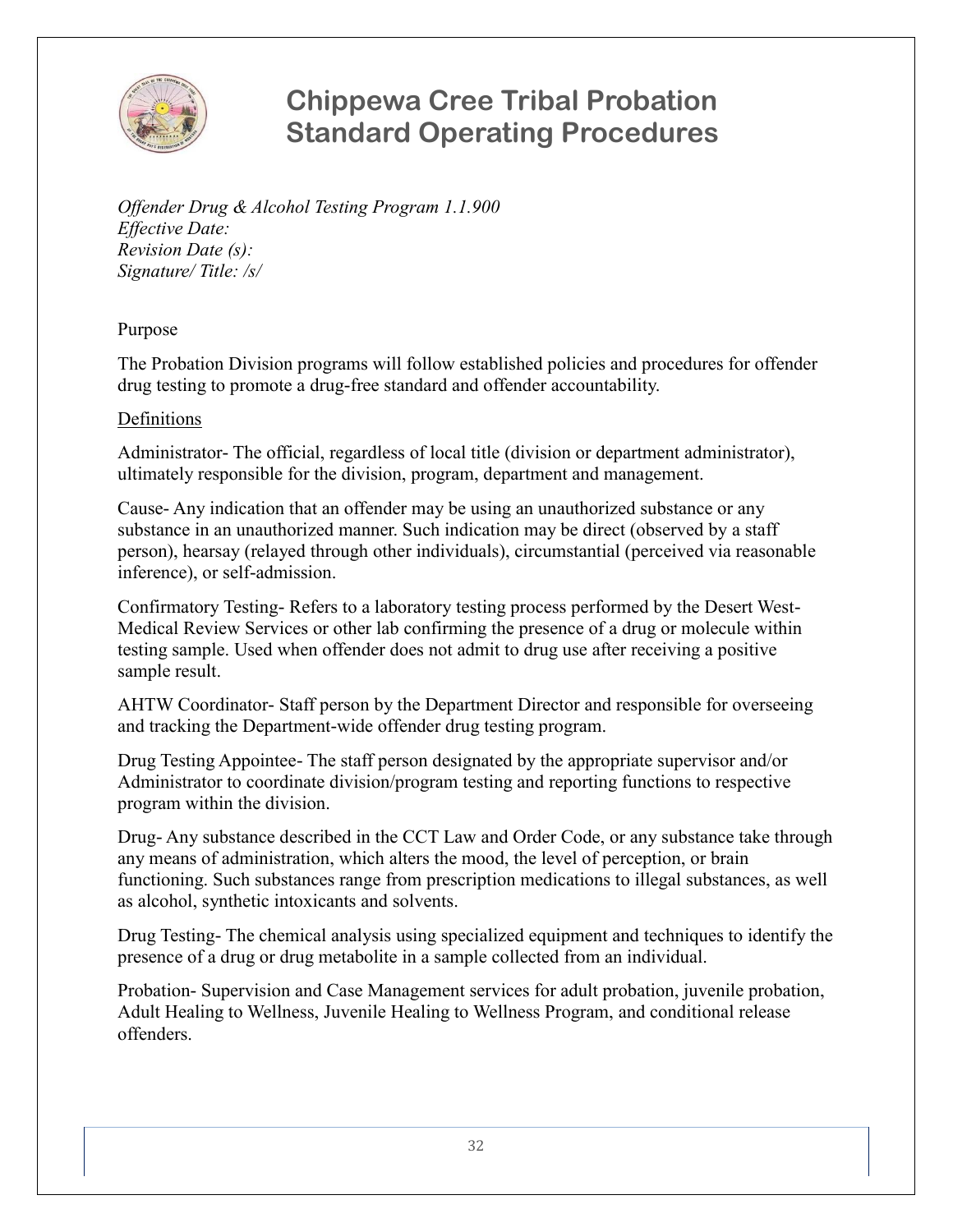

Positive Sample- A screening showing the presence of a controlled or prohibited substance meeting or exceeding levels determined by the Premier Biotech or Instant-View companies.

#### **Procedures**

- A. General Requirements
	- 1. The division will promote a drug-free standard and offender accountability with a standardized drug screening and intervention program, which includes random testing requirement, for the following purposes:
		- a. To identify offenders who are using drugs and identify types of drugs used;
		- b. To identify offender treatment needs and provide treatment strategies designed to meet those identified needs;
		- c. To provide appropriate interventions for every offender who tests positive for drugs and/or alcohol;
		- d. To properly identify supervision level of offenders, who pose a risk to public safety due to their drug/alcohol use;
		- e. To reduce drug  $&$  alcohol use/abuse among offenders, which is intended to reduce disciplinary actions among offenders and reduce returns to secure facilities.
	- 2. Division employees will be trained on the process of urine specimen collection and will implement this procedure without discrimination on the basis of race, religion, gender, national origin, creed or political belief. Law enforcement and other trained professionals may also conduct the test at the request of the division/department.
- B. Probation and Parole
	- 1. Urinalysis Drug Testing:
		- a. A Substance Test record in FULLCOURT systems must be completed and saved:
			- i. With each urinalysis test,
			- ii. When an offender refuses to submit a specimen, and
			- iii. Upon an offender's admittance to substance use prior to testing and a urinalysis test is not completed.
		- b. If ordered by the court, offenders will be required to provide a urine specimen within the court ordered time frame. Thereafter, offenders will be tested:
			- i. By random testing as determined by the staff member;
			- ii. As necessary for cause;
			- iii. As a condition of release to pre-conditions, or an intensive supervision program; or
			- iv. Upon return to a correctional facility from the community.
- C. Random Testing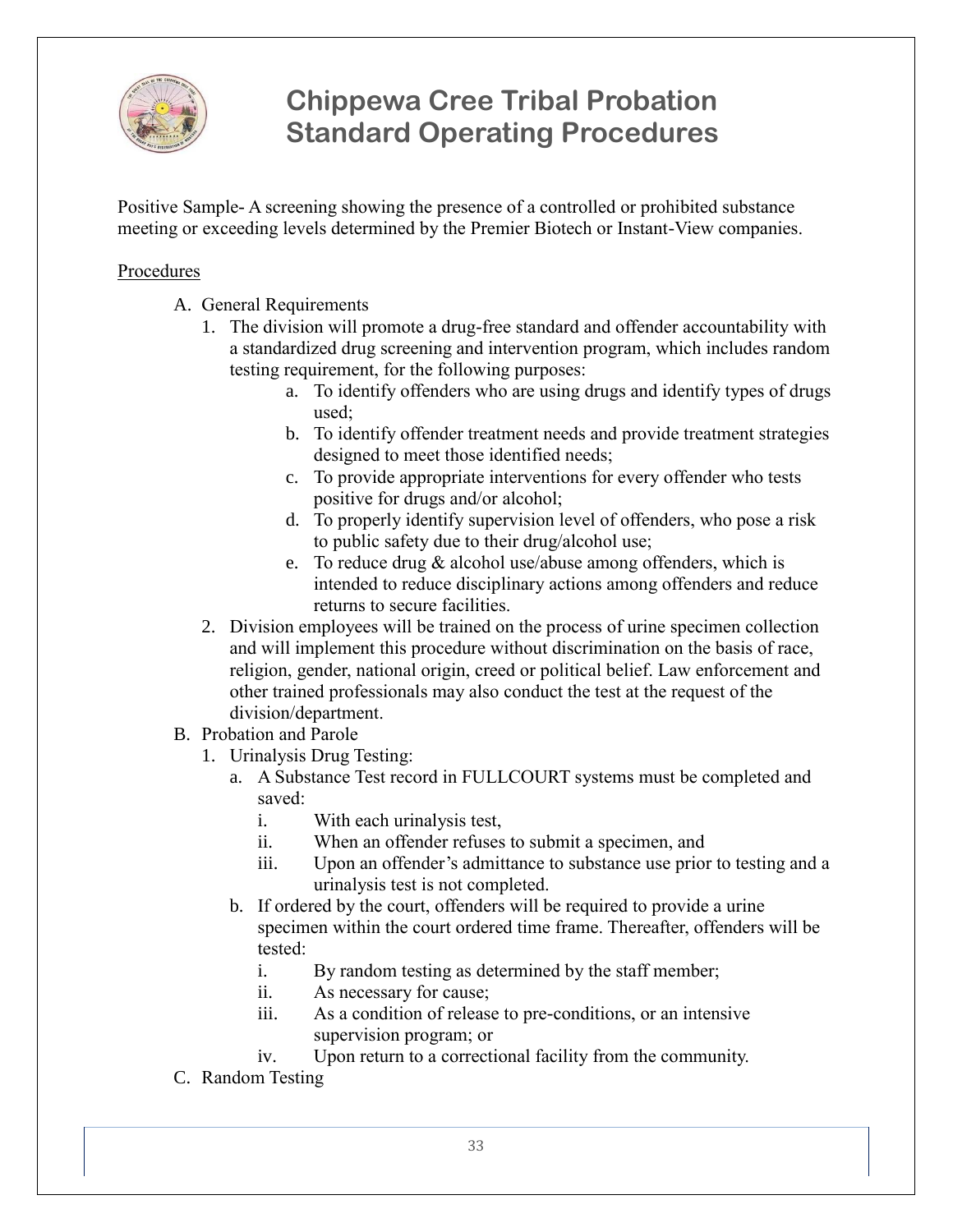

- i. Offenders will be made aware that they are subject to random testing at any time during their supervision or placement.
- ii. Random testing will be determined by the Supervisor and/or staff member which will be a minimum of 5% of the offender population each month.
- D. For-Cause Testing
	- i. For-cause testing may be administered at any time for reasons including, but not limited to, the following circumstances:
		- 1.) Ant time there is reason to suspect an offender has recently used drugs/alcohol
		- 2.) Testing is a requirement of a treatment or training program;
		- 3.) An incarcerated offender has had community contact; or
		- 4.) Offender misuses a commitment/meeting.
	- ii. Urine will be the primary specimen tested using the rapid-result screening test.
		- 1. Offenders will be given the opportunity to admit substance use prior to providing a urine specimen.
		- 2. The offender has one (1) hour to comply with a request for a urine specimen; however, additional time may be granted. If necessary, the offender should be given eight (8) ounces of water and remain under staff supervision until the specimen is provided. Failure to provide enough urine to comply with test requirements will result in interventions and/or immediate arrest.
		- 3. Failure to provide specimen after one (1) hour, or the additional time granted, will be considered a refusal. Staff will note in their respective paperwork/report (s) a refusal was attempted and adding additional comment, if any.
		- 4. Offenders refusing to provide a specimen demonstrate an admission of guilt. A hearing or other intervention (s) will be necessary as a result of a refusal.
		- 5. A hearing will be required if an offender is found tampering with the sample collection (i.e. adulteration, substitution). Officer may send sample to the Desert West-Medical review or other lab to testing if tampering is suspected.
		- 6. Offender will also be given an opportunity to admit substance use upon a positive sample test result.
- E. If the offender admits to the use of illegal substances prior to testing, no urinalysis is required, however, the staff member may complete for-cause testing to ensure other drug use not admitted to is present:
	- i. Steps outlines in section below for conducting test are followed if urinalysis is taken;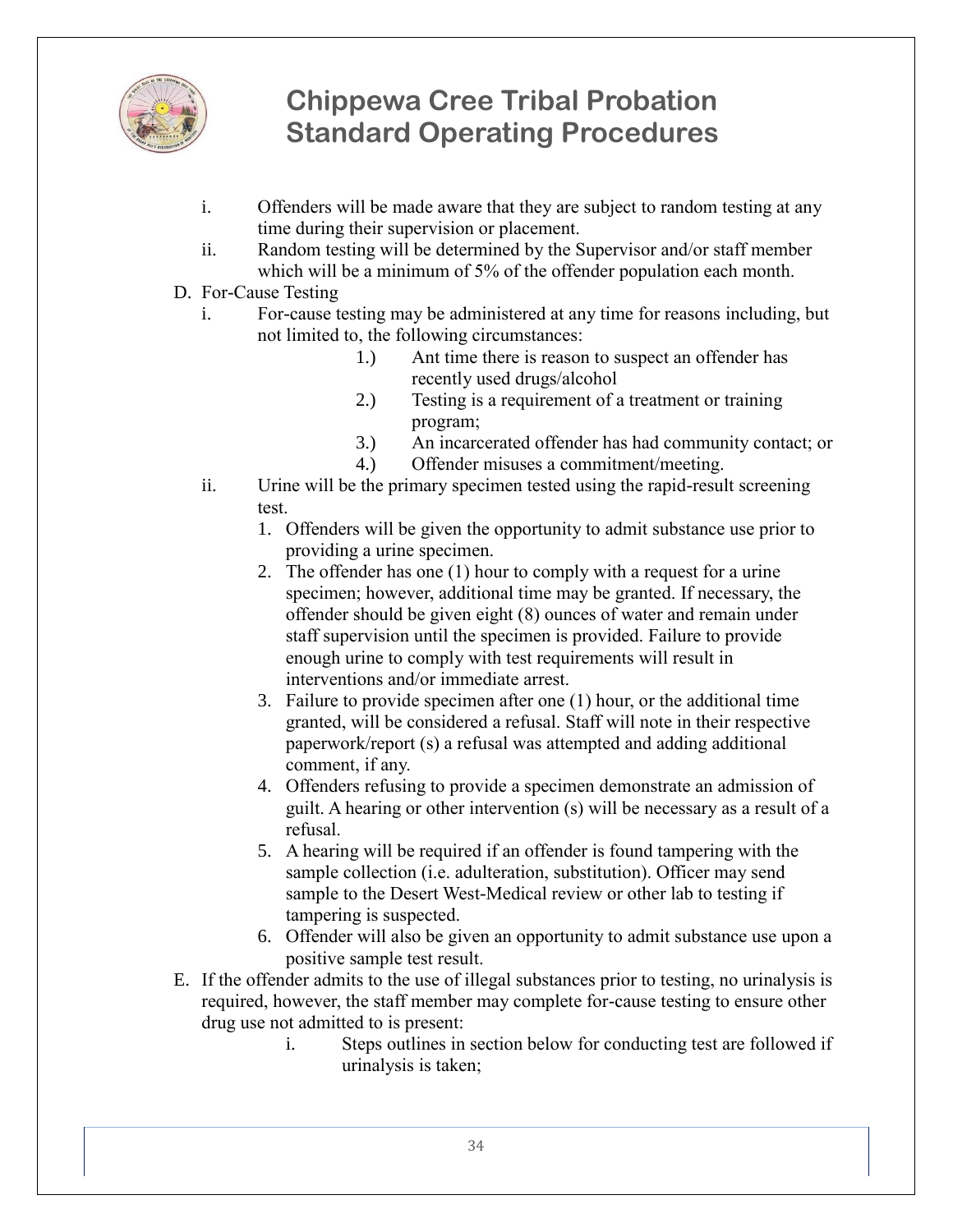

- ii. If urinalysis is not completed, officer will record "sample not taken";
- iii. Confirmatory testing will not be done to track drug usage or drug quantity levels.

### Rapid-Result Screening Tests

- i. Employees conducting testing must:
	- 1. Complete appropriate documentation/record each time offender is tested;
	- 2. Use one of the test-kits provided by the Department-approved vendor, PRIMIER BIOTECH, INSTANT-VIEW for all rapid-result screening tests. Re-testing using additional strips will NOT be done.
		- a.) 8 panel: THC, OXY, MET, BZD, BUP, BAR, AMP, MOR/OPI300
		- b.) 12 panel: AMP500/BAR200/BZO200/COC150/EDDP3000 EtG500/K2 25/ MDMA500/MET500/OPI300/OXY100/THC50
	- 3. Wear protective gloves when obtaining sample. Additional personal protective equipment is optional;
	- 4. Comply with the specimen collection procedures recommended by Departmentvendor;
	- 5. Be thoroughly trained in collection procedures;
	- 6. Be the same gender as offender;
	- 7. Collect sample in a private setting;
	- 8. Carefully, closely, and directly observe at all times from collection to secure storage.

#### Collections Outside of Division Office

i. Urine samples collected during a visit to an offender will be gathered using the appropriate evidence kit. Samples will be labeled with an evidence bag, packaged in a tamper-proof container, and refrigerated as soon as possible. (if required) The officer requesting the sample and the officer taking custody of the evidence will initial appropriate container/bag.

#### Positive Sample Results:

a. A positive sample is sufficient reason for interventions or return to a correctional facility. Officers will use particular discretion in how to handle positive test results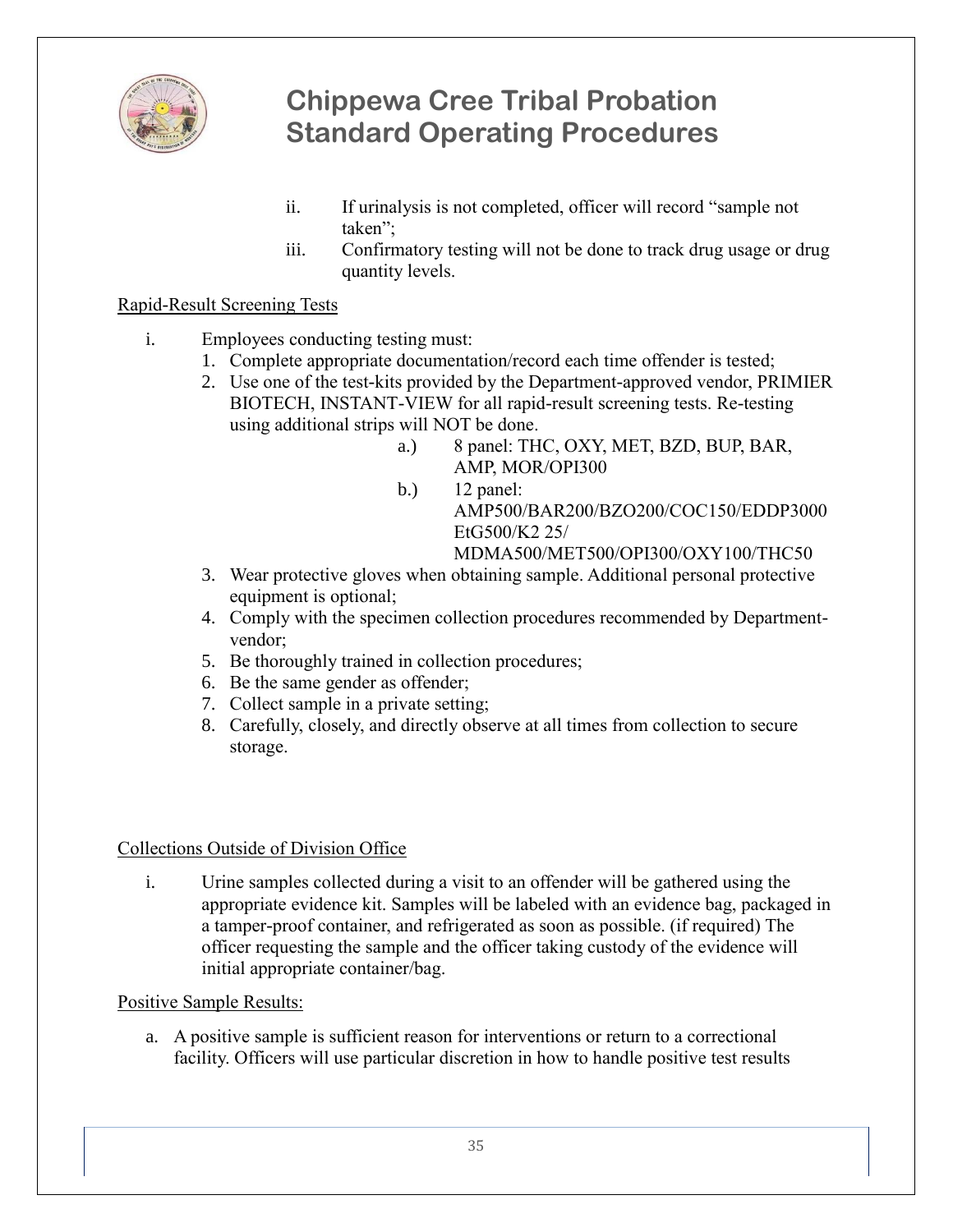

given the nature of relapse in recovery from addiction, available options for interventions, and concerns for community safety.

- b. If results from the initial screening test is positive (presumptive positive) and the offender does not admit use;
	- i. Officer will NOT re-test using additional strips, but following preservation of evidence procedures, will forward the specimen to the Desert-West medical review to determine precisely which drug or drugs are present in the specimen only;
	- ii. Officer will discuss with offender that increased interventions will result if the Desert-West medical review confirms positive test result.
- c. Offenders may request, at their own expense, additional screening at the State Crime Lab, Desert-West medical review or other approved screening site, such as CCT Justice Center. This additional screening will not delay disciplinary action that results in jail time or removal to a more secure environment.
- d. All offenders testing positive and not returned to a correctional facility may be referred to chemical dependency for appropriate programming. The referral will be noted in the offender's file. Within 45 days of a positive UA result, the offender must be retested unannounced. Volunteering for treatment does not dismiss interventions or reports of violation.
- e. Offenders who test positive and have previously completed treatment may be considered for referral to a relapse program. Offender's privileges may be curtailed while in the program, and the offender may be expected to pay for the cost of treatment.
- f. The above actions do not preclude disciplinary action or, when applicable, transfer to a secure facility.

### Portable Breath or Breath Analyzer Testing:

- a. Breath testing shall be conducted by Officers/staff or local law enforcement to test offenders suspected of alcohol use and will be conducted in accordance with the instructions of the testing device manufacturer. These devices shall be maintained in a secure location and will be the following: Intoximeter instrument
- b. Each test will be recorded in the offender's history and should include the date and time of test, a brief statement describing the reason for the test, and the results.
- c. The staff member will appropriately confront the offender when test results are positive. The offender will be asked to sign the appropriate documentation of admission to said results, which then could result in an appropriate intervention including but not limited to, referral to White Sky Hope Center.

Blood Draws: Officers will NOT request an offender to submit to an involuntary blood draw.

Facilities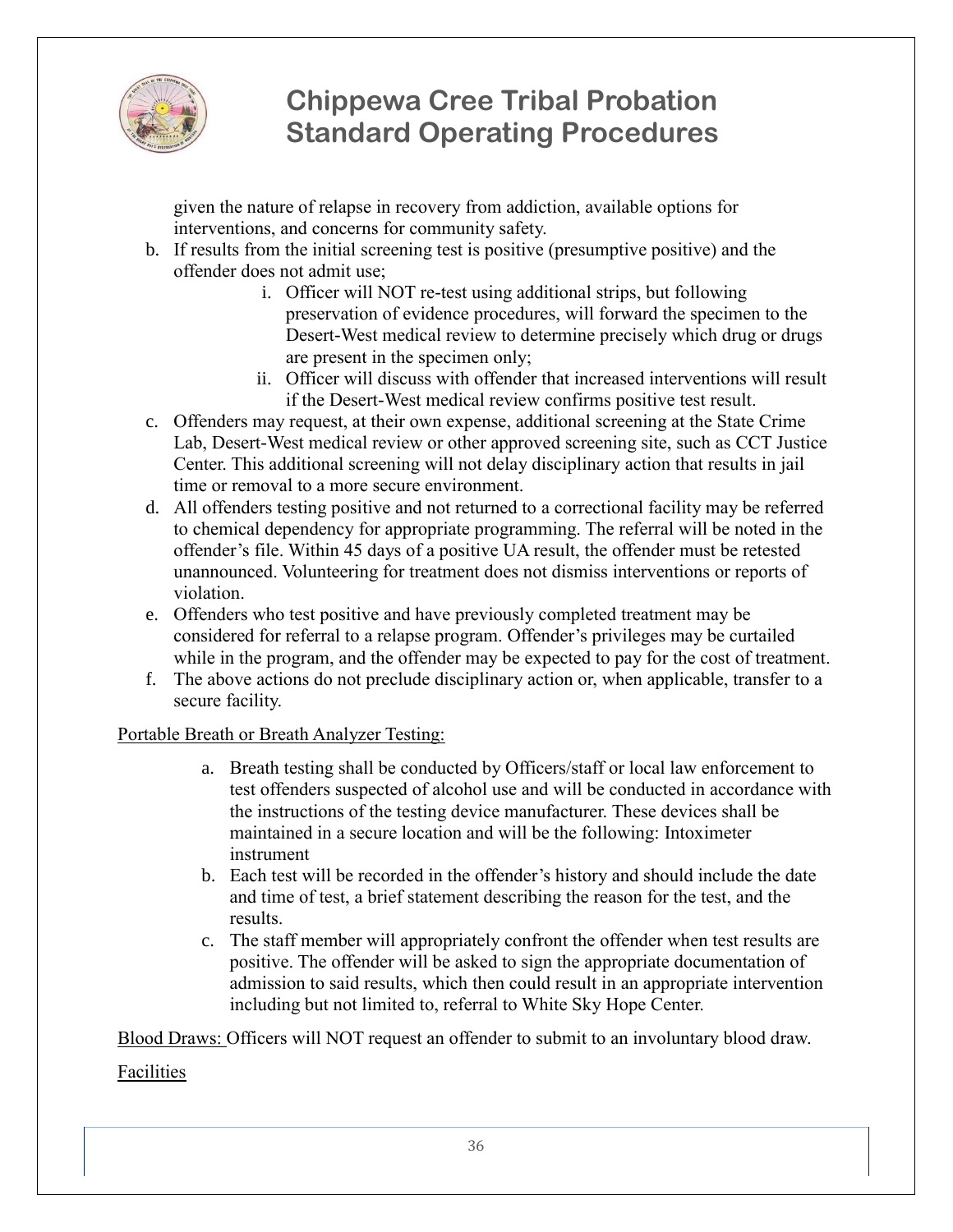

- 1. Division/Department facilities must establish a system of alcohol and drug testing that complies with CCT Policies and Procedures, CCT Law and Order Code, Resolutions or applicable processes to ensure an alcohol and drug free environment in the facility.
- 2. Regular, random urinalysis (UA) screening shall be conducted on all offenders.

*Case Record Auditing 2.2.100 Effective Date: Revision Date (s): Signature/ Title: /s/*

#### Directive:

The Probation Division supervisory/coordinator staff will conduct regular audits on active offender case records to ensure employee case management performance is in compliance with all applicable standards, procedures, and resolution requirements.

#### Definitions:

Audit- A process by which supervisors/coordinators review adult/juvenile offender files to ensure supervision standards are met and files are organized according to applicable Department policies and Probation Division standard operating procedures.

Department: Chippewa Cree Tribal Probation Division

#### PROCEDURES:

The case record audit system ensures that the Probation Division staff are meeting job performance standards, grant requirements (if any), and complying with applicable policies and procedures. Audits are used to identify personnel or case record management system compliance. They will be conducted in a manner that reinforces the mission of the Chippewa Cree Tribal Probation Division and/or Chippewa Cree Tribal Court and provides feedback to officers in regards to case records they are maintaining.

- 1. Offender field file audits will ensure case records are current and that appropriate and accurate materials are being entered and maintained both in FULLCOURT SYSTEMS and hard copies of file. Every effort will be made to ensure compliance with this manual, federal, state and tribal guidelines.
- 2. The content of all offender case records will be maintained in compliance with SOP Offender Records 1.1.400.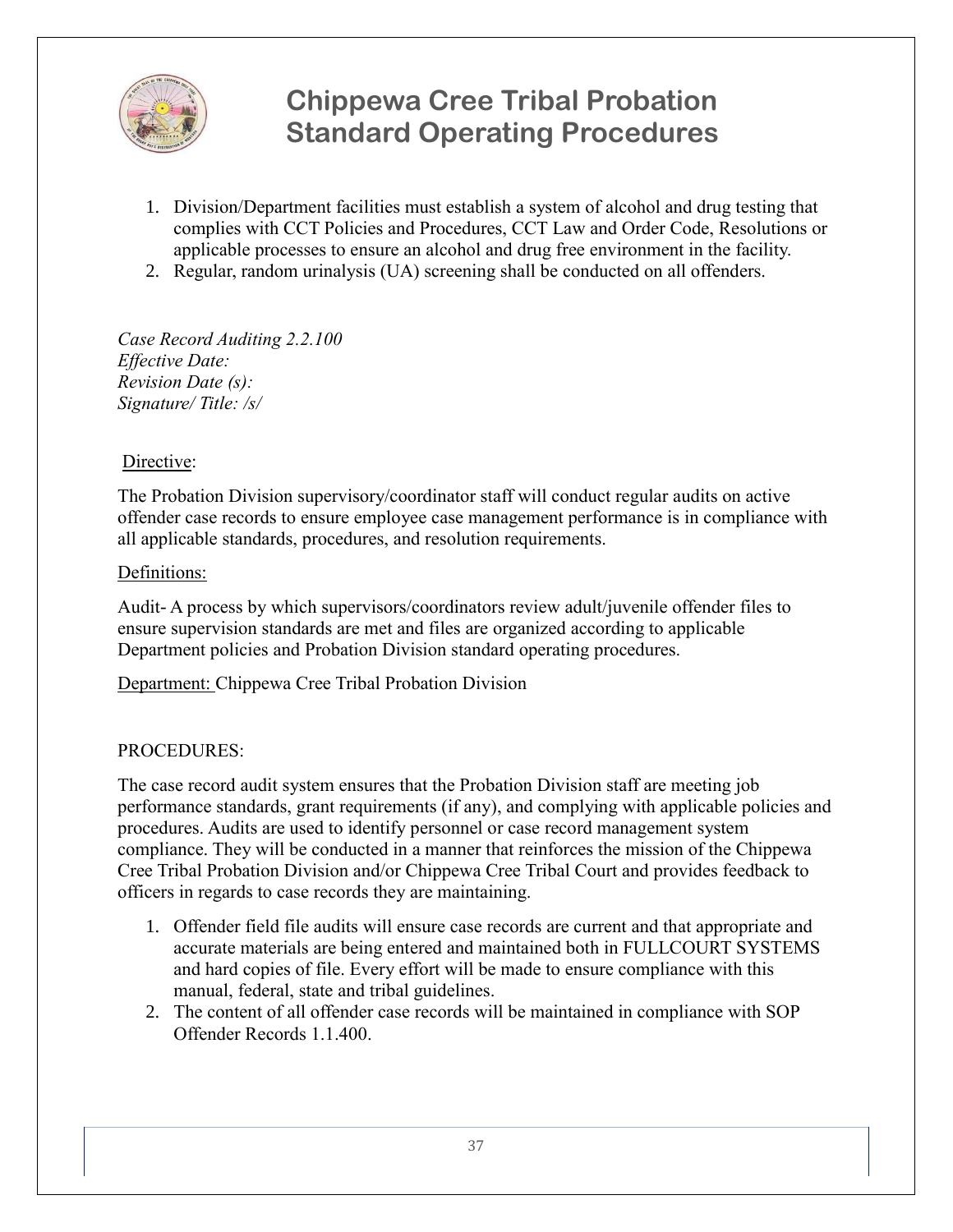

Supervisors conducting case record audits will also refer to SOP Offender Records 1.1.400 to ensure staff are properly entering information, and storing and handling offender records.

#### Auditing Guidelines

The offender files to be audited will be determined by the supervisor, until such time as random lists can be generated by FULLCOURT and provide to supervisors. Audits will be conducted on a quarterly basis, beginning January, April, July and October as follows:

- A minimum of ten (10) case records per staff member per quarter (minimum of twenty (20) annually), or
- A minimum of five (5) case records per quarter per staff member on probationary status or officer who has permanent status, but is new to his/her position.

These reviews will determine if the appropriate and approved procedures are being used. Audits will verify whether the supervision standards are being met and reassessments are current.

### AUDIT PROCESS

Supervisors will:

- 1. Notify staff members of each upcoming audit.
- 2. Review and discuss audit findings which specifically identify compliance or noncompliance with the officer assigned to the case record.
- 3. Provide officer/staff member an opportunity to discuss/explain any non-compliance. Corrective action, if necessary, will be noted to rectify non-compliance and officer/staff member has five (5) working days to respond in writing or verbally to the action taken. Note: Disciplinary Action will be taken according to the Chippewa Cree Policies and Procedures, if necessary.
- 4. Recheck files not meeting standards to ensure appropriate action has been taken to correct non-compliance.
- 5. Maintain original audit forms/documents and provide a copy to the Court Administrator and officer/staff member. Audit results will be used in annual performance appraisals and MUST be sent to Judicial Commission members for review/action, if necessary.

*Pre-Sentence Investigation (PSI) and Report/Post-Sentence Investigation 2.2.200 Effective Date: Revision Date (s): Signature/ Title: /s/*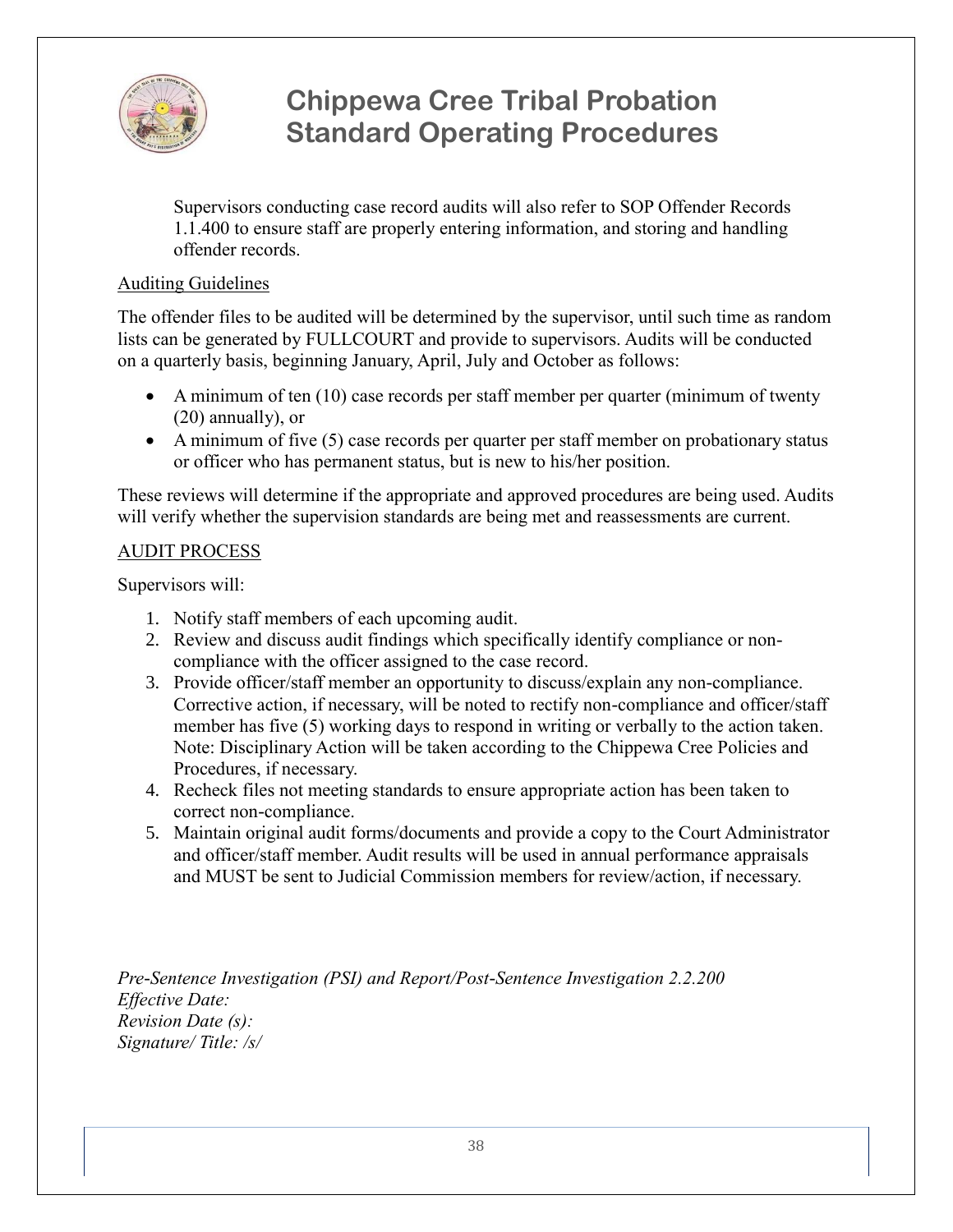

#### Purpose

Probation Division employees will comply with Tribal Court orders for pre-sentence investigations and reports and follow standardized procedures when preparing and distributing these reports.

#### Definition:

Probation Division- The division oversees Probation clientele sentenced from Tribal Court providing assessments and sanctions, training, conditional release, and treatment services.

Pre-Sentence Investigation and Report- A confidential and official court document designed to provide essential information on a defendant and assist Tribal Court judges in determining an appropriate sentence for the defendant. The report also guides the Tribal Court judges to determine Probation Division admittance for management of the offender and in developing a case plan for the offender.

#### Procedures:

PSI-Pre-Sentence Investigation and Report

- 1. General Requirements
	- a. The PSI is primarily designed to assist judges in making appropriate sentencing decisions, including the use of alternatives to incarceration. Secondly, it is often used after the defendant enters the corrections system by correctional, treatment, and community alternative facilities to classify offenders, develop treatment plans, and make referrals.
	- b. The PSI must be accurate, concise, and understandable to a wide range of users, and staff member is required to conduct and prepare the PSI's should be thoroughly familiar with the basic requirements of the applicable law.
	- c. The court may order a PSI for a defendant convicted of any offense in the Chippewa Cree Law and Order code.
	- d. The court may require that the PSI include a physical and mental examination of the defendant.
- 2. PSI Procedures and Responsibilities:
	- a. Within (10) days or as so otherwise court ordered by the court, a PSI writer will inquire into and report upon:
		- i. The defendant's characteristic's, circumstances, needs, and potentialities;
		- ii. The defendant's criminal record, social history;
		- iii. The circumstances of the offense;
		- iv. Time of the defendant's detention for the offenses charged;
		- v. The harm caused to the victim, victim's immediate family, and the community;
		- vi. The defendant's assets; and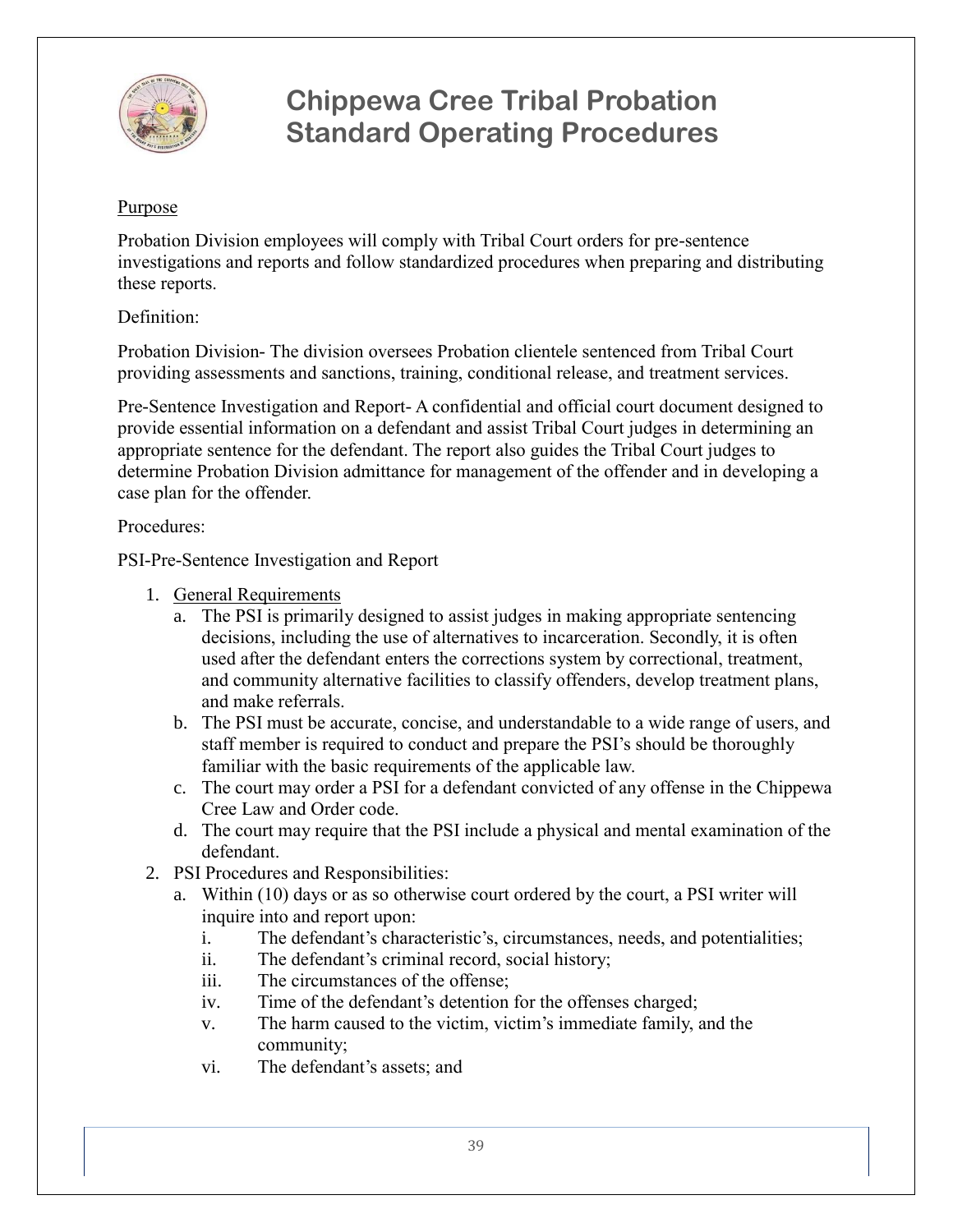

- vii. The victim's pecuniary loss.
- b. The PSI Report will be reviewed by a supervisor during a PSI writer's probationary period, after which PSI writers are encouraged to have another staff members review the report prior to submission to the court.
- c. The PSI is distributed upon completion to the following:
	- i. Sentencing Court (original);
	- ii. Prosecuting Attorney;
	- iii. Defendant's Attorney;
	- iv. Defendant;
	- v. Agency or institution to which the defendant is committed; and
	- vi. Offender File
- d. The sentencing court may permit other access to the PSI as it considers necessary. A motion or petition requesting such access must be filed with the court.

*Testifying in Court 2.2.300 Effective Date: Revision Date (s): Signature/ Title: /s/:*

#### Directive:

Probation Division employees will follow established procedures when testifying in court.

Procedures:

Probation Officer (s) will testify in court in support of pre-sentence investigation reports, violation investigations, and at any other time required by the court of record. Officer should comply with the following, and review the information contained in this policy.

- a. Be prepared before testifying. Review records, notes, chronological history, etc.
- b. Discuss case with presiding prosecutor, including whether offender's field file should/should not be brought into court.
- c. Officers must be aware that offender files and other documents brought into the courtroom may become subject to examination by all parties:
	- i. If there is not a subpoena for the offender's file, avoid taking file. If certain documents, notes, and/or specific entries are needed to recall or confirm specific dates, Officer/staff member should bring additional copies of those documents, notes and/or entries for possible examination by others.